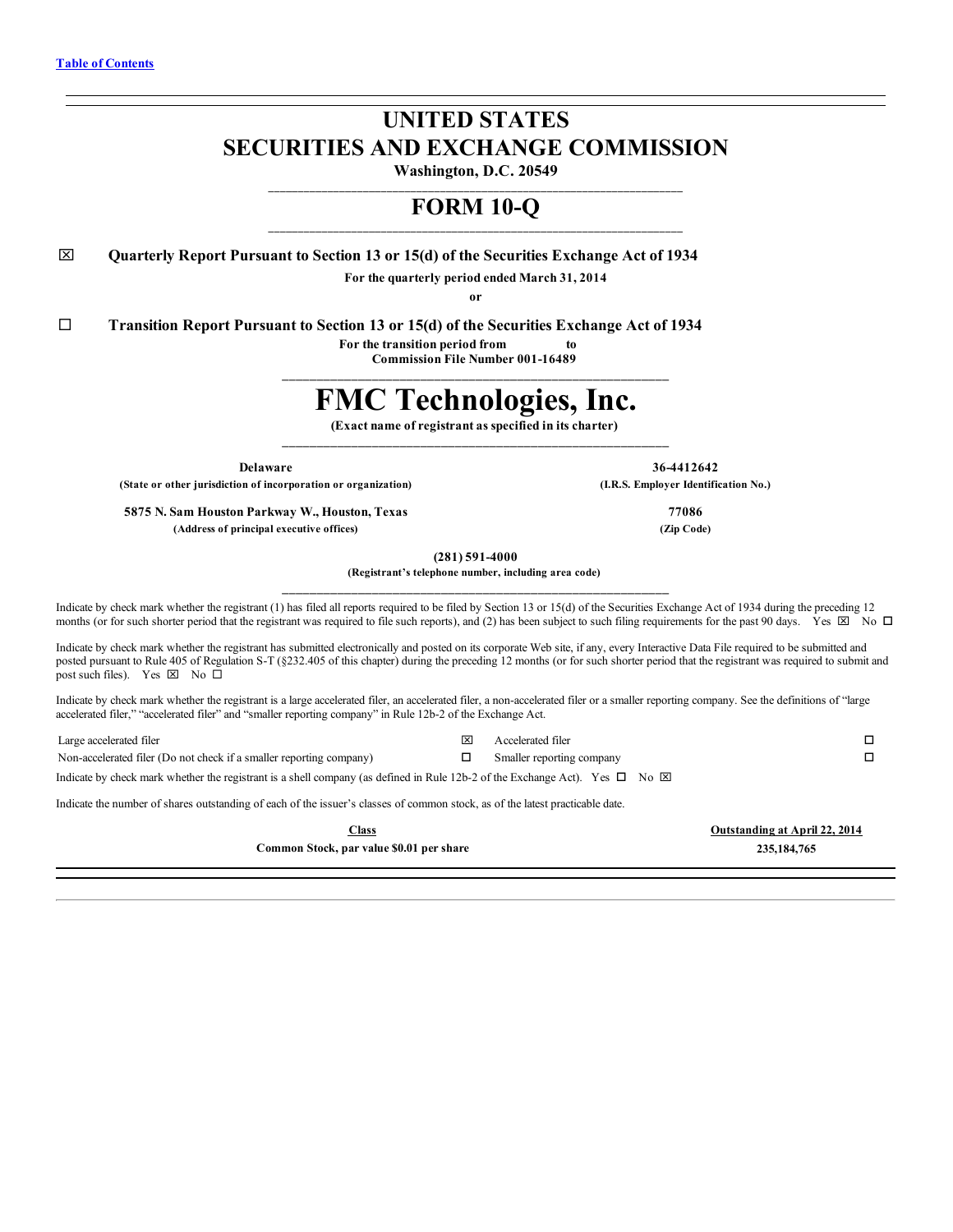# **TABLE OF CONTENTS**

<span id="page-1-0"></span>

| <b>PART I-Financial Information</b>                                                                  | Page            |
|------------------------------------------------------------------------------------------------------|-----------------|
| Item 1. Financial Statements (unaudited)                                                             | $\overline{4}$  |
| <b>Condensed Consolidated Statements of Income</b>                                                   | 4               |
| <b>Condensed Consolidated Statements of Comprehensive Income</b>                                     |                 |
| <b>Condensed Consolidated Balance Sheets</b>                                                         | <u>6</u>        |
| <b>Condensed Consolidated Statements of Cash Flows</b>                                               |                 |
| Notes to Condensed Consolidated Financial Statements                                                 | $\underline{8}$ |
| <u>Item 2. Management's Discussion and Analysis of Financial Condition and Results of Operations</u> | $\overline{22}$ |
| Item 3. Quantitative and Qualitative Disclosures About Market Risk                                   | 30              |
| Item 4. Controls and Procedures                                                                      | <u>30</u>       |
| <b>PART II-Other Information</b>                                                                     |                 |
| Item 1. Legal Proceedings                                                                            | <u>31</u>       |
| Item 1A. Risk Factors                                                                                | 31              |
| <u>Item 2. Unregistered Sales of Equity Securities and Use of Proceeds</u>                           | 31              |
| Item 3. Defaults Upon Senior Securities                                                              | 32              |
| <b>Item 4. Mine Safety Disclosures</b>                                                               | 32              |
| Item 5. Other Information                                                                            | 32              |
| Item 6. Exhibits                                                                                     | 32              |
| 2                                                                                                    |                 |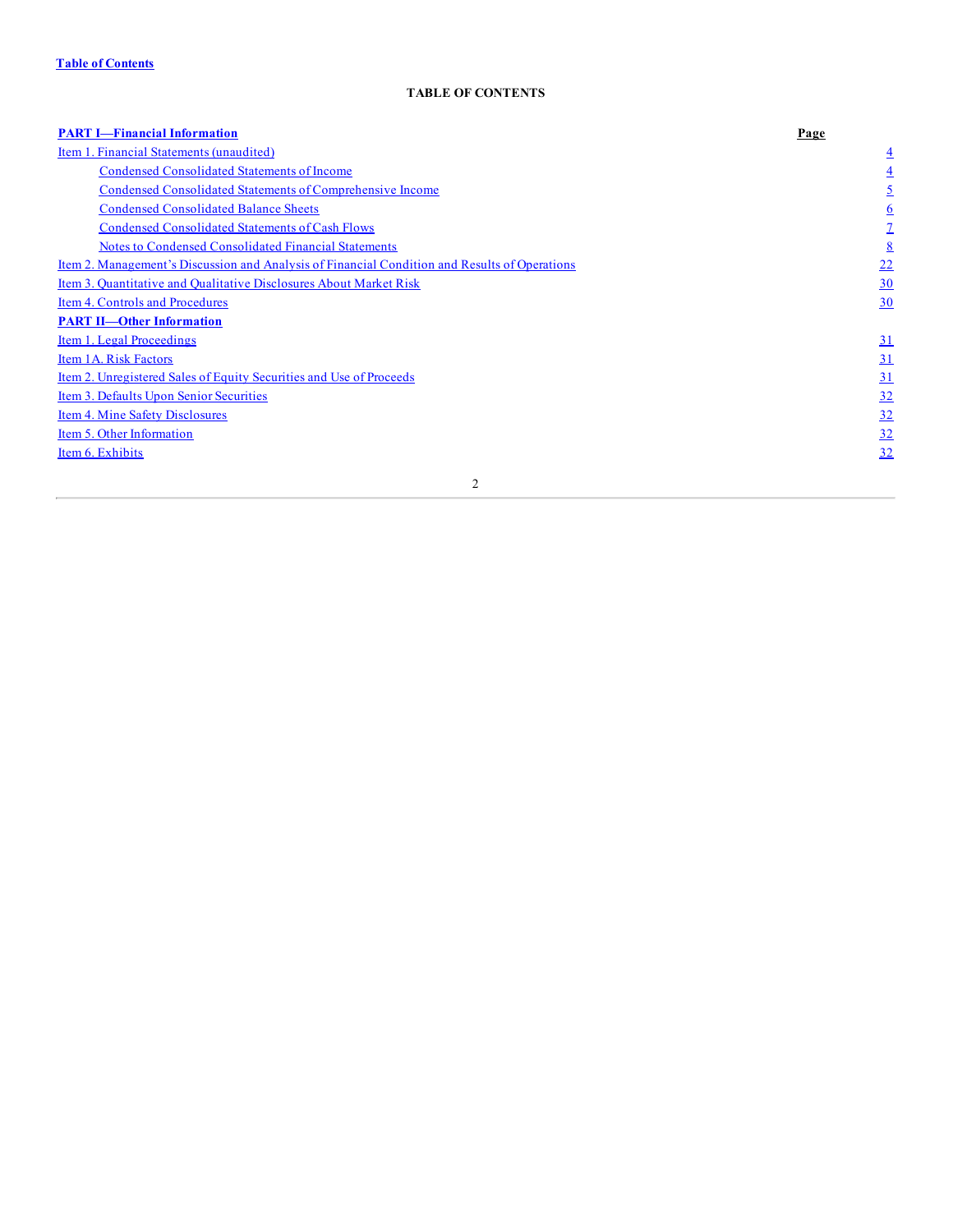#### **CAUTIONARY NOTE REGARDING FORWARD-LOOKING STATEMENTS**

This Quarterly Report on Form 10-Q contains "forward-looking statements" intended to qualify for the safe harbors from liability established by the Private Securities Litigation Reform Act of 1995. All statements other than statements of historical fact contained in this report are forward-looking statements within the meaning of Section 21E of the Securities Exchange Act of 1934, as amended (the "Exchange Act"). Forward-looking statements usually relate to future events and anticipated revenues, earnings, cash flows or other aspects of our operations or operating results. Forward-looking statements are often identified by the words "believe," "expect," "anticipate," "plan," "intend," "foresee," "should," "would," "would," "may," "estimate," "outlook" and similar expressions, including the negative thereof. The absence of these words, however, does not mean that the statements are not forward-looking. These forwardlooking statements are based on our current expectations, beliefs and assumptions concerning future developments and business conditions and their potential effect on us. While management believes that these forward-looking statements are reasonable as and when made, there can be no assurance that future developments affecting us will be those that we anticipate.

All of our forward-looking statements involve risks and uncertainties (some of which are significant or beyond our control) and assumptions that could cause actual results to differ materially from our historical experience and our present expectations or projections. Known material factors that could cause actual results to differ materially from those contemplated in the forward-looking statements, include those set forth in Part II, Item 1A, "Risk Factors" and elsewhere in this Quarterly Report on Form 10-Q and Part I, Item 1A, "Risk Factors" in our Annual Report on Form 10-K for the fiscal year ended December 31, 2013, as well as the following:

- Demand for our systems and services, which is affected by changes in the price of, and demand for, crude oil and natural gas in domestic and international markets;
- Potential liabilities arising out of the installation or use of our systems;
- U.S. and international laws and regulations, including environmental regulations, that may increase our costs, limit the demand for our products and services or restrict our operations;
- Disruptions in the political, regulatory, economic and social conditions of the foreign countries in which we conduct business;
- Fluctuations in currency markets worldwide;
- Cost overruns that may affect profit realized on our fixed price contracts;
- Disruptions in the timely delivery of our backlog and its effect on our future sales, profitability and our relationships with our customers;
- The cumulative loss of major contracts or alliances;
- Rising costs and availability of raw materials;
- Our dependence on the continuing services of key managers and employees and our ability to attract, retain and motivate additional highly-skilled employees for the operation and expansion of our business;
- A failure of our information technology infrastructure or any significant breach of security;
- Our ability to develop and implement new technologies and services, as well as our ability to protect and maintain critical intellectual property assets;
- The outcome of uninsured claims and litigation against us; and
- Downgrade in the ratings of our debt could restrict our ability to access the debt capital markets.

We wish to caution you not to place undue reliance on any forward-looking statements, which speak only as of the date hereof. We undertake no obligation to publicly update or revise any of our forward-looking statements after the date they are made, whether as a result of new information, future events or otherwise, except to the extent required by law.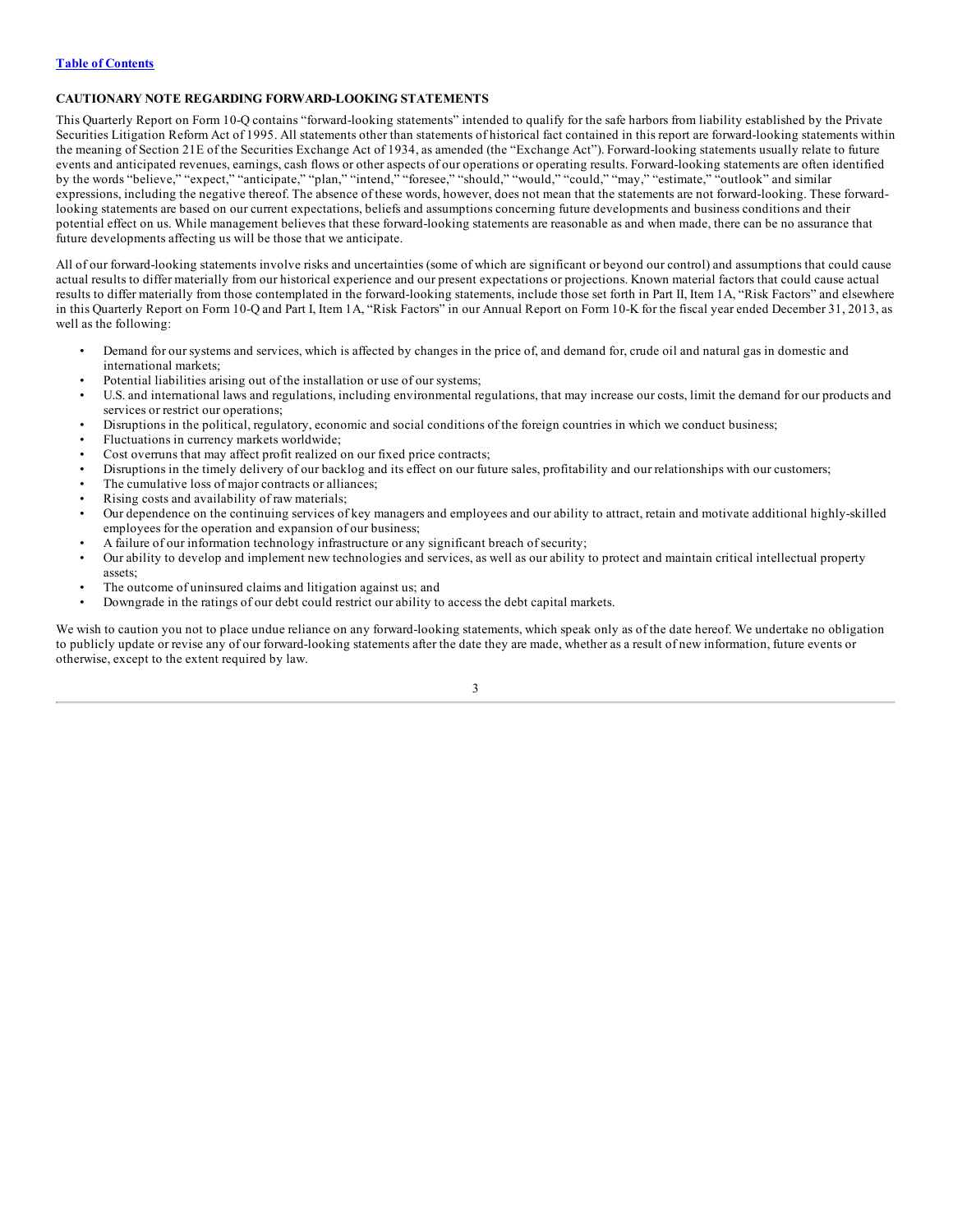# **PART I—FINANCIAL INFORMATION**

# <span id="page-3-0"></span>**ITEM 1. FINANCIAL STATEMENTS**

# **FMC TECHNOLOGIES, INC. AND CONSOLIDATED SUBSIDIARIES CONDENSED CONSOLIDATED STATEMENTS OF INCOME (UNAUDITED)**

|                                                                     |              | <b>Three Months Ended</b> |               |         |  |  |  |  |  |  |
|---------------------------------------------------------------------|--------------|---------------------------|---------------|---------|--|--|--|--|--|--|
|                                                                     |              |                           | March 31,     |         |  |  |  |  |  |  |
| (In millions, except per share data)                                |              | 2014                      |               | 2013    |  |  |  |  |  |  |
| Revenue:                                                            |              |                           |               |         |  |  |  |  |  |  |
| Product revenue                                                     | \$           | 1,449.1                   | <sup>\$</sup> | 1,333.3 |  |  |  |  |  |  |
| Service and other revenue                                           |              | 375.3                     |               | 312.7   |  |  |  |  |  |  |
| Total revenue                                                       |              | 1,824.4                   |               | 1,646.0 |  |  |  |  |  |  |
| Costs and expenses:                                                 |              |                           |               |         |  |  |  |  |  |  |
| Cost of product revenue                                             |              | 1,119.2                   |               | 1,079.4 |  |  |  |  |  |  |
| Cost of service and other revenue                                   |              | 284.3                     |               | 227.8   |  |  |  |  |  |  |
| Selling, general and administrative expense                         |              | 182.8                     |               | 170.8   |  |  |  |  |  |  |
| Research and development expense                                    |              | 25.3                      |               | 28.5    |  |  |  |  |  |  |
| Total costs and expenses                                            |              | 1,611.6                   |               | 1,506.5 |  |  |  |  |  |  |
| Other income (expense), net                                         |              | (1.1)                     |               | 1.0     |  |  |  |  |  |  |
| Income before net interest expense and income taxes                 |              | 211.7                     |               | 140.5   |  |  |  |  |  |  |
| Net interest expense                                                |              | (8.2)                     |               | (8.1)   |  |  |  |  |  |  |
| Income before income taxes                                          |              | 203.5                     |               | 132.4   |  |  |  |  |  |  |
| Provision for income taxes                                          |              | 67.0                      |               | 28.8    |  |  |  |  |  |  |
| Net income                                                          |              | 136.5                     |               | 103.6   |  |  |  |  |  |  |
| Net income attributable to noncontrolling interests                 |              | (1.3)                     |               | (1.2)   |  |  |  |  |  |  |
| Net income attributable to FMC Technologies, Inc.                   | \$           | 135.2                     | <sup>\$</sup> | 102.4   |  |  |  |  |  |  |
| Earnings per share attributable to FMC Technologies, Inc. (Note 3): |              |                           |               |         |  |  |  |  |  |  |
| Basic                                                               | \$           | 0.57                      | <sup>\$</sup> | 0.43    |  |  |  |  |  |  |
| Diluted                                                             | $\mathbb{S}$ | 0.57                      | $\mathcal{S}$ | 0.43    |  |  |  |  |  |  |
| Weighted average shares outstanding (Note 3):                       |              |                           |               |         |  |  |  |  |  |  |
| <b>Basic</b>                                                        |              | 237.4                     |               | 238.7   |  |  |  |  |  |  |
| Diluted                                                             |              | 237.8                     |               | 239.4   |  |  |  |  |  |  |

The accompanying notes are an integral part of the condensed consolidated financial statements.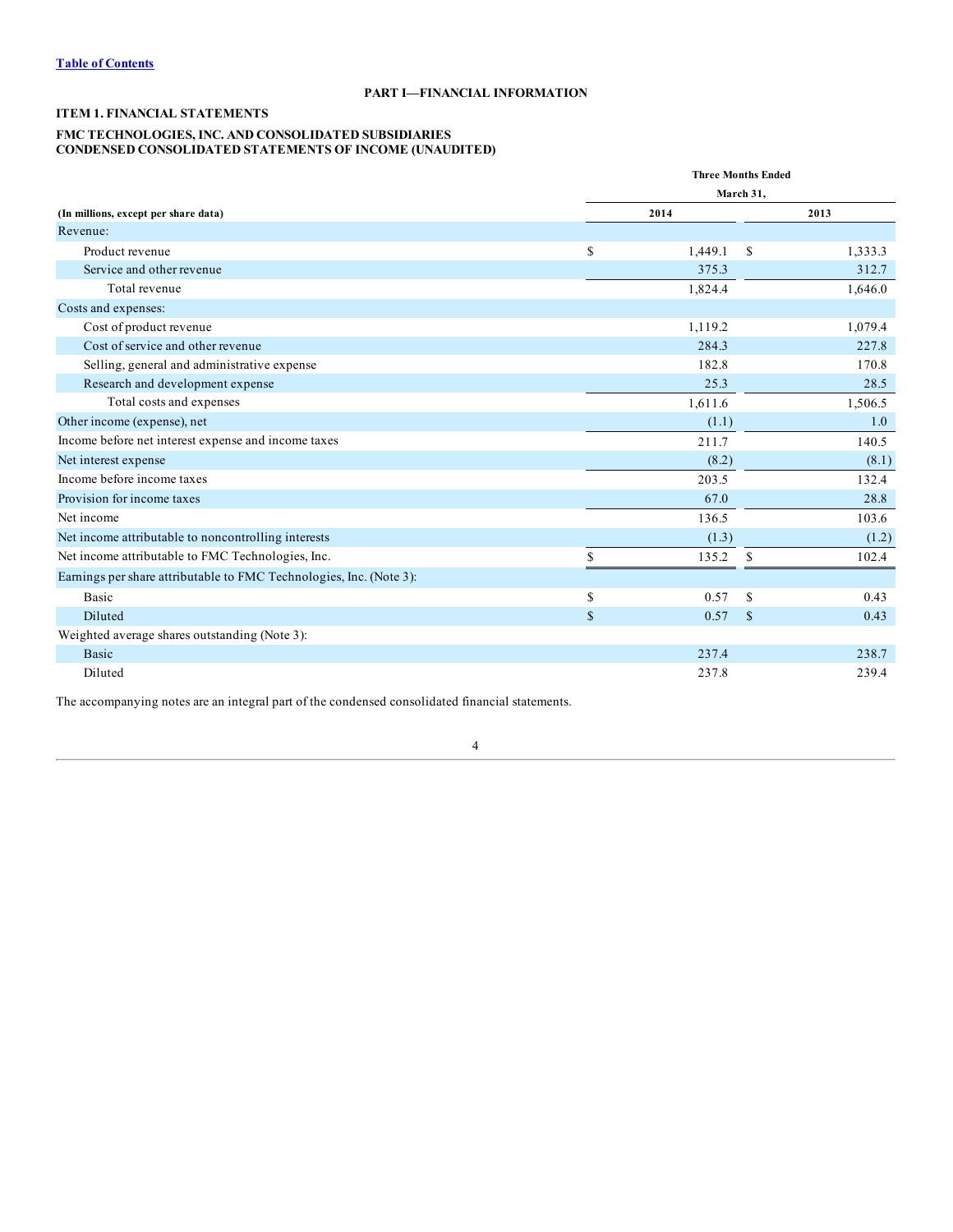**\_\_\_\_\_\_\_\_\_\_\_\_\_\_\_\_\_\_\_\_\_\_\_**

#### **FMC TECHNOLOGIES, INC. AND CONSOLIDATED SUBSIDIARIES CONDENSED CONSOLIDATED STATEMENTS OF COMPREHENSIVE INCOME (UNAUDITED)**

|                                                                                           | <b>Three Months Ended</b> |           |               |        |  |
|-------------------------------------------------------------------------------------------|---------------------------|-----------|---------------|--------|--|
|                                                                                           |                           | March 31, |               |        |  |
| (In millions)                                                                             |                           | 2014      |               | 2013   |  |
| Net income                                                                                | \$                        | 136.5     | <sup>\$</sup> | 103.6  |  |
| Other comprehensive income (loss), net of tax:                                            |                           |           |               |        |  |
| Foreign currency translation adjustments (1)                                              |                           | 9.3       |               | (29.1) |  |
| Net gains (losses) on hedging instruments:                                                |                           |           |               |        |  |
| Net losses arising during the period                                                      |                           | (0.2)     |               | (21.1) |  |
| Reclassification adjustment for net gains included in net income                          |                           | (2.4)     |               | (3.2)  |  |
| Net losses on hedging instruments (2)                                                     |                           | (2.6)     |               | (24.3) |  |
| Pension and other post-retirement benefits:                                               |                           |           |               |        |  |
| Reclassification adjustment for amortization of prior service credit included in net      |                           |           |               |        |  |
| income                                                                                    |                           | (0.1)     |               | (0.1)  |  |
| Reclassification adjustment for amortization of net actuarial loss included in net income |                           | 2.8       |               | 5.2    |  |
| Net pension and other post-retirement benefits (3)                                        |                           | 2.7       |               | 5.1    |  |
| Other comprehensive income (loss), net of tax                                             |                           | 9.4       |               | (48.3) |  |
| Comprehensive income                                                                      |                           | 145.9     |               | 55.3   |  |
| Comprehensive income attributable to noncontrolling interest                              |                           | (1.3)     |               | (1.2)  |  |
| Comprehensive income attributable to FMC Technologies, Inc.                               |                           | 144.6     |               | 54.1   |  |

(1) Net of income tax (expense) benefit of  $$(1.0)$  and  $$2.5$  for the three months ended March 31, 2014 and 2013, respectively.<br>(2) Net of income tax (expense) benefit of  $$(3.8)$  and  $$5.6$  for the three months ended Ma

(2) Net of income tax (expense) benefit of \$(3.8) and \$5.6 for the three months ended March 31, 2014 and 2013, respectively.<br>(3) Net of income tax (expense) benefit of \$(1.9) and \$(2.7) for the three months ended March 31

Net of income tax (expense) benefit of  $\$(1.9)$  and  $\$(2.7)$  for the three months ended March 31, 2014 and 2013, respectively.

The accompanying notes are an integral part of the condensed consolidated financial statements.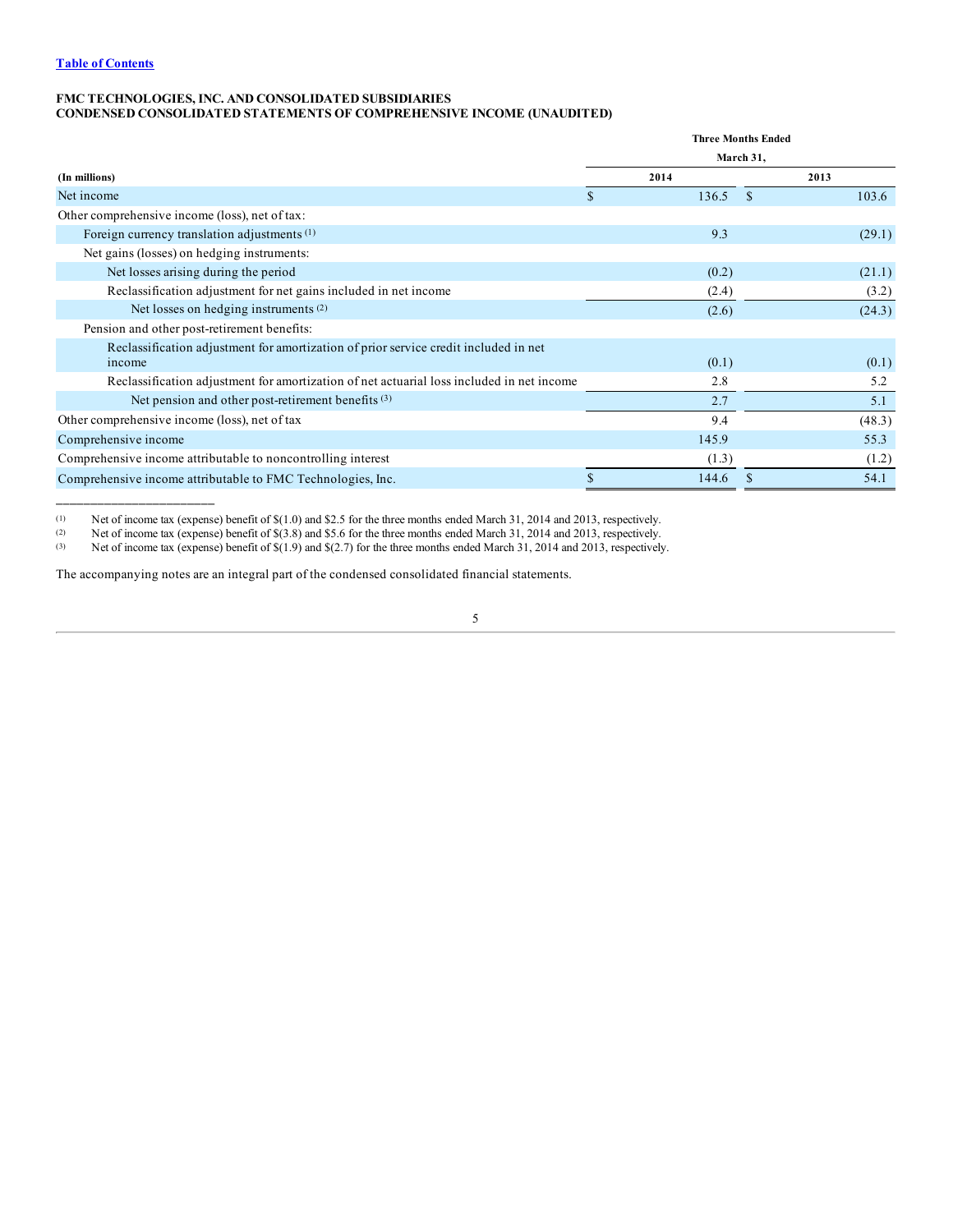# <span id="page-5-0"></span>**Table of [Contents](#page-1-0)**

#### **FMC TECHNOLOGIES, INC. AND CONSOLIDATED SUBSIDIARIES CONDENSED CONSOLIDATED BALANCE SHEETS**

|                                                                                                                                                                                      |    | March 31, 2014 |              | December 31, 2013 |  |  |
|--------------------------------------------------------------------------------------------------------------------------------------------------------------------------------------|----|----------------|--------------|-------------------|--|--|
| (In millions, except par value data)                                                                                                                                                 |    | (Unaudited)    |              |                   |  |  |
| <b>Assets</b>                                                                                                                                                                        |    |                |              |                   |  |  |
| Cash and cash equivalents                                                                                                                                                            | \$ | 290.3          | \$           | 399.1             |  |  |
| Trade receivables, net of allowances of \$9.3 in 2014 and \$7.4 in 2013                                                                                                              |    | 2,242.2        |              | 2,067.2           |  |  |
| Inventories, net (Note 5)                                                                                                                                                            |    | 983.6          |              | 980.4             |  |  |
| Derivative financial instruments (Note 13)                                                                                                                                           |    | 110.3          |              | 165.9             |  |  |
| Prepaid expenses                                                                                                                                                                     |    | 60.4           |              | 41.5              |  |  |
| Deferred income taxes                                                                                                                                                                |    | 50.9           |              | 59.1              |  |  |
| Income taxes receivable                                                                                                                                                              |    | 13.6           |              | 14.6              |  |  |
| Other current assets                                                                                                                                                                 |    | 359.3          |              | 295.2             |  |  |
| Total current assets                                                                                                                                                                 |    | 4,110.6        |              | 4,023.0           |  |  |
| Investments                                                                                                                                                                          |    | 43.7           |              | 44.3              |  |  |
| Property, plant and equipment, net of accumulated depreciation of \$790.7 in 2014 and \$770.2 in 2013                                                                                |    | 1,396.7        |              | 1,349.1           |  |  |
| Goodwill                                                                                                                                                                             |    | 575.4          |              | 580.7             |  |  |
| Intangible assets, net of accumulated amortization of \$102.3 in 2014 and \$97.3 in 2013                                                                                             |    | 307.3          |              | 315.3             |  |  |
| Deferred income taxes                                                                                                                                                                |    | 32.8           |              | 36.9              |  |  |
| Derivative financial instruments (Note 13)                                                                                                                                           |    | 66.8           |              | 68.5              |  |  |
| Other assets                                                                                                                                                                         |    | 193.9          |              | 187.8             |  |  |
| Total assets                                                                                                                                                                         | \$ | 6,727.2        | \$           | 6,605.6           |  |  |
| <b>Liabilities and equity</b>                                                                                                                                                        |    |                |              |                   |  |  |
| Short-term debt and current portion of long-term debt                                                                                                                                | \$ | 22.0           | \$           | 42.5              |  |  |
| Accounts payable, trade                                                                                                                                                              |    | 707.7          |              | 750.7             |  |  |
| Advance payments and progress billings                                                                                                                                               |    | 934.0          |              | 803.2             |  |  |
| Accrued payroll                                                                                                                                                                      |    | 211.3          |              | 222.0             |  |  |
| Derivative financial instruments (Note 13)                                                                                                                                           |    | 111.7          |              | 171.3             |  |  |
| Income taxes payable                                                                                                                                                                 |    | 125.9          |              | 138.1             |  |  |
| Current portion of accrued pension and other post-retirement benefits                                                                                                                |    | 11.0           |              | 11.0              |  |  |
| Deferred income taxes                                                                                                                                                                |    | 73.2           |              | 66.4              |  |  |
| Other current liabilities                                                                                                                                                            |    | 424.8          |              | 409.5             |  |  |
| Total current liabilities                                                                                                                                                            |    | 2,621.6        |              | 2,614.7           |  |  |
| Long-term debt, less current portion (Note 7)                                                                                                                                        |    | 1,339.7        |              | 1,329.8           |  |  |
| Accrued pension and other post-retirement benefits, less current portion                                                                                                             |    | 77.3           |              | 84.0              |  |  |
| Derivative financial instruments (Note 13)                                                                                                                                           |    | 39.8           |              | 47.1              |  |  |
| Deferred income taxes                                                                                                                                                                |    | 87.4           |              | 90.3              |  |  |
| Other liabilities                                                                                                                                                                    |    | 118.1          |              | 103.4             |  |  |
| Commitments and contingent liabilities (Note 15)                                                                                                                                     |    |                |              |                   |  |  |
| Stockholders' equity (Note 12):                                                                                                                                                      |    |                |              |                   |  |  |
| Preferred stock, \$0.01 par value, 12.0 shares authorized in 2014 and 2013; no shares issued in 2014 or 2013                                                                         |    |                |              |                   |  |  |
| Common stock, \$0.01 par value, 600.0 shares authorized in 2014 and 2013; 286.3 shares issued in 2014 and 2013; 235.4 and<br>235.8 shares outstanding in 2014 and 2013, respectively |    | 2.9            |              | 2.9               |  |  |
| Common stock held in employee benefit trust, at cost; 0.2 shares in 2014 and 2013                                                                                                    |    | (8.7)          |              | (7.7)             |  |  |
| Common stock held in treasury, at cost; 50.7 and 50.3 shares in 2014 and 2013, respectively                                                                                          |    | (1,231.5)      |              | (1,196.6)         |  |  |
| Capital in excess of par value of common stock                                                                                                                                       |    | 710.2          |              | 713.2             |  |  |
| Retained earnings                                                                                                                                                                    |    | 3,281.3        |              | 3,146.1           |  |  |
| Accumulated other comprehensive loss                                                                                                                                                 |    | (331.3)        |              | (340.7)           |  |  |
| Total FMC Technologies, Inc. stockholders' equity                                                                                                                                    |    | 2,422.9        |              | 2,317.2           |  |  |
| Noncontrolling interests                                                                                                                                                             |    | 20.4           |              | 19.1              |  |  |
| Total equity                                                                                                                                                                         |    | 2,443.3        |              | 2,336.3           |  |  |
| Total liabilities and equity                                                                                                                                                         | \$ | 6,727.2        | $\mathbb{S}$ | 6,605.6           |  |  |

The accompanying notes are an integral part of the condensed consolidated financial statements.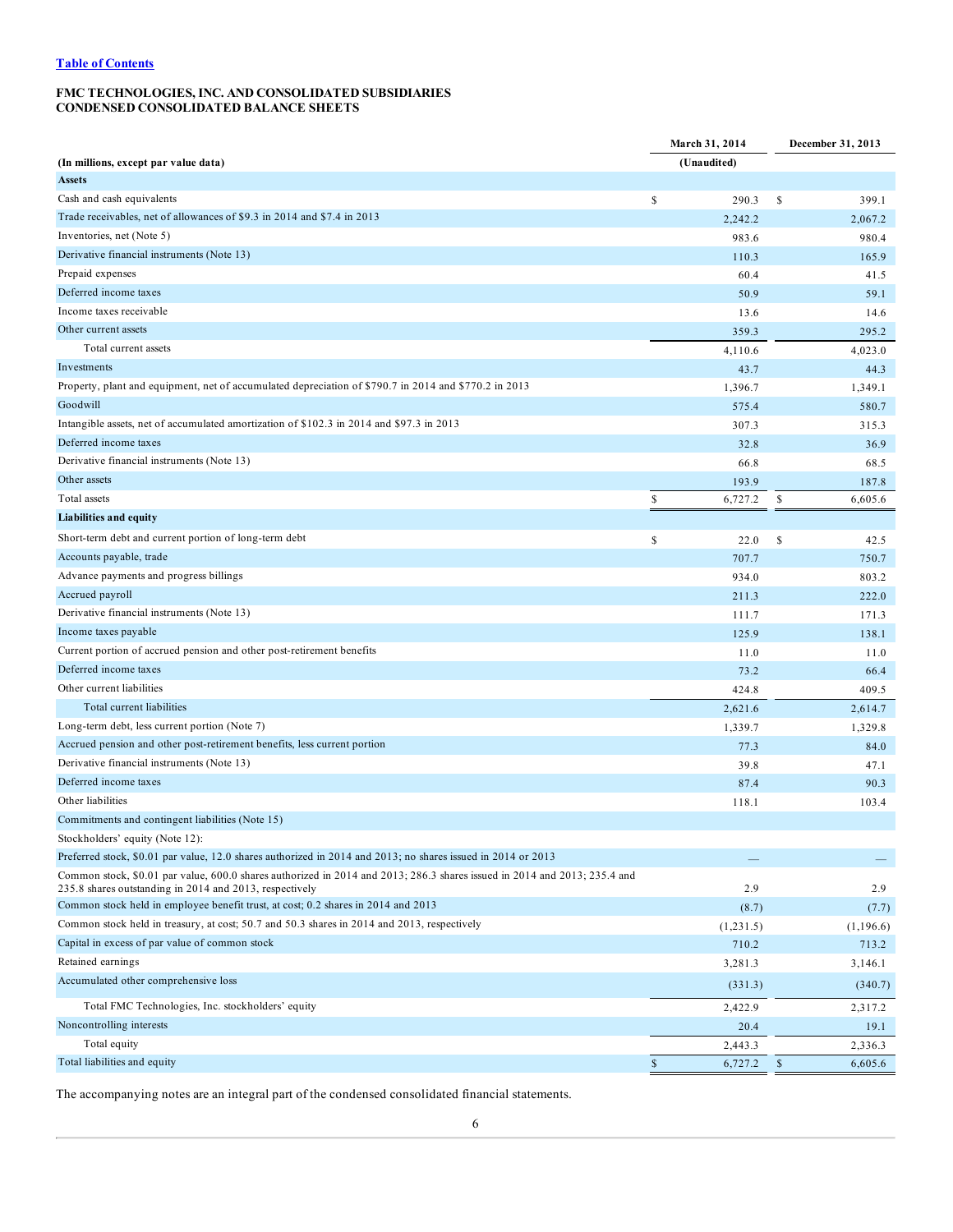#### <span id="page-6-0"></span>**FMC TECHNOLOGIES, INC. AND CONSOLIDATED SUBSIDIARIES CONDENSED CONSOLIDATED STATEMENTS OF CASH FLOWS (UNAUDITED)**

|                                                                                          |             | <b>Three Months Ended</b><br>March 31, |  |  |
|------------------------------------------------------------------------------------------|-------------|----------------------------------------|--|--|
| (In millions)                                                                            | 2014        | 2013                                   |  |  |
| Cash provided (required) by operating activities:                                        |             |                                        |  |  |
| Net income                                                                               | \$<br>136.5 | 103.6<br>\$                            |  |  |
| Adjustments to reconcile net income to cash provided (required) by operating activities: |             |                                        |  |  |
| Depreciation                                                                             | 41.9        | 37.7                                   |  |  |
| Amortization                                                                             | 12.2        | 11.3                                   |  |  |
| Employee benefit plan and stock-based compensation costs                                 | 23.1        | 25.0                                   |  |  |
| Deferred income tax provision                                                            | 10.3        | 24.3                                   |  |  |
| Unrealized loss (gain) on derivative instruments                                         | 0.8         | (2.7)                                  |  |  |
| Other                                                                                    | 4.6         | 2.1                                    |  |  |
| Changes in operating assets and liabilities, net of effects of acquisitions:             |             |                                        |  |  |
| Trade receivables, net                                                                   | (170.2)     | (147.9)                                |  |  |
| Inventories, net                                                                         | (14.7)      | (45.8)                                 |  |  |
| Accounts payable, trade                                                                  | (51.0)      | 1.3                                    |  |  |
| Advance payments and progress billings                                                   | 124.0       | 80.2                                   |  |  |
| Income taxes                                                                             | (16.9)      | (32.8)                                 |  |  |
| Accrued pension and other post-retirement benefits, net                                  | (14.0)      | (12.3)                                 |  |  |
| Other assets and liabilities, net                                                        | (34.8)      | (77.8)                                 |  |  |
| Cash provided (required) by operating activities                                         | 51.8        | (33.8)                                 |  |  |
| Cash provided (required) by investing activities:                                        |             |                                        |  |  |
| Capital expenditures                                                                     | (92.0)      | (78.9)                                 |  |  |
| Other                                                                                    | 2.0         | 2.0                                    |  |  |
| Cash required by investing activities                                                    | (90.0)      | (76.9)                                 |  |  |
| Cash provided (required) by financing activities:                                        |             |                                        |  |  |
| Net decrease in short-term debt                                                          | (20.5)      | (11.9)                                 |  |  |
| Net increase in commercial paper                                                         | 8.5         | 152.0                                  |  |  |
| Proceeds from issuance of long-term debt                                                 | 0.4         | 0.1                                    |  |  |
| Repayments of long-term debt                                                             | (1.6)       | (100.1)                                |  |  |
| Purchase of treasury stock                                                               | (45.8)      | (27.0)                                 |  |  |
| Payments related to taxes withheld on stock-based compensation                           | (12.1)      | (16.0)                                 |  |  |
| Excess tax benefits                                                                      | 1.9         | 6.9                                    |  |  |
| Other                                                                                    | (0.8)       | 1.0                                    |  |  |
| Cash provided (required) by financing activities                                         | (70.0)      | 5.0                                    |  |  |
| Effect of exchange rate changes on cash and cash equivalents                             | (0.6)       | 0.2                                    |  |  |
| Decrease in cash and cash equivalents                                                    | (108.8)     | (105.5)                                |  |  |
| Cash and cash equivalents, beginning of period                                           | 399.1       | 342.1                                  |  |  |
| Cash and cash equivalents, end of period                                                 | \$<br>290.3 | $\mathbb S$<br>236.6                   |  |  |

The accompanying notes are an integral part of the condensed consolidated financial statements.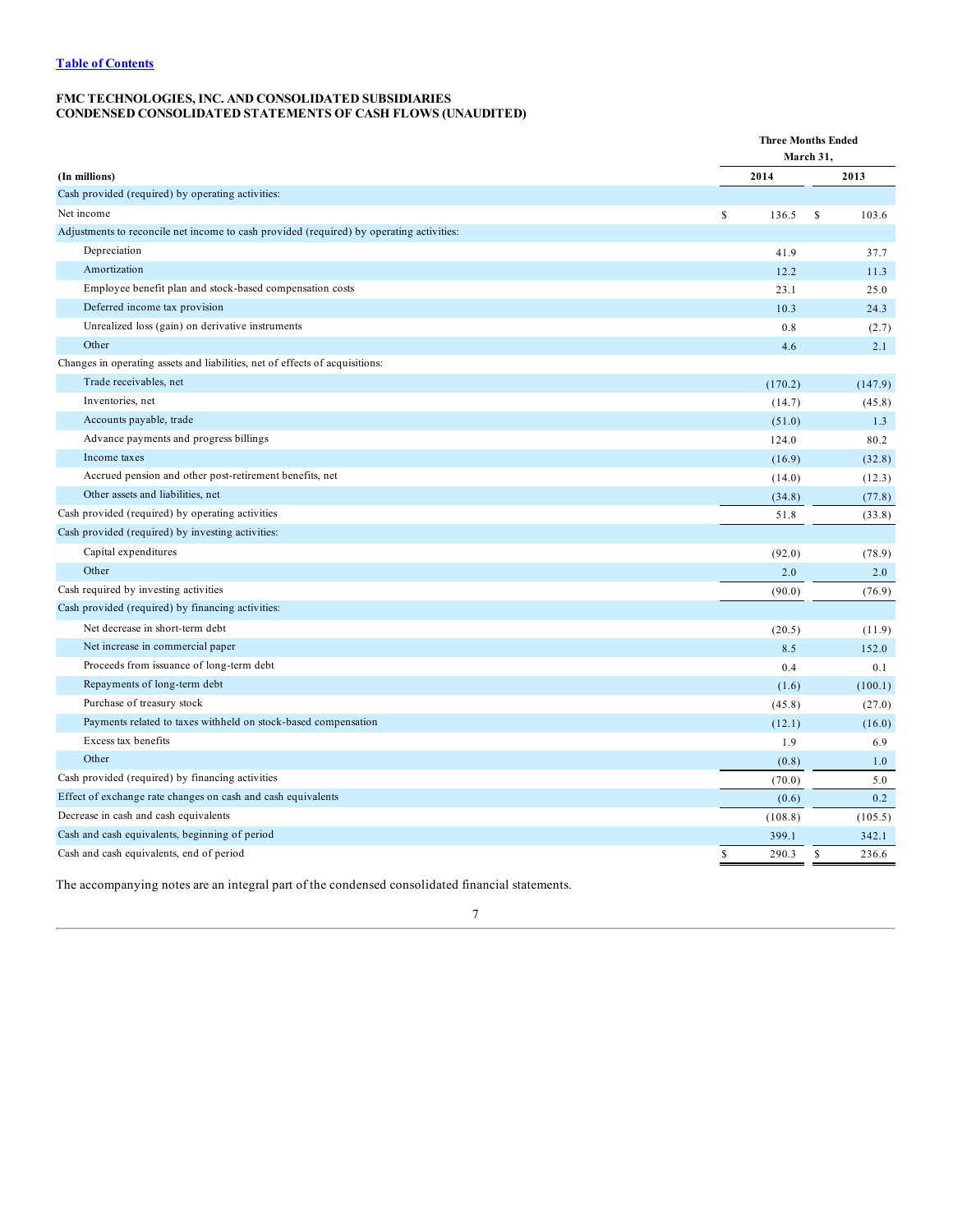# **FMC TECHNOLOGIES, INC. AND CONSOLIDATED SUBSIDIARIES NOTES TO CONDENSED CONSOLIDATED FINANCIAL STATEMENTS (UNAUDITED)**

# **NOTE 1. BASIS OF PRESENTATION**

The accompanying unaudited condensed consolidated financial statements of FMC Technologies, Inc. and its consolidated subsidiaries ("FMC Technologies") have been prepared in accordance with United States generally accepted accounting principles ("GAAP") and rules and regulations of the Securities and Exchange Commission ("SEC") pertaining to interim financial information. As permitted under those rules, certain footnotes or other financial information that are normally required by GAAP have been condensed or omitted. Therefore, these statements should be read in conjunction with the audited consolidated financial statements, and notes thereto, which are included in our Annual Report on Form 10-K for the year ended December 31, 2013.

On February 25, 2011, our Board of Directors approved a two-for-one stock split of our outstanding shares of common stock. The stock split was completed in the form of a stock dividend; however, upon issuance of the common stock pursuant to the stock split, an amount equal to the aggregate par value of the additional shares of common stock issued was not reclassified from capital in excess of par value to common stock during the first quarter of 2011. This adjustment was made during the first quarter of 2014. All prior-year amounts have been revised to conform to the current year presentation. This adjustment had no overall effect on total equity and did not impact our overall financial position or results of operations for any period presented.

Our accounting policies are in accordance with GAAP. The preparation of financial statements in conformity with these accounting principles requires us to make estimates and assumptions that affect the reported amounts of assets and liabilities at the date of the financial statements and the reported amounts of revenue and expenses during the reporting period. Ultimate results could differ from our estimates.

In the opinion of management, the statements reflect all adjustments (consisting of normal recurring adjustments) necessary for a fair presentation of our financial condition and operating results as of and for the periods presented. Revenue, expenses, assets and liabilities can vary during each quarter of the year. Therefore, the results and trends in these statements may not be representative of the results that may be expected for the year ending December 31, 2014.

#### **NOTE 2. RECENTLY ADOPTED ACCOUNTING STANDARDS**

Effective January 1, 2014, we adopted Accounting Standards Update ("ASU") No. 2013-11, "*Presentation of an Unrecognized Tax Benefit When a Net* Operating Loss Carryforward, a Similar Tax Loss, or a Tax Credit Carryforward Exists" issued by the Financial Accounting Standards Board ("FASB"). This update requires the netting of unrecognized tax benefits against a deferred tax asset for a loss or other carryforward that would apply in settlement of the uncertain tax positions. Under the amended guidance, unrecognized tax benefits are netted against all available same-jurisdiction loss or other tax carryforwards that would be utilized, rather than only against carryforwards that are created by the unrecognized tax benefits. The updated guidance is applied prospectively, effective January 1, 2014. The adoption of this update concerns presentation and disclosure only as it relates to our condensed consolidated financial statements.

#### Effective January 1, 2014, we adopted ASU No. 2014-08, "*Reporting Discontinued Operations and Disclosures of*

*Disposals of Components of an Entity*" issued by the FASB. This update changes the requirements of reporting discontinued operations. Under the amended guidance, a disposal of a component of an entity or a group of components of an entity is required to be reported in discontinued operations if the disposal represents a strategic shift that has (or will have) a major effect on an entity's operations and financial results. The amendments in this update are effective for all disposals (or classifications as held for sale) of components of an entity that occur within annual periods beginning on or after December 15, 2014, and interim periods within those years, with early adoption permitted. The adoption of this update concerns presentation and disclosure only as it relates to our condensed consolidated financial statements.

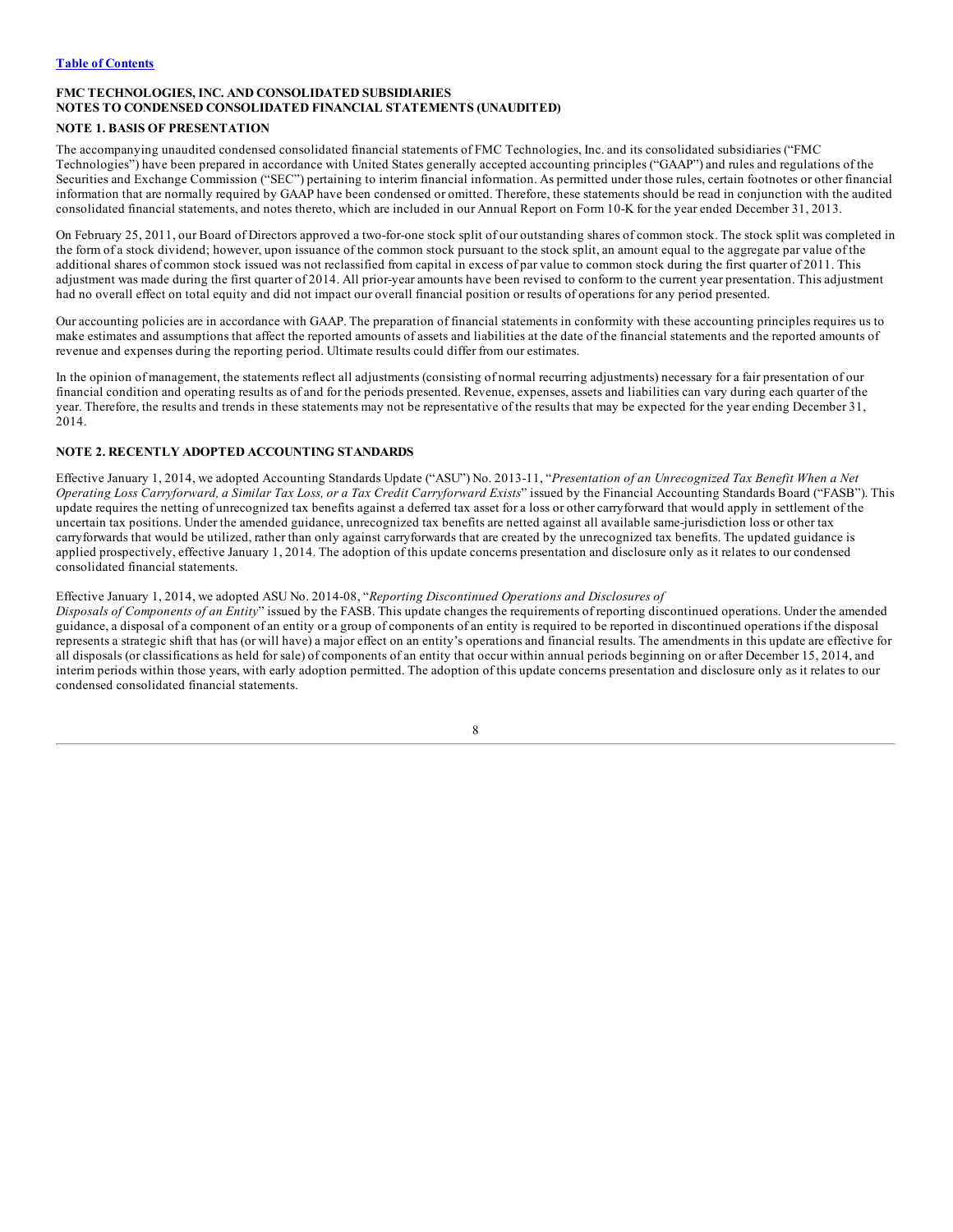#### **NOTE 3. EARNINGS PER SHARE**

A reconciliation of the number of shares used for the basic and diluted earnings per share calculation was as follows:

|                                                                   | <b>Three Months Ended</b> |       |  |       |  |  |  |
|-------------------------------------------------------------------|---------------------------|-------|--|-------|--|--|--|
|                                                                   | March 31,                 |       |  |       |  |  |  |
| (In millions, except per share data)                              |                           | 2014  |  | 2013  |  |  |  |
| Net income attributable to FMC Technologies, Inc.                 |                           | 135.2 |  | 102.4 |  |  |  |
| Weighted average number of shares outstanding                     |                           | 237.4 |  | 238.7 |  |  |  |
| Dilutive effect of restricted stock units and stock options       |                           | 0.4   |  | 0.7   |  |  |  |
| Total shares and dilutive securities                              |                           | 237.8 |  | 239.4 |  |  |  |
|                                                                   |                           |       |  |       |  |  |  |
| Basic earnings per share attributable to FMC Technologies, Inc.   |                           | 0.57  |  | 0.43  |  |  |  |
| Diluted earnings per share attributable to FMC Technologies, Inc. |                           | 0.57  |  | 0.43  |  |  |  |

# **NOTE 4. ASSETS HELD FOR SALE**

On March 20, 2014, we signed a definitive agreement with Syntron Material Handling, LLC, an affiliate of Levine Leichtman Capital Partners Private Capital Solutions II, L.P., pursuant to which we agreed to sell the equity interests of Technisys, Inc., a Utah corporation, and FMC Technologies Energy Holdings Ltd., a private limited liability company organized under the laws of Hong Kong, and assets primarily representing a product line of our material handling business (the "disposal group").

The transaction is expected to be completed during the second quarter of 2014 and is subject to the satisfaction of certain conditions to closing, including the receipt of any applicable regulatory approvals. The disposal group is included in our Energy Infrastructure segment. As of March 31, 2014, the disposal group met the criteria to be classified as held for sale.

As of March 31, 2014, the major classes of assets and liabilities of the disposal group reported as held for sale and included in other current assets and other current liabilities on the accompanying condensed consolidated balance sheet are shown below:

| (In millions)                          |    | March 31,<br>2014 |
|----------------------------------------|----|-------------------|
| Assets:                                |    |                   |
| Trade receivables, net                 | S  | 8.2               |
| Inventories, net                       |    | 11.3              |
| Property, plant and equipment, net     |    | 5.0               |
| Goodwill                               |    | 5.9               |
| Other assets                           |    | 2.3               |
| Assets held for sale                   |    | 32.7              |
|                                        |    |                   |
| Liabilities:                           |    |                   |
| Accounts payable, trade                | \$ | 5.4               |
| Advance payments and progress billings |    | 2.4               |
| Other liabilities                      |    | 4.1               |
| Liabilities held for sale              |    | 11.9              |

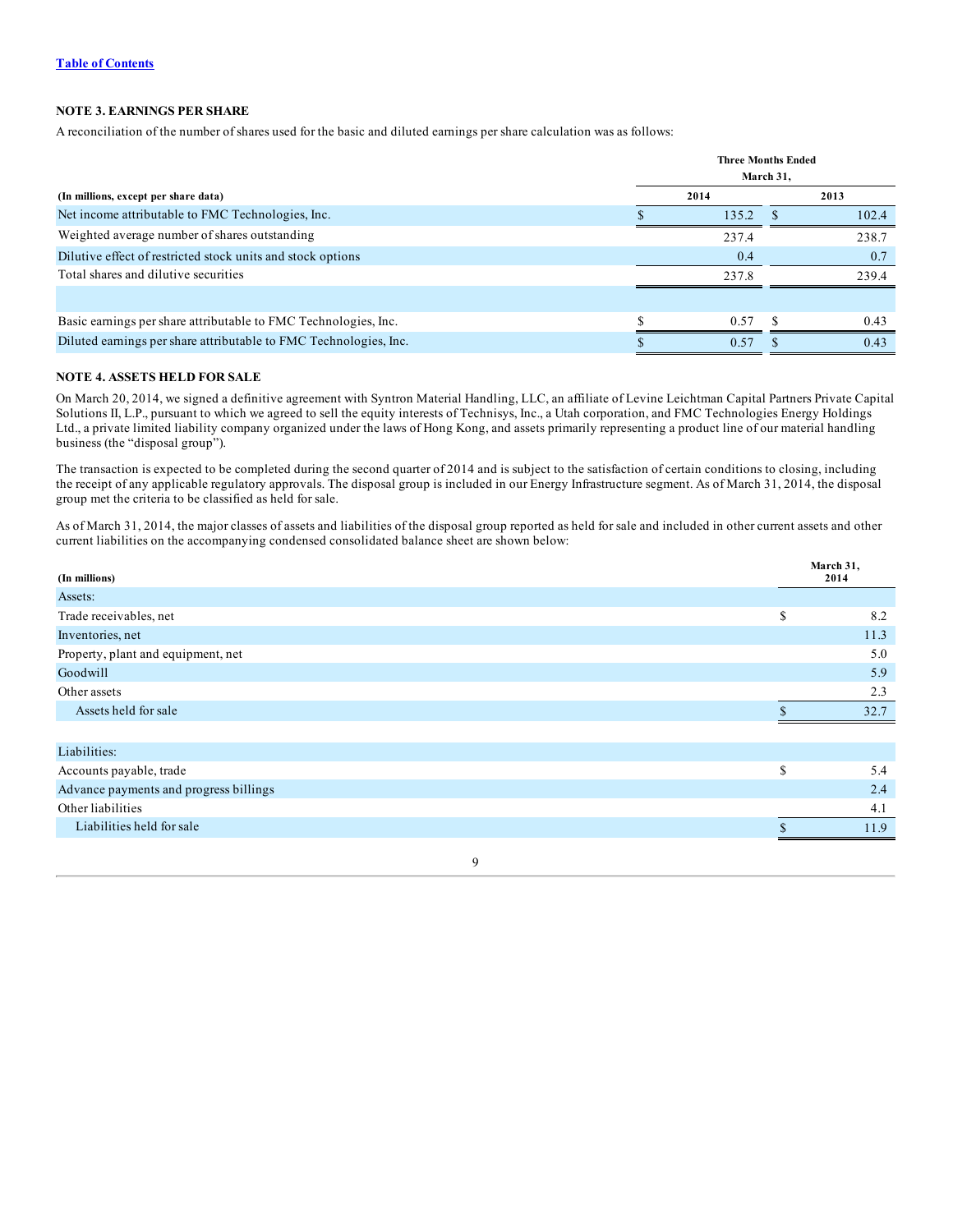# **NOTE 5. INVENTORIES**

Inventories consisted of the following:

| (In millions)                  | March 31,<br>2014 |         |      | December 31,<br>2013 |
|--------------------------------|-------------------|---------|------|----------------------|
| Raw materials                  | Ъ                 | 179.9   | - \$ | 186.3                |
| Work in process                |                   | 157.4   |      | 141.4                |
| Finished goods                 | 832.5             |         |      | 830.3                |
|                                | 1,169.8           |         |      | 1,158.0              |
| LIFO and valuation adjustments |                   | (186.2) |      | (177.6)              |
| Inventories, net               |                   | 983.6   | S    | 980.4                |

# **NOTE 6. GOODWILL**

The carrying amount of goodwill by business segment was as follows:

| (In millions)                     | <b>Subsea</b><br>Technologies |       | <b>Surface</b><br><b>Technologies</b> |       | <b>Energy</b><br>Infrastructure |       | <b>Total</b> |
|-----------------------------------|-------------------------------|-------|---------------------------------------|-------|---------------------------------|-------|--------------|
| December 31, 2013                 |                               | 396.9 |                                       | 92.4  |                                 | 91.4  | 580.7        |
| Material Handling divestiture (1) |                               | $-$   |                                       |       |                                 | (5.9) | (5.9)        |
| Translation                       |                               | 2.4   |                                       | (1.8) |                                 | __    | 0.6          |
| March 31, 2014                    |                               | 399.3 |                                       | 90.6  |                                 | 85.5  | 575.4        |

(1) See additional disclosure in Note 4.

**\_\_\_\_\_\_\_\_\_\_\_\_\_\_\_\_\_\_\_\_\_\_\_**

**\_\_\_\_\_\_\_\_\_\_\_\_\_\_\_\_\_\_\_\_\_\_\_**

## **NOTE 7. DEBT**

Long-term debt consisted of the following:

| (In millions)                        |   | March 31,<br>2014 |   | December 31,<br>2013 |
|--------------------------------------|---|-------------------|---|----------------------|
| Commercial paper $(1)$               | S | 509.9             | S | 501.4                |
| 2.00% Notes due 2017                 |   | 299.5             |   | 299.5                |
| 3.45% Notes due 2022                 |   | 499.6             |   | 499.6                |
| Term loan                            |   | 26.9              |   | 25.9                 |
| Property financing                   |   | 14.0              |   | 13.9                 |
| Total long-term debt                 |   | 1,349.9           |   | 1,340.3              |
| Less: current portion                |   | (10.2)            |   | (10.5)               |
| Long-term debt, less current portion |   | 1,339.7           |   | 1,329.8              |

(1) At March 31, 2014, committed credit available under our revolving credit facility provided the ability to refinance our commercial paper obligations on a long-term basis. As we have both the ability and intent to refinance these obligations on a long-term basis, our commercial paper borrowings were classified as long-term in the condensed consolidated balance sheet at March 31, 2014. As of March 31, 2014, our commercial paper borrowings had a weighted average interest rate of 0.31%.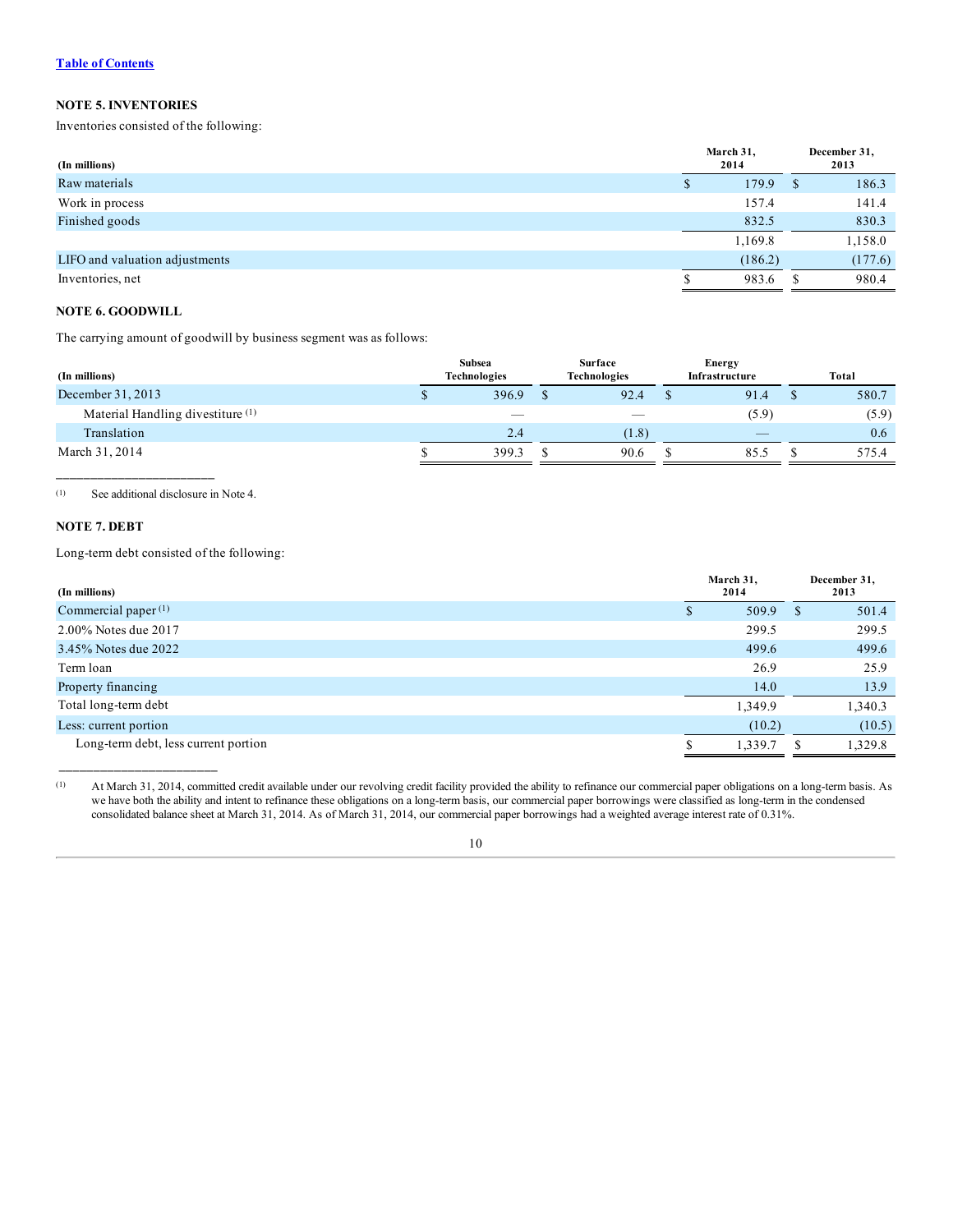# **NOTE 8. INCOME TAXES**

Our income tax provisions for the three months ended March 31, 2014 and 2013, reflected effective tax rates of 33.2% and 21.9%, respectively. Excluding a retroactive benefit related to the American Taxpayer Relief Act of 2012 recorded in the three months ended March 31, 2013, our effective tax rate in the first quarter of 2013 was 27.1%. The year-over-year increase from this adjusted rate was primarily due to changes in U.S. and Norwegian tax law effective from 2014 and an unfavorable change in the forecasted country mix of earnings.

Our effective tax rate can fluctuate depending on our country mix of earnings, since our foreign earnings are generally subject to lower tax rates than in the United States. In certain jurisdictions, primarily Singapore and Malaysia, our tax rate is significantly less than the relevant statutory rate due to tax holidays.

#### **NOTE 9. WARRANTY OBLIGATIONS**

Warranty cost and accrual information was as follows:

|                                  | Three Months Ended March 31, |       |  |       |  |  |  |  |
|----------------------------------|------------------------------|-------|--|-------|--|--|--|--|
| (In millions)                    |                              | 2014  |  | 2013  |  |  |  |  |
| Balance at beginning of period   |                              | 18.0  |  | 15.4  |  |  |  |  |
| Expense for new warranties       |                              | 5.4   |  | 5.4   |  |  |  |  |
| Adjustments to existing accruals |                              | 0.4   |  | (1.3) |  |  |  |  |
| Claims paid                      |                              | (4.9) |  | (6.0) |  |  |  |  |
| Balance at end of period         |                              | 18.9  |  |       |  |  |  |  |

#### **NOTE 10. PENSION AND OTHER POST-RETIREMENT BENEFITS**

The components of net periodic benefit cost were as follows:

|                                            | <b>Pension Benefits</b>      |        |  |       |              |        |      |       |  |  |  |
|--------------------------------------------|------------------------------|--------|--|-------|--------------|--------|------|-------|--|--|--|
|                                            | Three Months Ended March 31, |        |  |       |              |        |      |       |  |  |  |
|                                            |                              | 2014   |  |       |              |        | 2013 |       |  |  |  |
| (In millions)                              |                              | U.S.   |  | Int'l |              | U.S.   |      | Int'l |  |  |  |
| Service cost                               |                              | 3.4    |  | 4.3   | <sup>S</sup> | 4.3    |      | 3.8   |  |  |  |
| Interest cost                              |                              | 7.3    |  | 4.7   |              | 6.5    |      | 4.1   |  |  |  |
| Expected return on plan assets             |                              | (11.6) |  | (7.6) |              | (11.0) |      | (6.0) |  |  |  |
| Amortization of actuarial loss (gain), net |                              | 3.1    |  | 1.7   |              | 6.7    |      | 1.3   |  |  |  |
| Net periodic benefit cost                  |                              | 2.2    |  | 3.1   |              | 6.5    |      | 3.2   |  |  |  |

|                                             |  | <b>Other Post-retirement Benefits</b> |  |       |
|---------------------------------------------|--|---------------------------------------|--|-------|
|                                             |  | Three Months Ended March 31,          |  |       |
| (In millions)                               |  | 2014                                  |  | 2013  |
| Interest cost                               |  | 0.1                                   |  | 0.1   |
| Amortization of prior service cost (credit) |  |                                       |  | (0.2) |
| Amortization of actuarial loss (gain), net  |  | (0.1)                                 |  |       |
| Net periodic benefit cost                   |  |                                       |  | (0.1) |

During the three months ended March 31, 2014, we contributed \$0.1 million to our domestic pension benefit plans and \$13.7 million to our international pension benefit plans.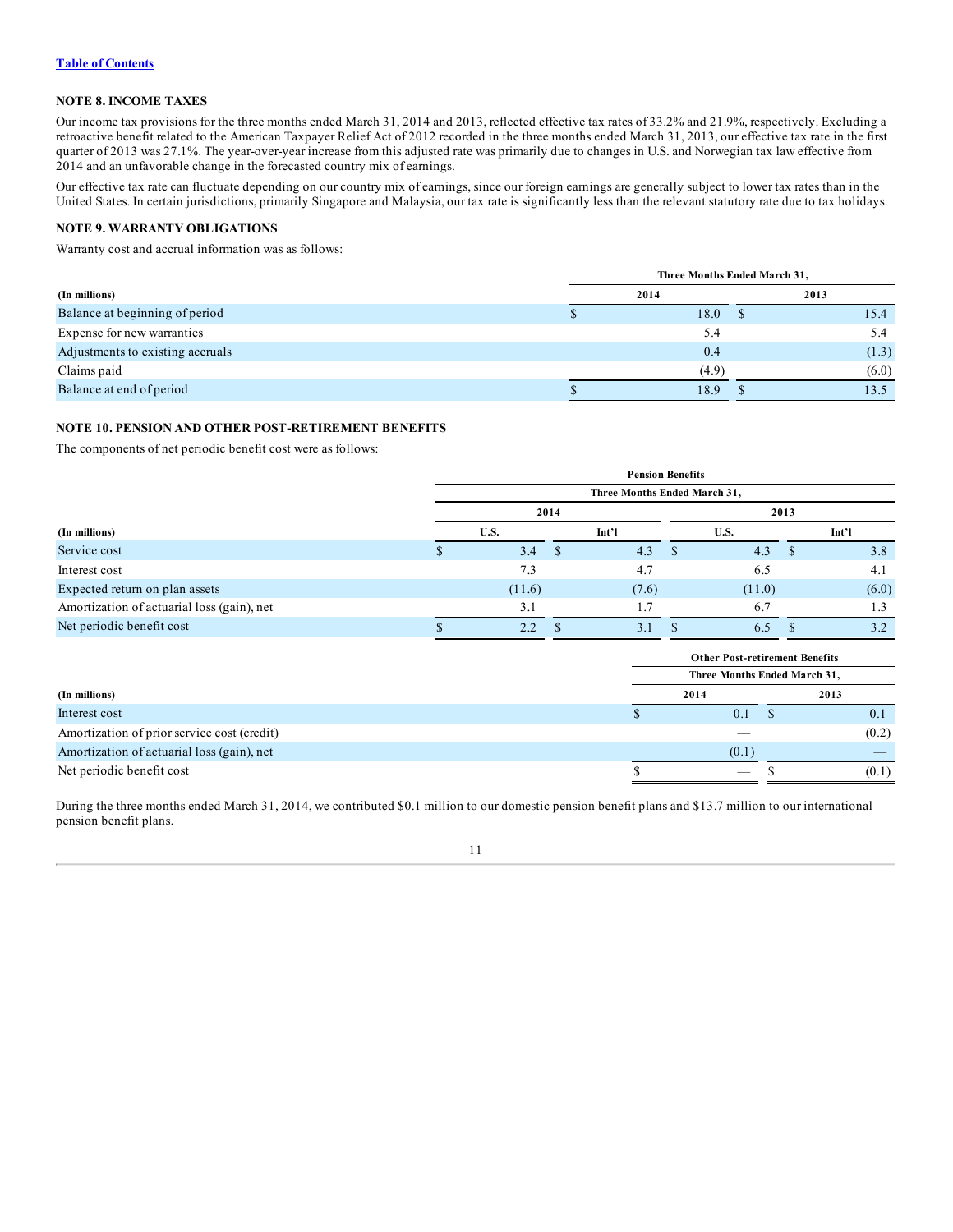## **NOTE 11. STOCK-BASED COMPENSATION**

Under the Amended and Restated FMC Technologies, Inc. Incentive Compensation and Stock Plan (the "Plan"), we have granted awards primarily in the form of nonvested stock units (also known as restricted stock units in the plan document). We recognize compensation expense for awards under the Plan and the corresponding income tax benefits. Stock-based compensation expense for nonvested stock units was \$17.9 million and \$13.3 million for the three months ended March 31, 2014 and 2013, respectively.

During the three months ended March 31, 2014, we granted the following restricted stock units to employees:

| (Number of restricted stock shares in thousands) | <b>Shares</b> | Weighted-<br><b>Average Grant</b><br>Date Fair Value (per<br>share) |
|--------------------------------------------------|---------------|---------------------------------------------------------------------|
| Time-based                                       | 453           |                                                                     |
| Performance-based                                | $171 *$       |                                                                     |
| Market-based                                     | $86*$         |                                                                     |
| Total granted                                    | 710           | 50.63<br>S                                                          |

Assumes grant date expected payout

For current-year performance-based awards, actual payouts may vary from zero to 342 thousand shares, contingent upon our performance relative to a peer group of companies with respect to earnings growth and return on investment for the year ending December 31, 2014. Compensation cost is measured based on the current expected outcome of the performance conditions and may be adjusted until the performance period ends.

For current-year market-based awards, actual payouts may vary from zero to 172 thousand shares, contingent upon our performance relative to the same peer group of companies with respect to total shareholder return ("TSR") for a three year period ending December 31, 2016. The payout for the TSR metric is determined based on our performance relative to the peer group, however a payout is possible regardless of whether our TSR for the three year period is positive or negative. If our TSR for the three years is not positive, the payout with respect to TSR is limited to the target previously established by the Compensation Committee of the Board of Directors. Compensation cost for these awards is calculated using the grant date fair market value, as estimated using a Monte Carlo simulation, and is not subject to change based on future events.

#### **NOTE 12. STOCKHOLDERS' EQUITY**

There were no cash dividends declared during the three months ended March 31, 2014 and 2013.

Repurchases of shares of common stock under our share repurchase program were as follows:

|                                    | <b>Three Months Ended</b> |         |  |         |  |  |
|------------------------------------|---------------------------|---------|--|---------|--|--|
|                                    | March 31.                 |         |  |         |  |  |
| (In millions, except share data)   |                           | 2014    |  | 2013    |  |  |
| Shares of common stock repurchased |                           | 898,729 |  | 570,000 |  |  |
| Value of common stock repurchased  |                           | 45.8    |  | 27.0    |  |  |

As of March 31, 2014, our Board of Directors had authorized 75.0 million shares of common stock under our share repurchase program, and approximately 12.0 million shares of common stock remained available for purchase, which may be executed from time to time in the open market. We intend to hold repurchased shares in treasury for general corporate purposes, including issuances under our stock-based compensation plan. Treasury shares are accounted for using the cost method.

During the three months ended March 31, 2014, 0.5 million shares of common stock were issued from treasury stock in connection with our stock-based compensation plan. During the year ended December 31, 2013, 1.0 million shares of common stock were issued from treasury stock.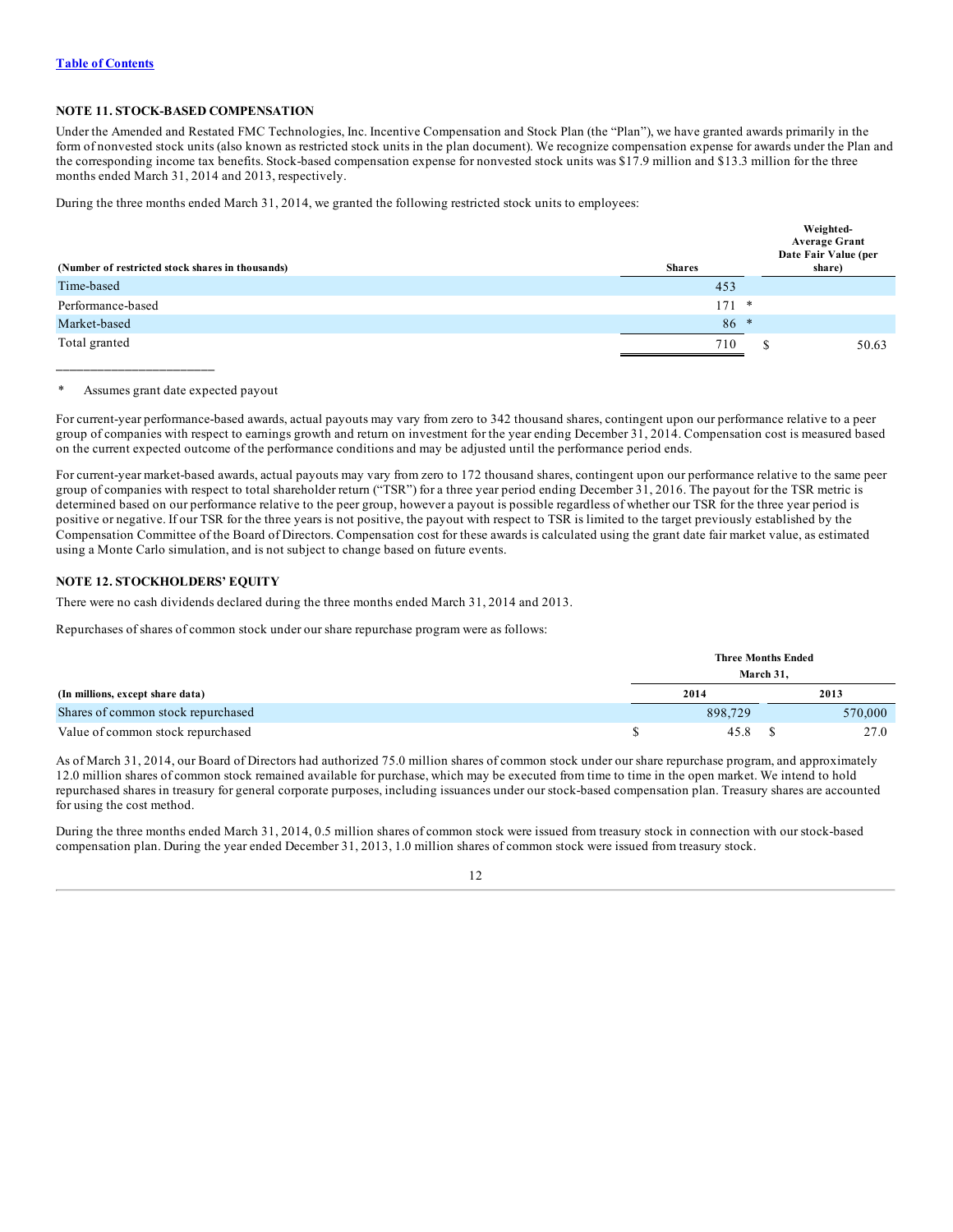# **Table of [Contents](#page-1-0)**

Accumulated other comprehensive loss consisted of the following:

| (In millions)                                                                            | <b>Foreign Currency</b><br>Translation |              | Hedging |       | <b>Defined Pension and Other</b><br><b>Post-retirement Benefits</b> |         |  | <b>Accumulated Other</b><br>Comprehensive Loss |  |  |
|------------------------------------------------------------------------------------------|----------------------------------------|--------------|---------|-------|---------------------------------------------------------------------|---------|--|------------------------------------------------|--|--|
| December 31, 2013                                                                        |                                        | $(204.3)$ \$ |         | 31.9  |                                                                     | (168.3) |  | (340.7)                                        |  |  |
| Other comprehensive income (loss) before<br>reclassifications, net of tax                |                                        | 9.3          |         | (0.2) |                                                                     |         |  | 9.1                                            |  |  |
| Reclassification adjustment for net losses<br>(gains) included in net income, net of tax |                                        | __           |         | (2.4) |                                                                     | 2.7     |  | 0.3                                            |  |  |
| Other comprehensive income (loss), net of tax                                            |                                        | 9.3          |         | (2.6) |                                                                     | 2.7     |  | 9.4                                            |  |  |
| March 31, 2014                                                                           |                                        | (195.0)      |         | 29.3  |                                                                     | (165.6) |  | (331.3)                                        |  |  |

Reclassifications out of accumulated other comprehensive loss consisted of the following:

|                                                                         | <b>Three Months Ended</b>                                                        |    |       |                                                                                       |
|-------------------------------------------------------------------------|----------------------------------------------------------------------------------|----|-------|---------------------------------------------------------------------------------------|
| (In millions)                                                           | March 31, 2014<br>March 31, 2013                                                 |    |       |                                                                                       |
| <b>Details about Accumulated Other Comprehensive Loss</b><br>Components | <b>Amount Reclassified out of Accumulated Other</b><br><b>Comprehensive Loss</b> |    |       | <b>Affected Line Item in the Condensed Consolidated</b><br><b>Statement of Income</b> |
| Gains (losses) on hedging instruments                                   |                                                                                  |    |       |                                                                                       |
| Foreign exchange contracts:                                             | \$<br>(10.5)                                                                     | S. | 2.3   | Revenue                                                                               |
|                                                                         | 11.3                                                                             |    | 1.5   | Cost of sales                                                                         |
|                                                                         | (0.1)                                                                            |    | 0.1   | Selling, general and administrative expense                                           |
|                                                                         | 0.7                                                                              |    | 3.9   | Income before income taxes                                                            |
|                                                                         | 1.7                                                                              |    | (0.7) | Income tax (expense) benefit                                                          |
|                                                                         | 2.4                                                                              |    | 3.2   | Net income                                                                            |
| Defined pension and other post-retirement benefits                      |                                                                                  |    |       |                                                                                       |
| Amortization of actuarial gain (loss)                                   | \$                                                                               |    | (8.0) | (a)                                                                                   |
| Amortization of prior service credit (cost)                             | 0.1                                                                              |    | 0.2   | (a)                                                                                   |
|                                                                         | (4.6)                                                                            |    | (7.8) | Income before income taxes                                                            |
|                                                                         | 1.9                                                                              |    | 2.7   | Income tax (expense) benefit                                                          |
|                                                                         | (2.7)                                                                            | \$ | (5.1) | Net income                                                                            |
|                                                                         |                                                                                  |    |       |                                                                                       |

(a) These accumulated other comprehensive income components are included in the computation of net periodic pension cost (see Note 10 for additional details).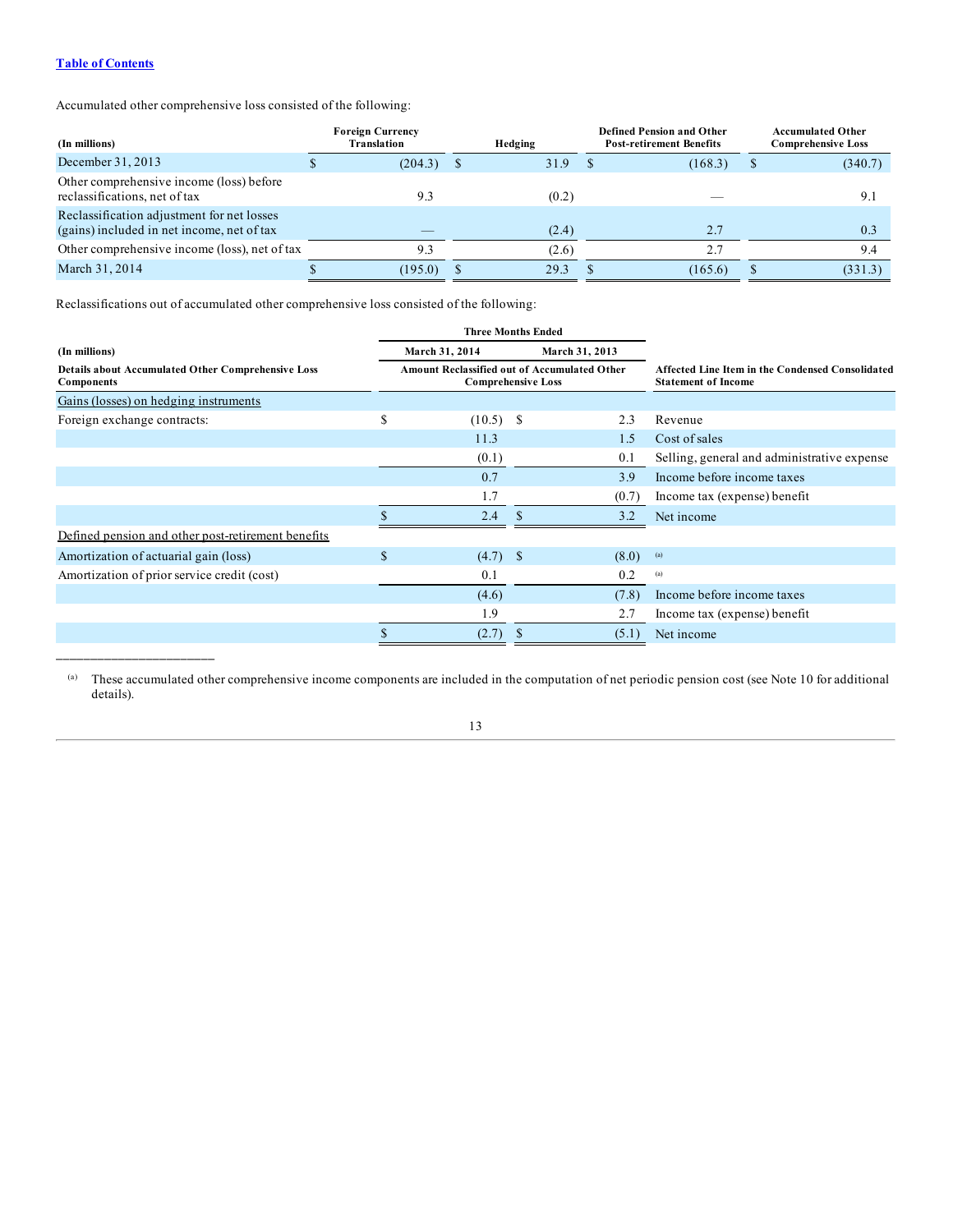#### **NOTE 13. DERIVATIVE FINANCIAL INSTRUMENTS**

We hold derivative financial instruments for the purpose of hedging the risks of certain identifiable and anticipated transactions. The types of risks hedged are those relating to the variability of future earnings and cash flows caused by movements in foreign currency exchange rates. We hold the following types of derivative instruments:

Foreign exchange rate forward contracts—The purpose of these instruments is to hedge the risk of changes in future cash flows of anticipated purchase or sale commitments denominated in foreign currencies. At March 31, 2014, we held the following material positions:

|                   |           | <b>Notional Amount</b><br>Bought (Sold) |  |  |  |
|-------------------|-----------|-----------------------------------------|--|--|--|
| (In millions)     |           | <b>USD Equivalent</b>                   |  |  |  |
| Brazilian real    | (98.9)    | (43.8)                                  |  |  |  |
| British pound     | 173.0     | 287.7                                   |  |  |  |
| Canadian dollar   | (142.9)   | (129.7)                                 |  |  |  |
| Chinese renminbi  | 94.8      | 15.3                                    |  |  |  |
| Euro              | 200.4     | 276.3                                   |  |  |  |
| Kuwaiti dinar     | (5.9)     | (20.8)                                  |  |  |  |
| Malaysian ringgit | 62.4      | 19.1                                    |  |  |  |
| Norwegian krone   | 2,887.2   | 481.6                                   |  |  |  |
| Russian ruble     | (1,684.9) | (47.2)                                  |  |  |  |
| Singapore dollar  | 159.8     | 126.9                                   |  |  |  |
| Swedish krona     | 126.5     | 19.5                                    |  |  |  |
| U.S. dollar       | (991.4)   | (991.4)                                 |  |  |  |

Foreign exchange rate instruments embedded in purchase and sale contracts—The purpose of these instruments is to match offsetting currency payments and receipts for particular projects, or comply with government restrictions on the currency used to purchase goods in certain countries. At March 31, 2014, our portfolio of these instruments included the following material positions:

|                | <b>Notional Amount</b><br>Bought (Sold) |                       |  |  |
|----------------|-----------------------------------------|-----------------------|--|--|
| (In millions)  |                                         | <b>USD Equivalent</b> |  |  |
| Brazilian real | (55.9)                                  | (24.7)                |  |  |
| British pound  | 7.8                                     | 13.0                  |  |  |
| U.S. dollar    | 25.5                                    | 25.5                  |  |  |

The purpose of our foreign currency hedging activities is to manage the volatility associated with anticipated foreign currency purchases and sales created in the normal course of business. We primarily utilize forward exchange contracts with maturities of less than three years.

Our policy is to hold derivatives only for the purpose of hedging risks and not for trading purposes where the objective is solely to generate profit. Generally, we enter into hedging relationships such that changes in the fair values or cash flows of the transactions being hedged are expected to be offset by corresponding changes in the fair value of the derivatives. For derivative instruments that qualify as a cash flow hedge, the effective portion of the gain or loss of the derivative, which does not include the time value component of a forward currency rate, is reported as a component of other comprehensive income ("OCI") and reclassified into earnings in the same period or periods during which the hedged transaction affects earnings.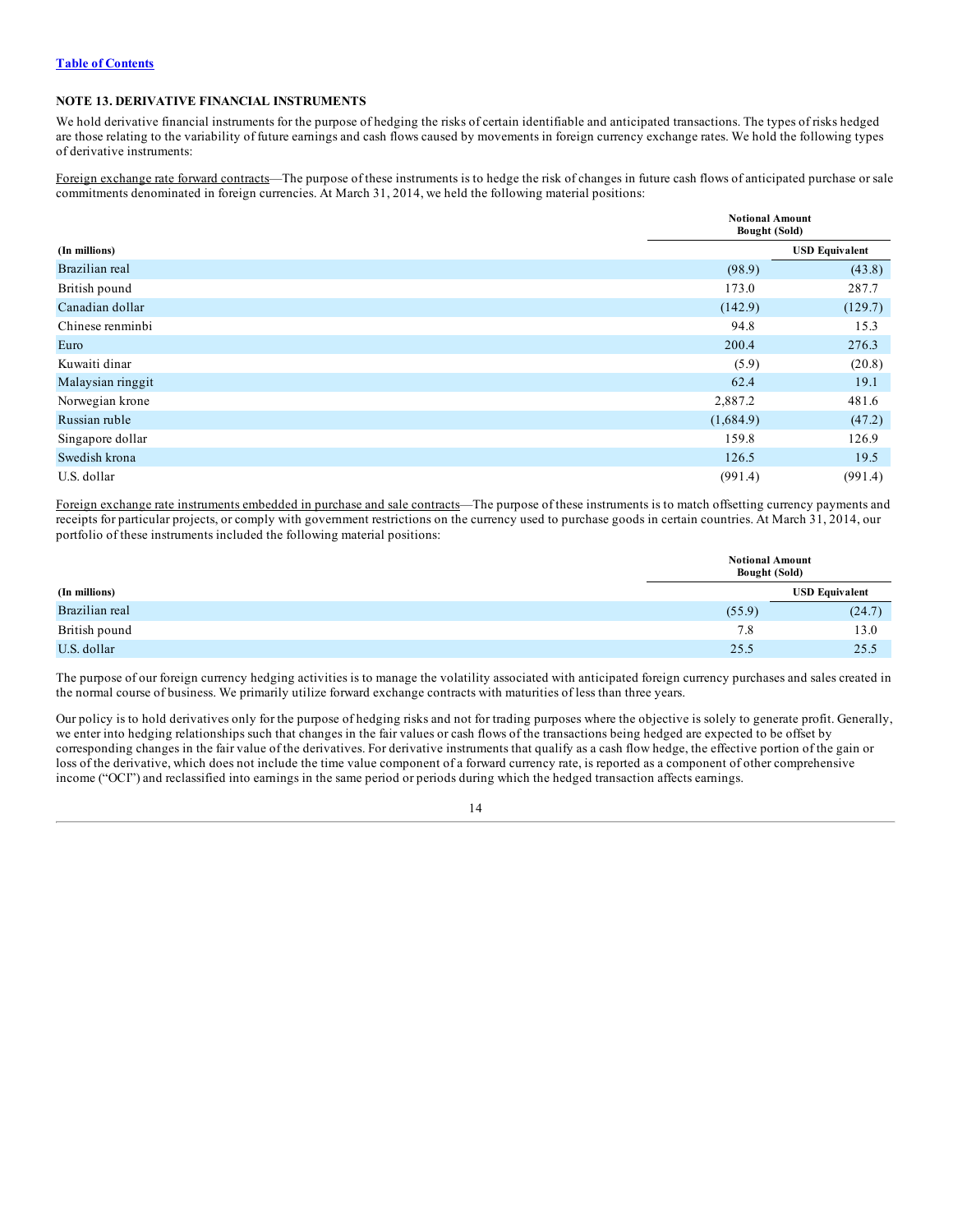# **Table of [Contents](#page-1-0)**

The following table of all outstanding derivative instruments is based on estimated fair value amounts that have been determined using available market information and commonly accepted valuation methodologies. Refer to Note 14 for further disclosures related to the fair value measurement process. Accordingly, the estimates presented may not be indicative of the amounts that we would realize in a current market exchange and may not be indicative of the gains or losses we may ultimately incur when these contracts settle or mature.

|                                                         | March 31, 2014 |        |    | December 31, 2013  |    |               |               |                    |
|---------------------------------------------------------|----------------|--------|----|--------------------|----|---------------|---------------|--------------------|
| (In millions)                                           |                | Assets |    | <b>Liabilities</b> |    | <b>Assets</b> |               | <b>Liabilities</b> |
| Derivatives designated as hedging instruments:          |                |        |    |                    |    |               |               |                    |
| Foreign exchange contracts:                             |                |        |    |                    |    |               |               |                    |
| Current – Derivative financial instruments              | $\mathbb{S}$   | 96.6   | -S | 98.8               | -S | 149.3         | <sup>\$</sup> | 152.5              |
| Long-term – Derivative financial instruments            |                | 65.0   |    | 37.9               |    | 65.4          |               | 44.1               |
| Total derivatives designated as hedging instruments     |                | 161.6  |    | 136.7              |    | 214.7         |               | 196.6              |
| Derivatives not designated as hedging instruments:      |                |        |    |                    |    |               |               |                    |
| Foreign exchange contracts:                             |                |        |    |                    |    |               |               |                    |
| Current – Derivative financial instruments              |                | 13.7   |    | 12.9               |    | 16.6          |               | 18.8               |
| Long-term – Derivative financial instruments            |                | 1.8    |    | 1.9                |    | 3.1           |               | 3.0                |
| Total derivatives not designated as hedging instruments |                | 15.5   |    | 14.8               |    | 19.7          |               | 21.8               |
| Total derivatives                                       | \$             | 177.1  |    | 151.5              |    | 234.4         |               | 218.4              |

We recognized an immaterial loss and \$0.3 million of gain on cash flow hedges for the three months ended March 31, 2014 and 2013, respectively, due to hedge ineffectiveness as it was probable that the original forecasted transaction would not occur. Cash flow hedges of forecasted transactions, net of tax, resulted in accumulated other comprehensive gains of \$29.2 million and \$31.9 million at March 31, 2014, and December 31, 2013, respectively. We expect to transfer an approximate \$7.8 million gain from accumulated OCI to earnings during the next 12 months when the anticipated transactions actually occur. All anticipated transactions currently being hedged are expected to occur by the end of 2016.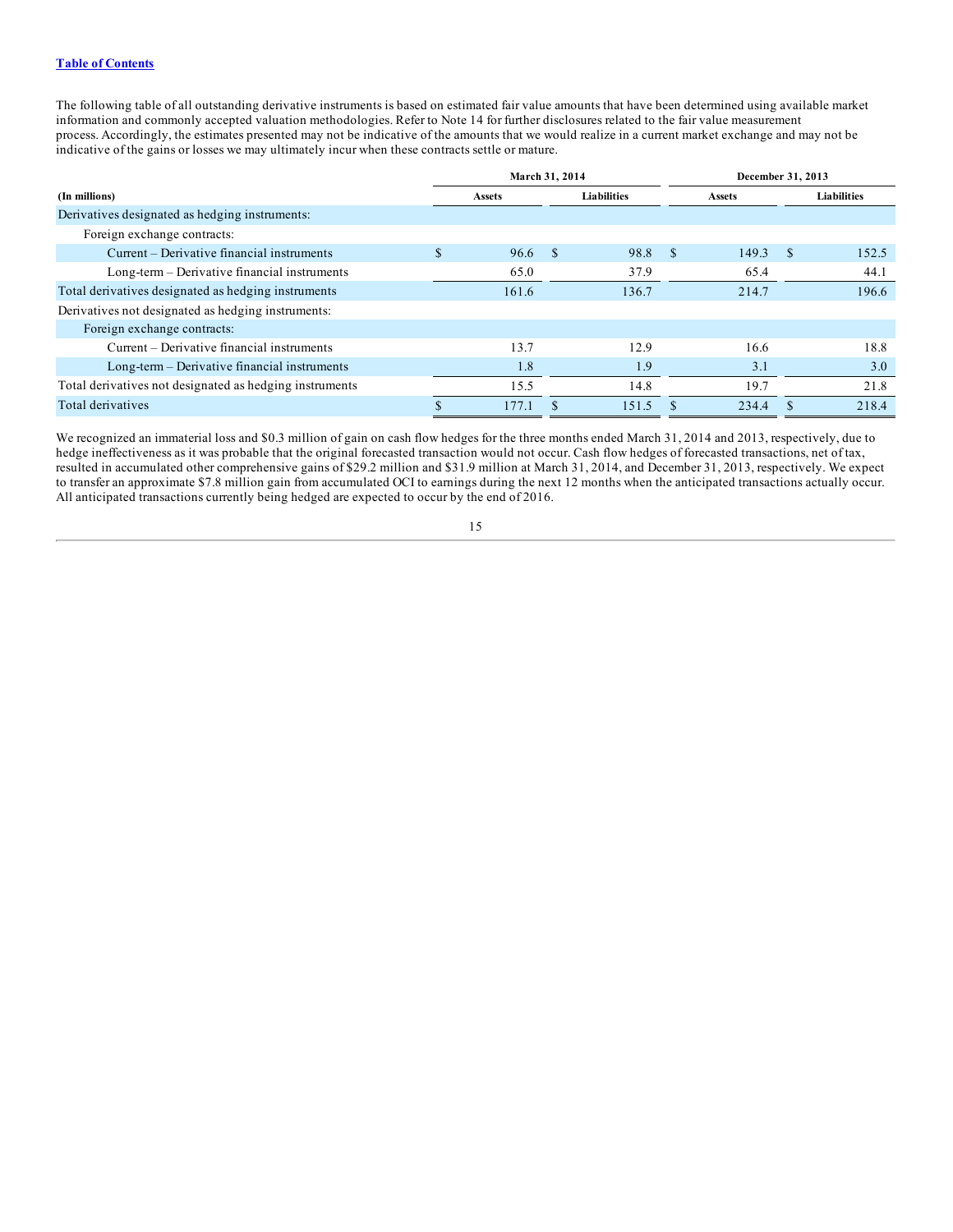# **Table of [Contents](#page-1-0)**

The following tables present the impact of derivative instruments in cash flow hedging relationships and their location within the accompanying condensed consolidated statements of income.

|                                                                       | Gain (Loss) Recognized in<br><b>OCI</b> (Effective Portion)<br>Three Months Ended March 31, |                                                                                                                                          |             |        |  |  |  |  |  |
|-----------------------------------------------------------------------|---------------------------------------------------------------------------------------------|------------------------------------------------------------------------------------------------------------------------------------------|-------------|--------|--|--|--|--|--|
|                                                                       |                                                                                             |                                                                                                                                          |             |        |  |  |  |  |  |
| (In millions)                                                         |                                                                                             | 2014                                                                                                                                     |             | 2013   |  |  |  |  |  |
| Foreign exchange contracts                                            | $\mathbb{S}$                                                                                | 1.9                                                                                                                                      | $\mathbf S$ | (26.0) |  |  |  |  |  |
| Location of Gain (Loss) Reclassified from Accumulated OCI into Income |                                                                                             | Gain (Loss) Reclassified from Accumulated<br><b>OCI</b> into Income (Effective Portion)                                                  |             |        |  |  |  |  |  |
|                                                                       | Three Months Ended March 31,                                                                |                                                                                                                                          |             |        |  |  |  |  |  |
| (In millions)                                                         |                                                                                             | 2014                                                                                                                                     |             | 2013   |  |  |  |  |  |
| Foreign exchange contracts:                                           |                                                                                             |                                                                                                                                          |             |        |  |  |  |  |  |
| Revenue                                                               | \$                                                                                          | (10.5)                                                                                                                                   | \$          | 2.3    |  |  |  |  |  |
| Cost of sales                                                         |                                                                                             | 11.3                                                                                                                                     |             | 1.5    |  |  |  |  |  |
| Selling, general and administrative expense                           |                                                                                             | (0.1)                                                                                                                                    |             | 0.1    |  |  |  |  |  |
| Total                                                                 | $\mathbf S$                                                                                 | 0.7                                                                                                                                      | $\mathbf S$ | 3.9    |  |  |  |  |  |
| <b>Location of Gain (Loss) Recognized in Income</b>                   |                                                                                             | Gain (Loss) Recognized in Income (Ineffective Portion<br>and Amount Excluded from Effectiveness Testing)<br>Three Months Ended March 31, |             |        |  |  |  |  |  |
|                                                                       |                                                                                             |                                                                                                                                          |             |        |  |  |  |  |  |

| (In millions)               | 2014 |       | 2013 |       |
|-----------------------------|------|-------|------|-------|
| Foreign exchange contracts: |      |       |      |       |
| Revenue                     |      | 4.6   |      | 4.9   |
| Cost of sales               |      | (3.7) |      | (2.9) |
| Total                       |      | 0.9   |      | 2.0   |

Instruments that are not designated as hedging instruments are executed to hedge the effect of exposures in the condensed consolidated balance sheets, and occasionally, forward foreign currency contracts or currency options are executed to hedge exposures which do not meet all of the criteria to qualify for hedge accounting.

| Location of Gain (Loss) Recognized in Income |    | Gain (Loss) Recognized in Income on Derivatives<br>(Instruments Not Designated as Hedging Instruments) |       |  |  |  |  |  |  |  |
|----------------------------------------------|----|--------------------------------------------------------------------------------------------------------|-------|--|--|--|--|--|--|--|
|                                              |    | Three Months Ended March 31,                                                                           |       |  |  |  |  |  |  |  |
| (In millions)                                |    | 2014                                                                                                   | 2013  |  |  |  |  |  |  |  |
| Foreign exchange contracts:                  |    |                                                                                                        |       |  |  |  |  |  |  |  |
| Revenue                                      |    | (1.0)<br>\$                                                                                            | 1.0   |  |  |  |  |  |  |  |
| Cost of sales                                |    | 0.5                                                                                                    | (0.4) |  |  |  |  |  |  |  |
| Other income (expense), net                  |    | 3.6                                                                                                    | 7.3   |  |  |  |  |  |  |  |
| Total                                        |    | 3.1                                                                                                    | 7.9   |  |  |  |  |  |  |  |
|                                              | 16 |                                                                                                        |       |  |  |  |  |  |  |  |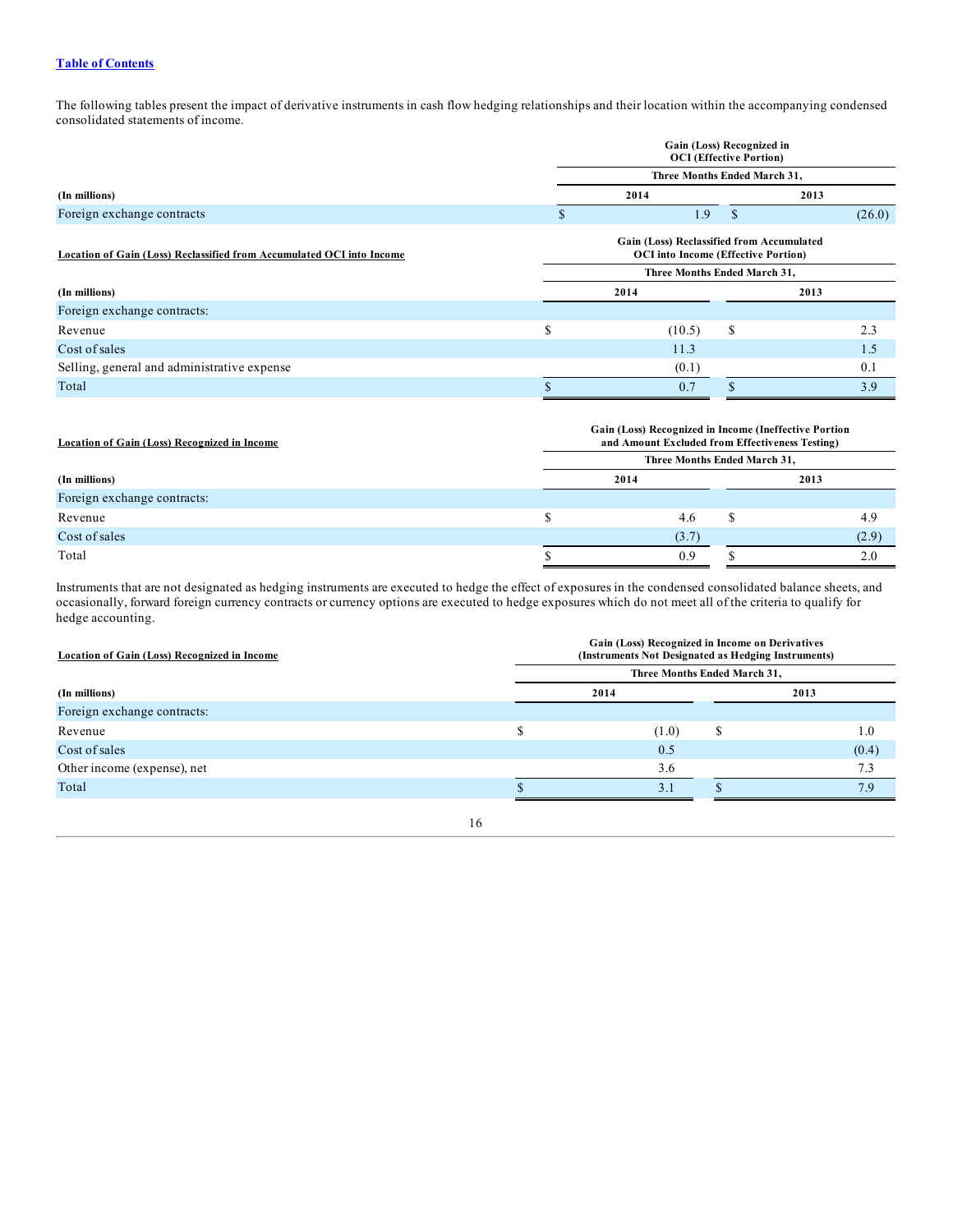Balance Sheet Offsetting—We execute derivative contracts only with counterparties that consent to a master netting agreement which permits net settlement of the gross derivative assets against gross derivative liabilities. Each instrument is accounted for individually and assets and liabilities are not offset. As of March 31, 2014, and December 31, 2013, we had no collateralized derivative contracts. The following tables present both gross information and net information of recognized derivative instruments:

|                        |        |                                   |  | March 31, 2014                                                                                          |      |                   |          |                                   |     | December 31, 2013                                                                                       |    |                   |
|------------------------|--------|-----------------------------------|--|---------------------------------------------------------------------------------------------------------|------|-------------------|----------|-----------------------------------|-----|---------------------------------------------------------------------------------------------------------|----|-------------------|
| (In millions)          |        | <b>Gross Amount</b><br>Recognized |  | <b>Gross Amounts Not</b><br><b>Offset Permitted</b><br><b>Under Master</b><br><b>Netting Agreements</b> |      | <b>Net Amount</b> |          | <b>Gross Amount</b><br>Recognized |     | <b>Gross Amounts Not</b><br><b>Offset Permitted</b><br><b>Under Master</b><br><b>Netting Agreements</b> |    | <b>Net Amount</b> |
| Derivative assets      | Ф      | 177.1                             |  | (136.0)                                                                                                 | - \$ | 41.1              | <b>S</b> | 234.4                             | S   | $(198.5)$ \$                                                                                            |    | 35.9              |
|                        |        |                                   |  | March 31, 2014                                                                                          |      |                   |          |                                   |     | December 31, 2013                                                                                       |    |                   |
| (In millions)          |        | <b>Gross Amount</b><br>Recognized |  | <b>Gross Amounts Not</b><br><b>Offset Permitted</b><br><b>Under Master</b><br><b>Netting Agreements</b> |      | <b>Net Amount</b> |          | <b>Gross Amount</b><br>Recognized |     | <b>Gross Amounts Not</b><br><b>Offset Permitted</b><br><b>Under Master</b><br><b>Netting Agreements</b> |    | <b>Net Amount</b> |
| Derivative liabilities | Φ<br>Ф | 151.5                             |  | (136.0)                                                                                                 | -S   | 15.5              |          | 218.4                             | \$. | (198.5)                                                                                                 | -S | 19.9              |

## **NOTE 14. FAIR VALUE MEASUREMENTS**

Assets and liabilities measured at fair value on a recurring basis were as follows:

|                                   | March 31, 2014<br>December 31, 2013 |       |              |         |               |         |               |         |              |       |               |         |               |         |               |         |
|-----------------------------------|-------------------------------------|-------|--------------|---------|---------------|---------|---------------|---------|--------------|-------|---------------|---------|---------------|---------|---------------|---------|
| (In millions)                     |                                     | Total |              | Level 1 |               | Level 2 |               | Level 3 |              | Total |               | Level 1 |               | Level 2 |               | Level 3 |
| Assets                            |                                     |       |              |         |               |         |               |         |              |       |               |         |               |         |               |         |
| Investments:                      |                                     |       |              |         |               |         |               |         |              |       |               |         |               |         |               |         |
| Equity securities                 | $\mathbb{S}$                        | 22.1  | $\mathbb{S}$ | 22.1    | <sup>\$</sup> |         | <sup>\$</sup> |         | $\mathbf{s}$ | 21.2  | $\mathcal{S}$ | 21.2    | $\mathcal{S}$ |         | <sup>\$</sup> |         |
| Fixed income                      |                                     | 13.3  |              | 13.3    |               |         |               |         |              | 13.2  |               | 13.2    |               |         |               |         |
| Money market fund                 |                                     | 2.8   |              |         |               | 2.8     |               |         |              | 3.8   |               |         |               | 3.8     |               |         |
| Stable value fund                 |                                     | 1.1   |              |         |               | 1.1     |               |         |              | 1.0   |               |         |               | 1.0     |               |         |
| Other                             |                                     | 2.5   |              | 2.5     |               |         |               |         |              | 2.4   |               | 2.4     |               |         |               |         |
| Derivative financial instruments: |                                     |       |              |         |               |         |               |         |              |       |               |         |               |         |               |         |
| Foreign exchange contracts        |                                     | 177.1 |              |         |               | 177.1   |               |         |              | 234.4 |               |         |               | 234.4   |               |         |
| Total assets                      |                                     | 218.9 | S            | 37.9    | S             | 181.0   | £.            |         | S            | 276.0 | <sup>\$</sup> | 36.8    | \$.           | 239.2   |               |         |
| Liabilities                       |                                     |       |              |         |               |         |               |         |              |       |               |         |               |         |               |         |
| Derivative financial instruments: |                                     |       |              |         |               |         |               |         |              |       |               |         |               |         |               |         |
| Foreign exchange contracts        |                                     | 151.5 |              |         |               | 151.5   |               |         |              | 218.4 |               |         |               | 218.4   |               |         |
| Contingent earn-out consideration |                                     | 72.2  |              |         |               |         |               | 72.2    |              | 70.1  |               |         |               |         |               | 70.1    |
| Total liabilities                 | S.                                  | 223.7 |              |         |               | 151.5   | \$.           | 72.2    | \$           | 288.5 | <sup>\$</sup> |         |               | 218.4   |               | 70.1    |

*Investments—*The fair value measurement of our equity securities, fixed income and other investment assets is based on quoted prices that we have the ability to access in public markets. Our stable value fund and money market fund are valued at the net asset value of the shares held at the end of the quarter, which is based on the fair value of the underlying investments using information reported by the investment advisor at quarter-end.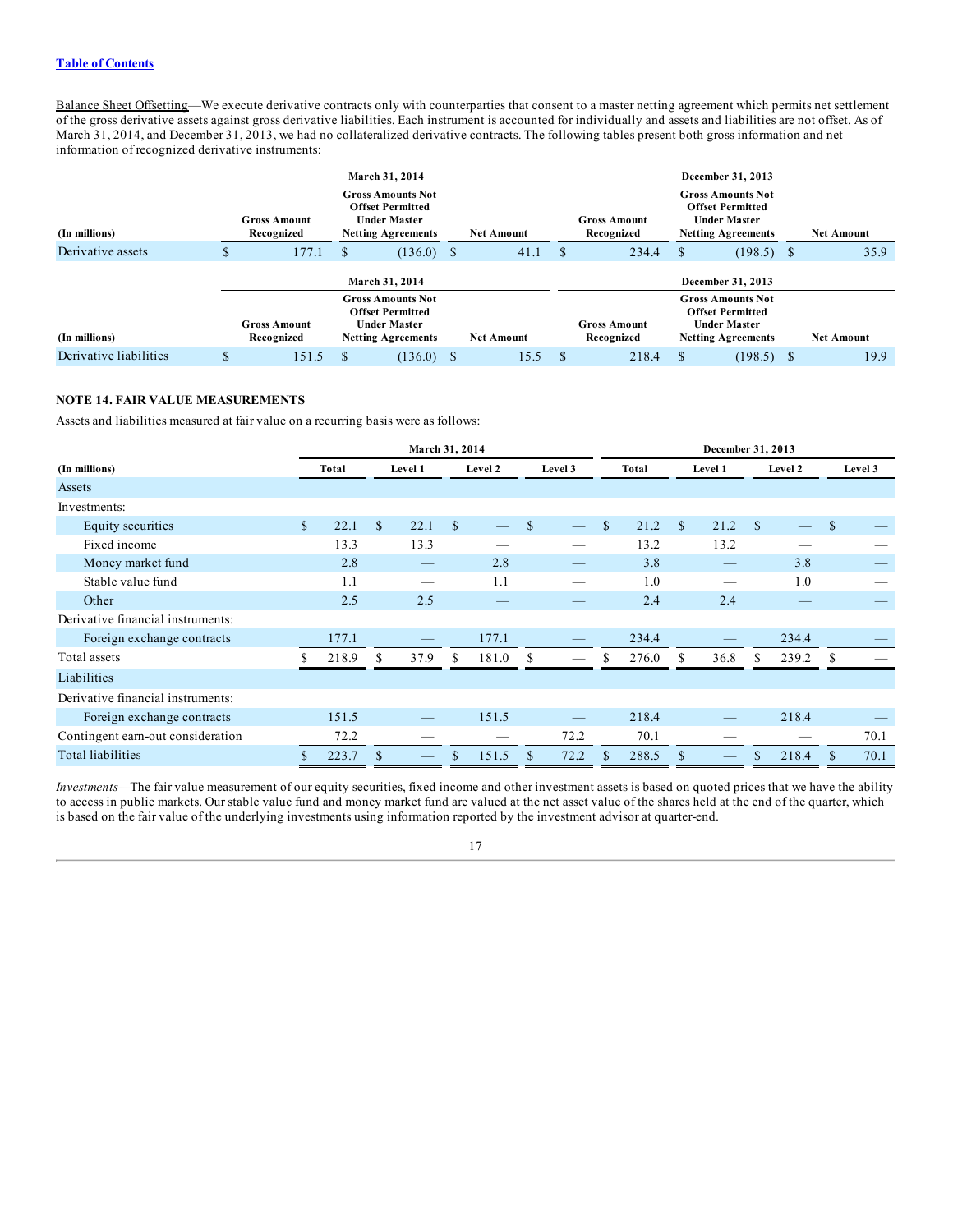*Derivative financial instruments—*We use the income approach as the valuation technique to measure the fair value of foreign currency derivative instruments on a recurring basis. This approach calculates the present value of the future cash flow by measuring the change from the derivative contract rate and the published market indicative currency rate, multiplied by the contract notional values. Credit risk is then incorporated by reducing the derivative's fair value in asset positions by the result of multiplying the present value of the portfolio by the counterparty's published credit spread. Portfolios in a liability position are adjusted by the same calculation; however, a spread representing our credit spread is used. Our credit spread, and the credit spread of other counterparties not publicly available are approximated by using the spread of similar companies in the same industry, of similar size and with the same credit rating.

At the present time, we have no credit-risk-related contingent features in our agreements with the financial institutions that would require us to post collateral for derivative positions in a liability position.

See Note 13 for additional disclosure related to derivative financial instruments.

*Multi Phase Meters contingent earn-out consideration—*We determined the fair value of the contingent earn-out consideration using a discounted cash flow model. The key assumptions used in applying the income approach are the expected profitability and debt, net of cash, of the acquired company during the earn-out period and the discount rate which approximates our debt credit rating. The fair value measurement is based upon significant inputs not observable in the market. Changes in the value of the contingent earn-out consideration are recorded as cost of service and other revenue in our condensed consolidated statements of income.

Changes in the fair value of our Level 3 contingent earn-out consideration obligation were as follows:

|                                         | Three Months Ended March 31, |      |  |       |  |  |  |  |  |
|-----------------------------------------|------------------------------|------|--|-------|--|--|--|--|--|
| (In millions)                           | 2014                         |      |  | 2013  |  |  |  |  |  |
| Balance at beginning of period          |                              | 70.1 |  | 105.3 |  |  |  |  |  |
| Remeasurement adjustment                |                              | 1.3  |  | $-$   |  |  |  |  |  |
| Foreign currency translation adjustment |                              | 0.8  |  | (5.4) |  |  |  |  |  |
| Balance at end of period                |                              | 72.2 |  | 99.9  |  |  |  |  |  |

*Fair value of debt*—At March 31, 2014, the fair value, based on Level 1 quoted market rates, of our 2.00% Notes due 2017 and 3.45% Notes due 2022 (collectively, "Senior Notes") was approximately \$780.3 million as compared to the \$800.0 million face value of the debt, net of issue discounts, recorded in the consolidated balance sheet.

*Other fair value disclosures—*The carrying amounts of cash and cash equivalents, trade receivables, accounts payable, short-term debt, commercial paper, debt associated with our term loan, revolving credit facility as well as amounts included in other current assets and other current liabilities that meet the definition of financial instruments, approximate fair value.

*Credit risk—*By their nature, financial instruments involve risk, including credit risk, for non-performance by counterparties. Financial instruments that potentially subject us to credit risk primarily consist of trade receivables and derivative contracts. We manage the credit risk on financial instruments by transacting only with what management believes are financially secure counterparties, requiring credit approvals and credit limits, and monitoring counterparties' financial condition. Our maximum exposure to credit loss in the event of non-performance by the counterparty is limited to the amount drawn and outstanding on the financial instrument. Allowances for losses on trade receivables are established based on collectability assessments. We mitigate credit risk on derivative contracts by executing contracts only with counterparties that consent to a master netting agreement which permits the net settlement of gross derivative assets against gross derivative liabilities.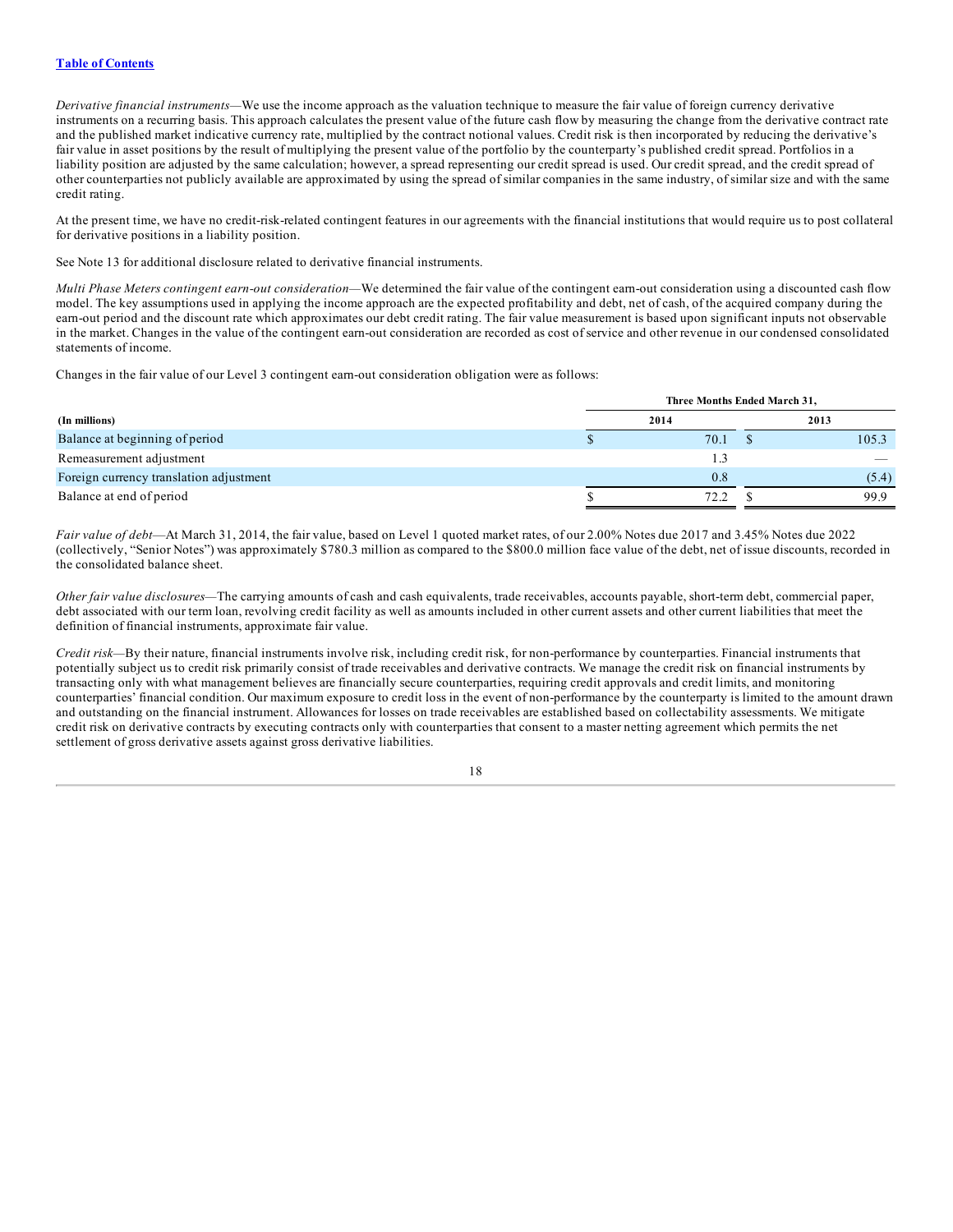#### **NOTE 15. COMMITMENTS AND CONTINGENT LIABILITIES**

In the ordinary course of business with customers, vendors and others, we issue standby letters of credit, performance bonds, surety bonds and other guarantees. The majority of these financial instruments represent guarantees of our future performance. Additionally, we were the named guarantor on certain letters of credit and performance bonds issued by our former subsidiary, John Bean Technologies Corporation ("JBT"). Pursuant to the terms of the Separation and Distribution Agreement, dated July 31, 2008, between FMC Technologies and JBT (the "JBT Separation and Distribution Agreement"), we are fully indemnified by JBT with respect to certain residual obligations. Management does not expect any of these financial instruments to result in losses that, if incurred, would have a material adverse effect on our consolidated financial position, results of operations or cash flows.

During the three months ended March, 31, 2014, we entered into construction and operating lease agreements to finance the construction of manufacturing and office facilities on land purchased in 2012 and located in Houston, Texas. Upon expiration of the lease term, we have the option to renew the lease, purchase the facilities or re-market the facilities on behalf of the lessor, including certain guarantees of residual value under the re-marketing option.

*Contingent liabilities associated with legal matters—*We are involved in various pending or potential legal actions in the ordinary course of our business. Management is unable to predict the ultimate outcome of these actions, because of the inherent uncertainty of litigation. However, management believes that the most probable, ultimate resolution of these matters will not have a material adverse effect on our consolidated financial position, results of operations or cash flows.

In addition, under the Separation and Distribution Agreement, dated May 31, 2001, between FMC Corporation and FMC Technologies, FMC Corporation is required to indemnify us for certain claims made prior to our spin-off from FMC Corporation, as well as for other claims related to discontinued operations. Under the JBT Separation and Distribution Agreement, JBT is required to indemnify us for certain claims made prior to the spin-off of our Airport and FoodTech businesses, as well as for certain other claims related to JBT products or business operations. We expect that FMC Corporation will bear responsibility for a majority of these claims initiated subsequent to the spin-off, and that JBT will bear most, if not substantially all, of any responsibility for certain other claims initiated subsequent to the spin-off.

*Contingent liabilities associated with liquidated damages—*Some of our contracts contain penalty provisions that require us to pay liquidated damages if we are responsible for the failure to meet specified contractual milestone dates and the applicable customer asserts a conforming claim under these provisions. These contracts define the conditions under which our customers may make claims against us for liquidated damages. Based upon the evaluation of our performance and other commercial and legal analysis, management believes we have appropriately accrued for probable liquidated damages at March 31, 2014, and December 31, 2013, and that the ultimate resolution of such matters will not materially affect our consolidated financial position, results of operations or cash flows for the year ending December 31, 2014.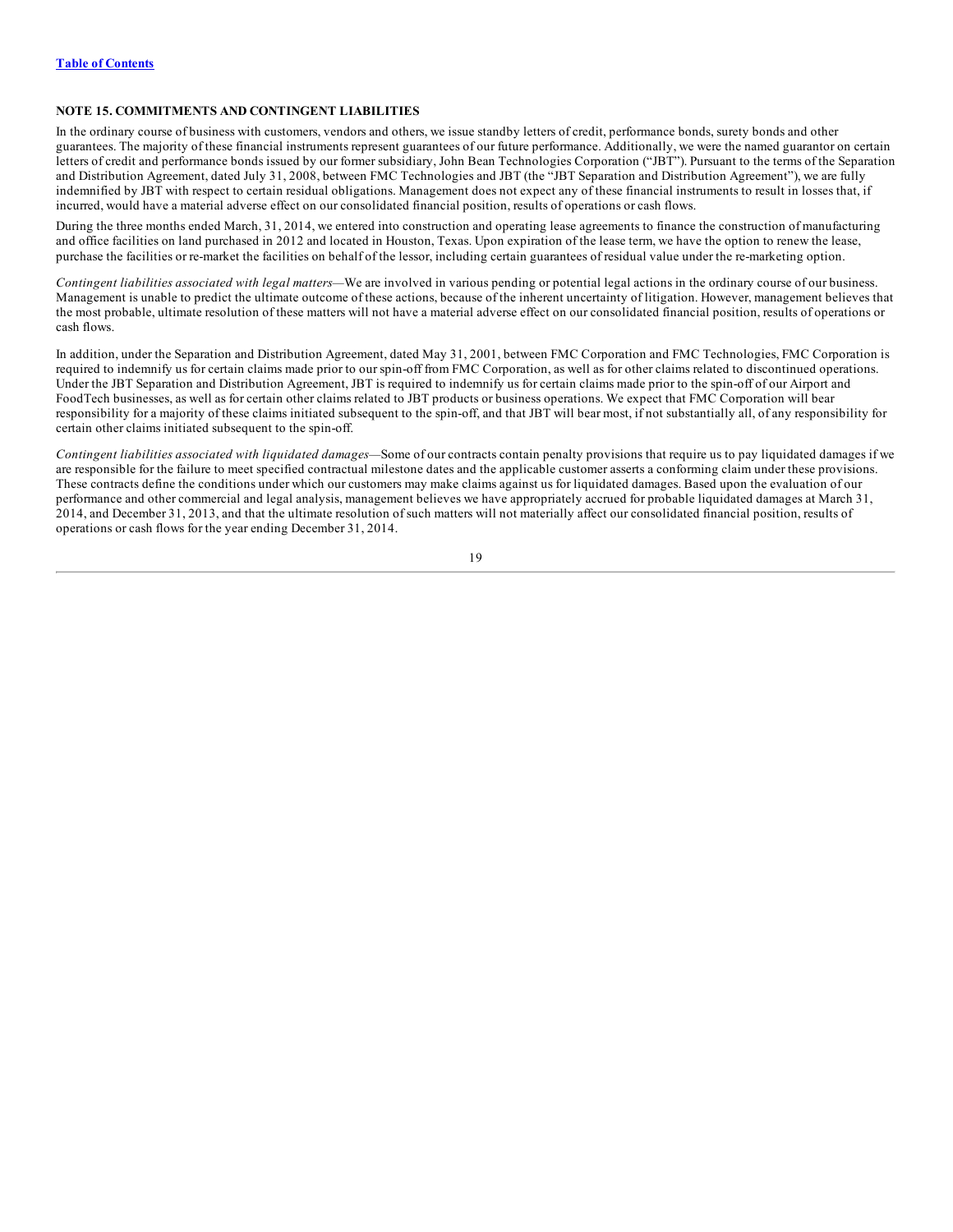#### **NOTE 16. BUSINESS SEGMENT INFORMATION**

Beginning in the third quarter of 2013 and in conjunction with management's efforts to accelerate the development and commercialization of subsea boosting technology for subsea markets, the results of direct drive systems technology development is now reported in Subsea Technologies. All prior-year information has been adjusted to reflect the current presentation.

Segment revenue and segment operating profit were as follows:

|                                                                       | Three Months Ended March 31, |         |               |         |  |  |  |  |  |
|-----------------------------------------------------------------------|------------------------------|---------|---------------|---------|--|--|--|--|--|
| (In millions)                                                         |                              | 2014    |               | 2013    |  |  |  |  |  |
| <b>Segment revenue</b>                                                |                              |         |               |         |  |  |  |  |  |
| Subsea Technologies                                                   | \$                           | 1,202.0 | S             | 1,093.3 |  |  |  |  |  |
| Surface Technologies                                                  |                              | 479.5   |               | 421.7   |  |  |  |  |  |
| Energy Infrastructure                                                 |                              | 145.6   |               | 134.3   |  |  |  |  |  |
| Other revenue <sup>(1)</sup> and intercompany eliminations            |                              | (2.7)   |               | (3.3)   |  |  |  |  |  |
| Total revenue                                                         |                              | 1,824.4 |               | 1,646.0 |  |  |  |  |  |
| Income before income taxes:                                           |                              |         |               |         |  |  |  |  |  |
| Segment operating profit:                                             |                              |         |               |         |  |  |  |  |  |
| Subsea Technologies                                                   | \$                           | 141.7   | <sup>\$</sup> | 97.4    |  |  |  |  |  |
| Surface Technologies                                                  |                              | 87.7    |               | 57.3    |  |  |  |  |  |
| Energy Infrastructure                                                 |                              | 15.6    |               | 12.1    |  |  |  |  |  |
| Intercompany eliminations                                             |                              |         |               | (0.2)   |  |  |  |  |  |
| Total segment operating profit                                        |                              | 245.0   |               | 166.6   |  |  |  |  |  |
| Corporate items:                                                      |                              |         |               |         |  |  |  |  |  |
| Corporate expense $(2)$                                               |                              | (14.9)  |               | (10.3)  |  |  |  |  |  |
| Other revenue <sup>(1)</sup> and other expense, net <sup>(3)</sup>    |                              | (19.7)  |               | (17.0)  |  |  |  |  |  |
| Net interest expense                                                  |                              | (8.2)   |               | (8.1)   |  |  |  |  |  |
| Total corporate items                                                 |                              | (42.8)  |               | (35.4)  |  |  |  |  |  |
| Income before income taxes attributable to FMC Technologies, Inc. (4) | \$                           | 202.2   | <sup>\$</sup> | 131.2   |  |  |  |  |  |

(1) Other revenue comprises certain unrealized gains and losses on derivative instruments related to unexecuted sales contracts.<br>Corporate expense primarily includes corporate staff expenses.

(2) Corporate expense primarily includes corporate staff expenses.

**\_\_\_\_\_\_\_\_\_\_\_\_\_\_\_\_\_\_\_\_\_\_\_**

(3) Other expense, net, generally includes stock-based compensation, other employee benefits, LIFO adjustments, certain foreign exchange gains and losses, and the impact of unusual or strategic transactions not representative of segment operations.

(4) Excludes net income attributable to noncontrolling interests.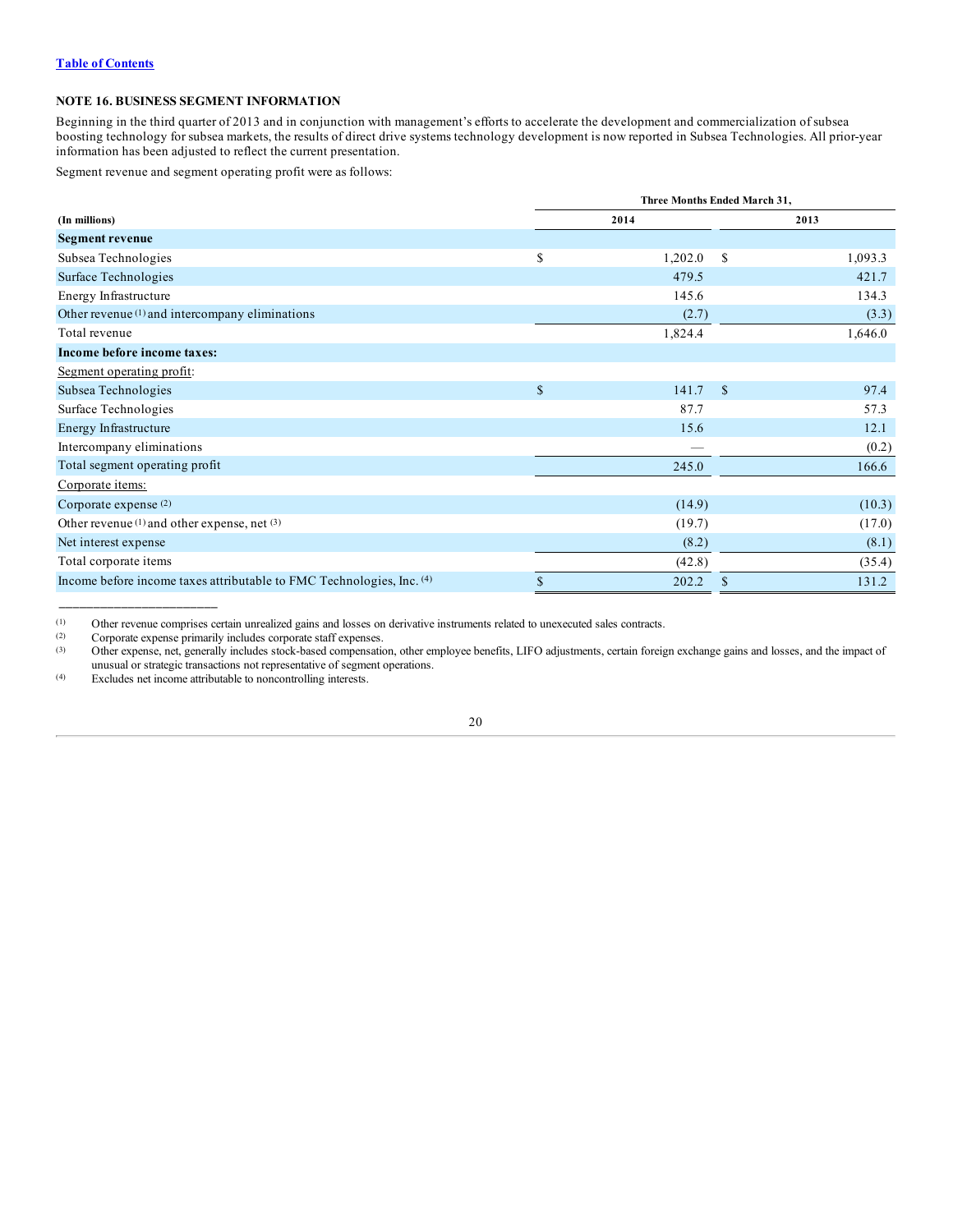# **Table of [Contents](#page-1-0)**

Segment operating capital employed and assets were as follows:

| (In millions)                                                                | March 31, 2014 |     | December 31, 2013 |
|------------------------------------------------------------------------------|----------------|-----|-------------------|
| Segment operating capital employed (1):                                      |                |     |                   |
| Subsea Technologies                                                          | \$<br>2,245.3  | \$. | 2,126.3           |
| Surface Technologies                                                         | 1,147.3        |     | 1,139.1           |
| Energy Infrastructure                                                        | 370.0          |     | 345.4             |
| Total segment operating capital employed                                     | 3,762.6        |     | 3,610.8           |
| Segment liabilities included in total segment operating capital employed (2) | 2,368.1        |     | 2,272.8           |
| Corporate $(3)$                                                              | 596.5          |     | 722.0             |
| Total assets                                                                 | 6,727.2        | S   | 6,605.6           |
| <b>Segment assets:</b>                                                       |                |     |                   |
| Subsea Technologies                                                          | \$<br>4,158.7  | \$. | 3,923.6           |
| Surface Technologies                                                         | 1,499.9        |     | 1,484.0           |
| Energy Infrastructure                                                        | 503.6          |     | 496.4             |
| Intercompany eliminations                                                    | (31.5)         |     | (20.4)            |
| Total segment assets                                                         | 6,130.7        |     | 5,883.6           |
| Corporate $(3)$                                                              | 596.5          |     | 722.0             |
| Total assets                                                                 | 6,727.2        |     | 6,605.6           |

(1) FMC Technologies' management views segment operating capital employed, which consists of assets, net of its liabilities, as the primary measure of segment capital.

Segment operating capital employed excludes debt, pension liabilities, income taxes, and LIFO and valuation adjustments.

(2) Segment liabilities included in total segment operating capital employed consist of trade and other accounts payable, advance payments and progress billings, accrued payroll and other liabilities.

(3) Corporate includes cash, LIFO adjustments, deferred income tax balances, property, plant and equipment not associated with a specific segment, pension assets and the fair value of derivative financial instruments.

# **NOTE 17. SUBSEQUENT EVENTS**

**\_\_\_\_\_\_\_\_\_\_\_\_\_\_\_\_\_\_\_\_\_\_\_**

On April 9, 2014, we made a payment related to the Multi Phase Meters earn-out obligation of \$72.5 million. The payment represents the final earn-out obligation payment related to our acquisition of Multi Phase Meters.

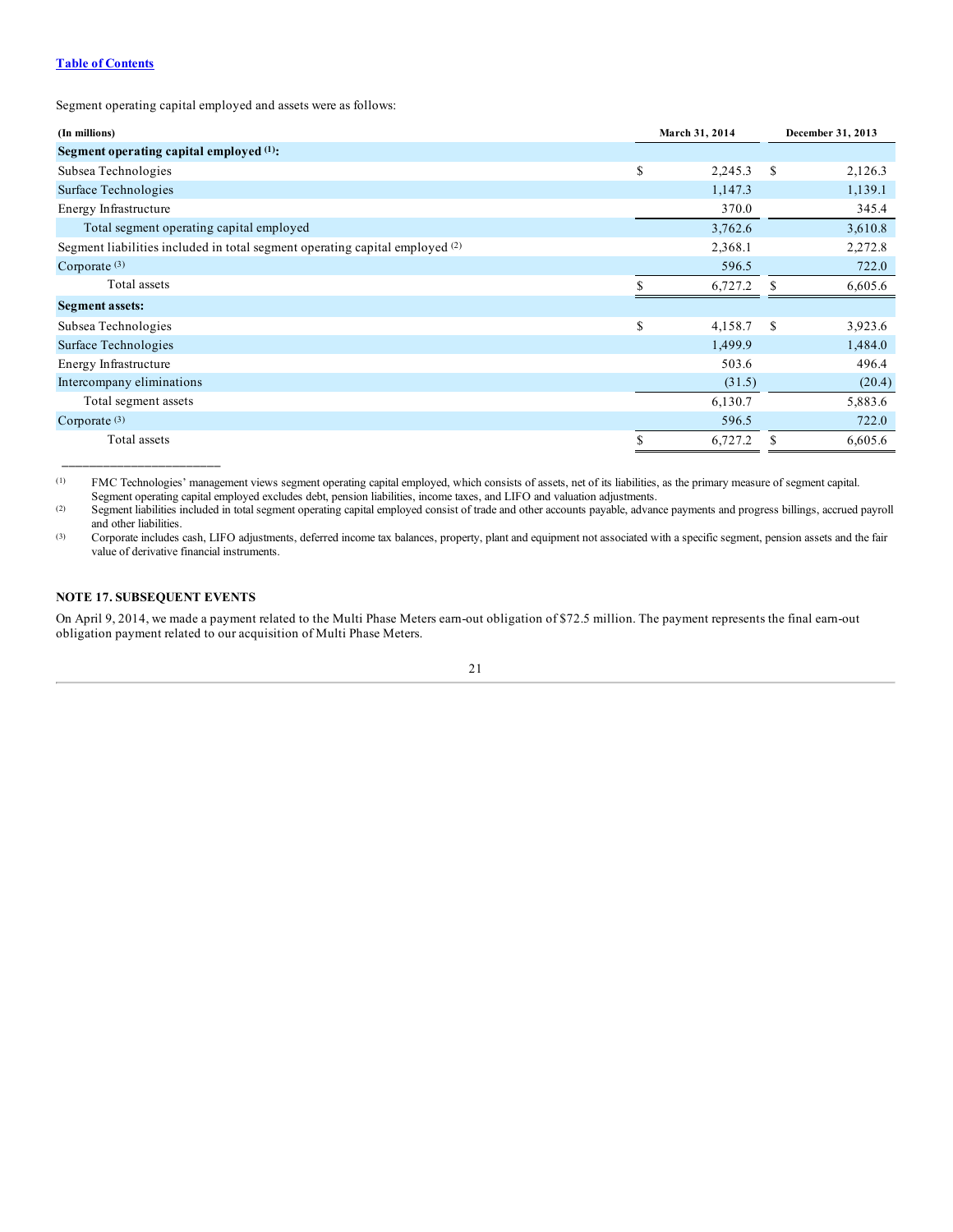#### <span id="page-21-0"></span>**Table of [Contents](#page-1-0)**

#### **ITEM 2. MANAGEMENT'S DISCUSSION AND ANALYSIS OF FINANCIAL CONDITION AND RESULTS OF OPERATIONS**

#### **Business Outlook**

Overall, management is optimistic about business activity for the remainder of 2014 as global economic growth continues to recover. While expectations of future energy demand remain closely tied to economic activity in major world economies, total world consumption of crude oil and liquid fuels is expected to increase in 2014. As a result, we currently expect crude oil prices to remain at a level that supports exploration and production activity, especially in subsea markets.

Our strong subsea project backlog as of March 31, 2014, combined with continued demand for subsea systems and services related to exploration and production activity, supports our expectations of improved results. Our mix of projects in subsea backlog continues to improve, and as a result, we continue to expect margin improvement throughout 2014. Despite market concern over increasing field development costs, our customers remain committed to their deepwater asset portfolios and are seeking solutions from subsea suppliers that will improve their productivity and profitability. We have standardized many aspects of subsea development which has helped several of our customers achieve high returns on some of the most challenging deepwater projects and accelerate first oil production. As additional customers look to achieve similar cost efficiencies, we expect these standardization practices to enable us to assist our customers' pursuit of improved returns. In addition, our technology and experience in improving customer returns over the life of the field supports our pursuit of subsea processing and service technology development.

Regarding our surface technologies portfolio, the slowdown that began in the North American surface market in 2012, resulting from oversupply of equipment and lower natural gas prices, led to curtailed fracturing capacity expansion throughout most of 2013. In the first quarter of 2014, North American surface orders began to recover and benefited our first quarter 2014 results. While the sustainability of these orders is difficult to predict, our increased machinery capacity investments made in 2012 will allow us to take full advantage of any North American surface market improvements. Additionally, we initiated efforts to integrate our North American surface wellhead and completion service businesses to strengthen our market presence and service offerings.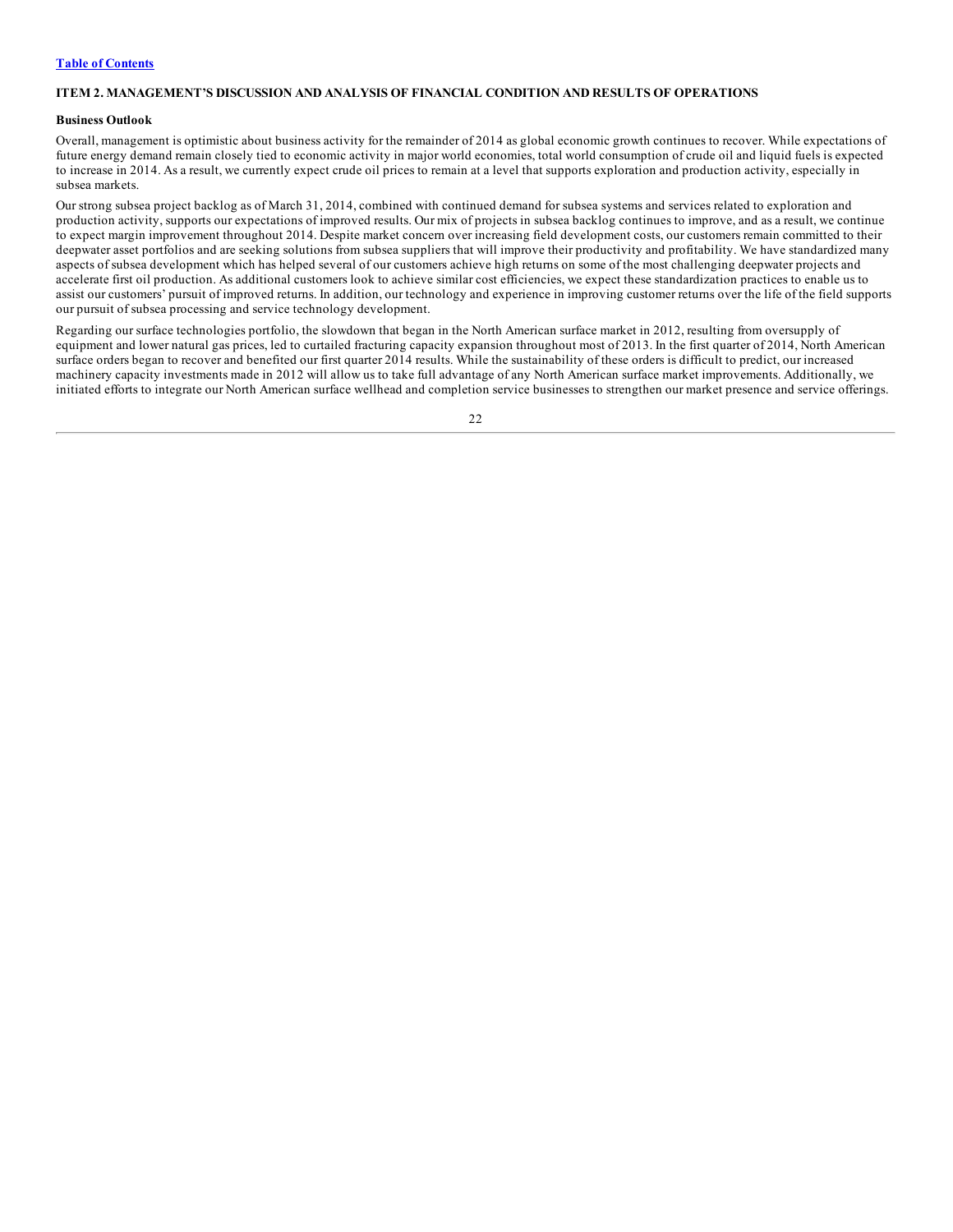#### **CONSOLIDATED RESULTS OF OPERATIONS THREE MONTHS ENDED MARCH 31, 2014 AND 2013**

|                                                     |   | Three Months Ended March 31, |   |         | Change |        |  |  |
|-----------------------------------------------------|---|------------------------------|---|---------|--------|--------|--|--|
| (In millions, except %)                             |   | 2014                         |   | 2013    | \$     | $\%$   |  |  |
| Revenue                                             |   | 1,824.4                      | S | 1,646.0 | 178.4  | 10.8   |  |  |
| Costs and expenses:                                 |   |                              |   |         |        |        |  |  |
| Cost of sales                                       |   | 1,403.5                      |   | 1,307.2 | 96.3   | 7.4    |  |  |
| Selling, general and administrative expense         |   | 182.8                        |   | 170.8   | 12.0   | 7.0    |  |  |
| Research and development expense                    |   | 25.3                         |   | 28.5    | (3.2)  | (11.2) |  |  |
| Total costs and expenses                            |   | 1,611.6                      |   | 1,506.5 | 105.1  | 7.0    |  |  |
| Other income (expense), net                         |   | (1.1)                        |   | 1.0     | (2.1)  | $\ast$ |  |  |
| Net interest expense                                |   | (8.2)                        |   | (8.1)   | (0.1)  | (1.2)  |  |  |
| Income before income taxes                          |   | 203.5                        |   | 132.4   | 71.1   | 53.7   |  |  |
| Provision for income taxes                          |   | 67.0                         |   | 28.8    | 38.2   | 132.6  |  |  |
| Net income                                          |   | 136.5                        |   | 103.6   | 32.9   | 31.8   |  |  |
| Net income attributable to noncontrolling interests |   | (1.3)                        |   | (1.2)   | (0.1)  | (8.3)  |  |  |
| Net income attributable to FMC Technologies, Inc.   | S | 135.2                        |   | 102.4   | 32.8   | 32.0   |  |  |

#### \* Not meaningful

**\_\_\_\_\_\_\_\_\_\_\_\_\_\_\_\_\_\_\_\_\_\_\_**

Revenue increased by \$178.4 million in the first quarter of 2014 compared to the prior-year quarter. Revenue in the first quarter of 2014 included a \$76.2 million unfavorable impact of foreign currency translation. The impact of the strong backlog entering 2014 and volume growth in our subsea services, particularly in the Gulf of Mexico, led to increased Subsea Technologies revenue year-over-year. Surface Technologies posted higher revenue during the first quarter of 2014 primarily due to increased sales of conventional wellhead systems in our Asia Pacific surface wellhead business and increased demand for our well service pumps and flowline products in our fluid control business.

Gross profit (revenue less cost of sales) increased as a percentage of sales to 23.1% in the first quarter of 2014, from 20.5% in the prior-year quarter. The improvement in gross profit as a percentage of sales was primarily due to our Western Region subsea business from higher margin project backlog conversion and higher volumes in subsea services particularly in the Gulf of Mexico. Additionally, Surface Technologies posted higher gross profit due to increased sales of conventional wellhead systems in our Asia Pacific surface wellhead business and increased demand for our well service pumps and flowline products in our fluid control business.

Selling, general and administrative expense increased \$12.0 million year-over-year, resulting from severance charges taken in our Eastern Region subsea business, higher project tendering costs, and an increase in stock based compensation expense.

Our income tax provisions for the first quarter of 2014 and 2013 reflected effective tax rates of 33.2% and 21.9%, respectively. Excluding a retroactive benefit related to the American Taxpayer Relief Act of 2012 recorded in the first quarter of 2013, our effective tax rate for the first quarter of 2013 was 27.1%. The increase from this adjusted rate to our first quarter 2014 rate was primarily due to changes in U.S. and Norwegian tax law effective from 2014 and an unfavorable change in the forecasted country mix of earnings. Our effective tax rate can fluctuate depending on our country mix of earnings since our foreign earnings are generally subject to lower tax rates than in the United States. In certain jurisdictions, primarily Singapore and Malaysia, our tax rate is significantly less than the relevant statutory rate due to tax holidays. The cumulative balance of foreign earnings for which no provision for U.S. income taxes has been recorded was \$1,531 million at March 31, 2014. We would need to accrue and pay U.S. tax on such undistributed earnings if these funds were repatriated. We have no current intention to repatriate these earnings.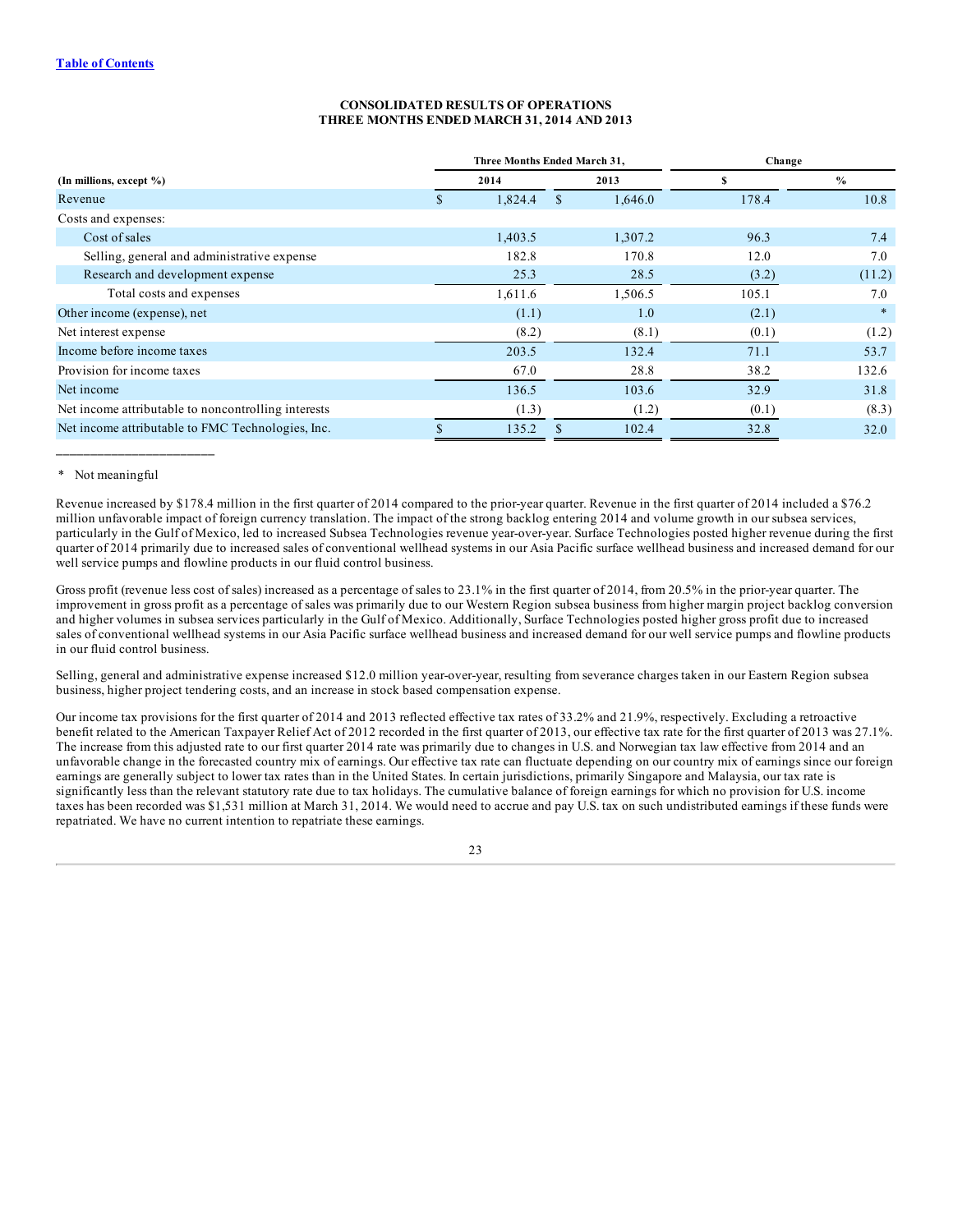# **OPERATING RESULTS OF BUSINESS SEGMENTS THREE MONTHS ENDED MARCH 31, 2014 AND 2013**

|                                                   |              | Three Months Ended March 31, |               | Favorable/(Unfavorable) |              |         |  |
|---------------------------------------------------|--------------|------------------------------|---------------|-------------------------|--------------|---------|--|
| (In millions, except $\%$ )                       |              | 2014                         |               | 2013                    | $\mathbf{s}$ | $\%$    |  |
| Revenue                                           |              |                              |               |                         |              |         |  |
| Subsea Technologies                               | \$           | 1,202.0                      | <sup>\$</sup> | 1,093.3                 | 108.7        | 9.9     |  |
| Surface Technologies                              |              | 479.5                        |               | 421.7                   | 57.8         | 13.7    |  |
| Energy Infrastructure                             |              | 145.6                        |               | 134.3                   | 11.3         | 8.4     |  |
| Other revenue and intercompany eliminations       |              | (2.7)                        |               | (3.3)                   | 0.6          | $\ast$  |  |
| Total revenue                                     | \$           | 1,824.4                      | <sup>\$</sup> | 1,646.0                 | 178.4        | 10.8    |  |
| Net income                                        |              |                              |               |                         |              |         |  |
| Segment operating profit                          |              |                              |               |                         |              |         |  |
| Subsea Technologies                               | $\mathbb{S}$ | 141.7                        | <sup>\$</sup> | 97.4                    | 44.3         | 45.5    |  |
| Surface Technologies                              |              | 87.7                         |               | 57.3                    | 30.4         | 53.1    |  |
| Energy Infrastructure                             |              | 15.6                         |               | 12.1                    | 3.5          | 28.9    |  |
| Intercompany eliminations                         |              |                              |               | (0.2)                   | 0.2          | $\ast$  |  |
| Total segment operating profit                    |              | 245.0                        |               | 166.6                   | 78.4         | 47.1    |  |
| Corporate items                                   |              |                              |               |                         |              |         |  |
| Corporate expense                                 |              | (14.9)                       |               | (10.3)                  | (4.6)        | (44.7)  |  |
| Other revenue and other expense, net              |              | (19.7)                       |               | (17.0)                  | (2.7)        | (15.9)  |  |
| Net interest expense                              |              | (8.2)                        |               | (8.1)                   | (0.1)        | (1.2)   |  |
| Total corporate items                             |              | (42.8)                       |               | (35.4)                  | (7.4)        | (20.9)  |  |
| Income before income taxes                        |              | 202.2                        |               | 131.2                   | 71.0         | 54.1    |  |
| Provision for income taxes                        |              | 67.0                         |               | 28.8                    | (38.2)       | (132.6) |  |
| Net income attributable to FMC Technologies, Inc. | \$           | 135.2                        | $\mathbf S$   | 102.4                   | 32.8         | 32.0    |  |

\* Not meaningful

**\_\_\_\_\_\_\_\_\_\_\_\_\_\_\_\_\_\_\_\_\_\_\_**

Segment operating profit is defined as total segment revenue less segment operating expenses. The following items have been excluded in computing segment operating profit: corporate staff expense, interest income and expense associated with corporate investments and debt, income taxes and other revenue and other expense, net.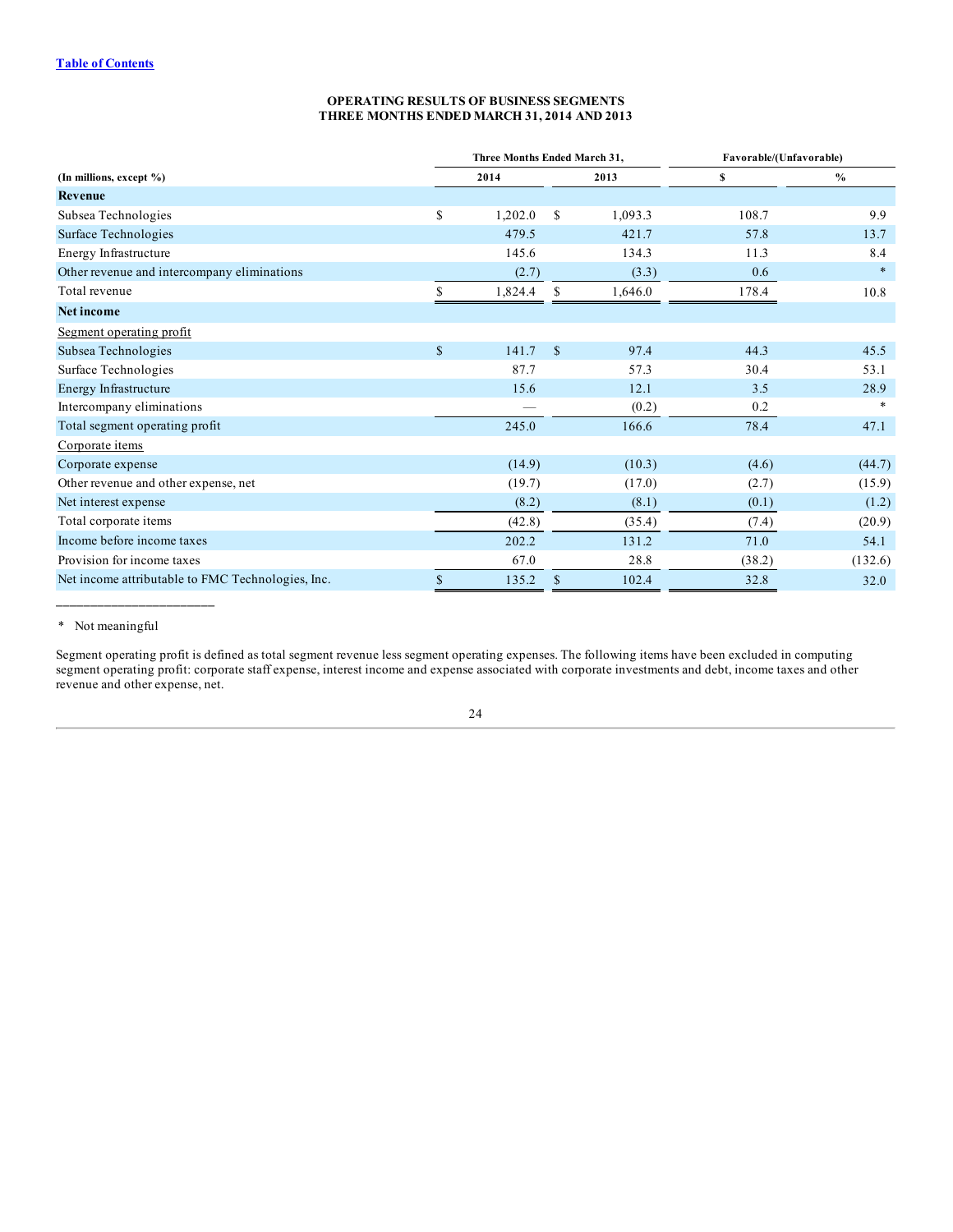#### *Subsea Technologies*

Subsea Technologies revenue increased \$108.7 million year-over-year. Revenue for the first quarter of 2014 included a \$68.9 million unfavorable impact of foreign currency translation. Excluding the impact of foreign currency translation, total revenue increased by \$177.6 million year-over-year. Subsea Technologies revenue is primarily impacted by the amount of beginning backlog entering the period and the rates of backlog conversion. Our subsea revenue increase year-over-year was led by our Western Region business from project backlog conversion as well as revenue growth in our subsea services particularly in the Gulf of Mexico. We entered 2014 with solid subsea backlog and continued to have strong subsea systems and service order activity during the first quarter of 2014, including a subsea systems order with a potential value of \$720 million for Eni's Jangkrik project and a subsea systems order with an estimated value of \$322 million for BP's Shah Deniz Stage 2 project.

Subsea Technologies operating profit in the first quarter of 2014 totaled \$141.7 million, or 11.8% of revenue, compared to the prior-year quarter's operating profit as a percentage of revenue of 8.9%. The margin improvement was primarily driven by our Western Region subsea business from higher margin project backlog conversion and higher volumes in subsea services particularly in the Gulf of Mexico. Operating profit for the first quarter of 2014 included a \$9.1 million unfavorable impact of foreign currency translation.

#### *Surface Technologies*

Surface Technologies revenue increased \$57.8 million year-over-year. The increase in revenue was primarily driven by our surface wellhead business in the Asia Pacific region due to conventional wellhead system sales and our fluid control business from increased demand for our well service pumps and flowline products in the first quarter of 2014.

Surface Technologies operating profit in the first quarter of 2014 totaled \$87.7 million, or 18.3% of revenue, compared to the prior-year quarter's operating profit as a percentage of revenue of 13.6%. The margin improvement was primarily driven by the following:

- Surface Wellhead 2.9 percentage point increase due to strong sales growth in the Asia Pacific region from higher margin projects;
- Fluid Control 2.2 percentage point increase due to increased volumes in our well service pumps and flowline products; and
- Completion Services 1.2 percentage point decrease due to increased operating costs and pricing pressures in the Canadian market as well as increased research and development expense.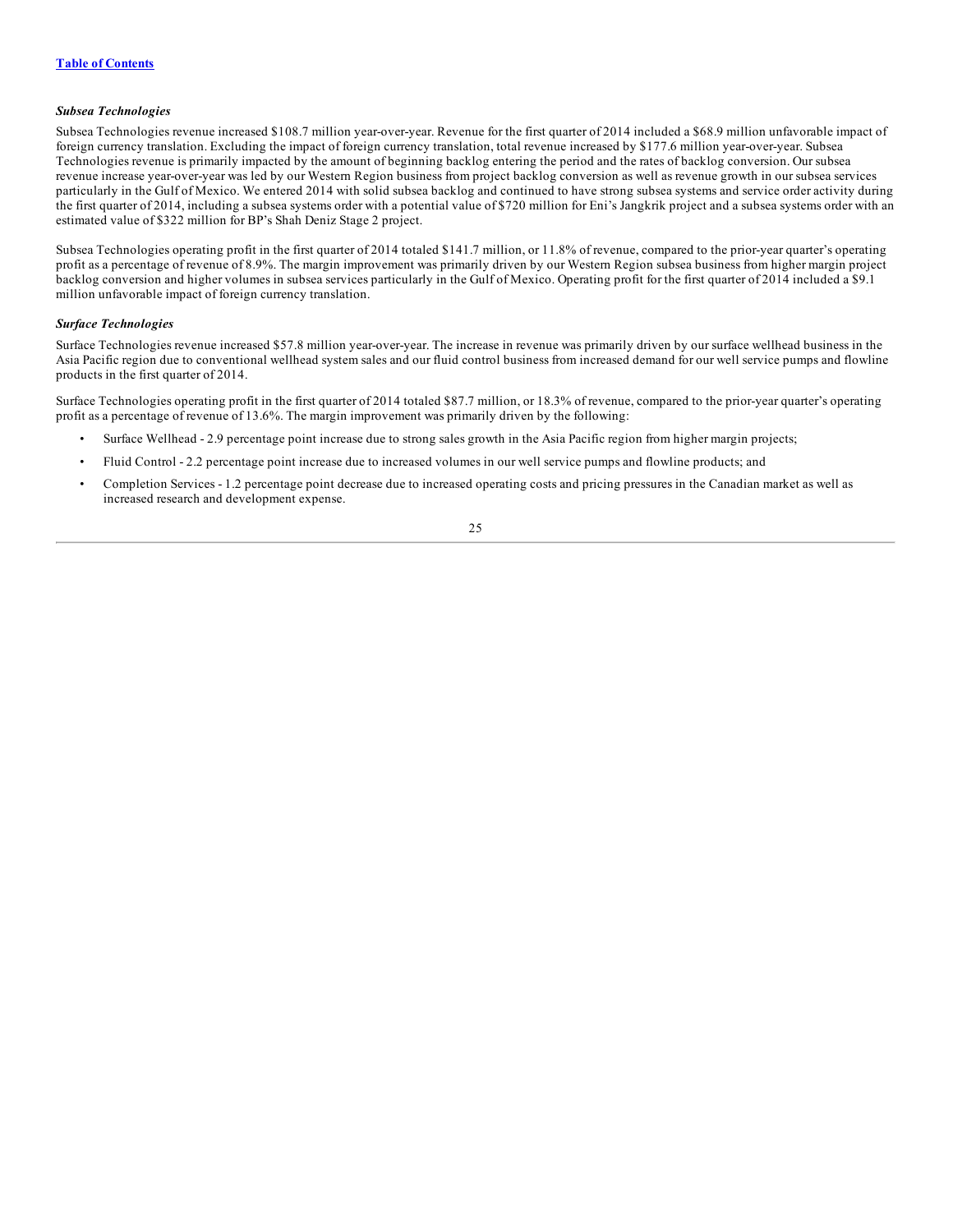#### *Energy Infrastructure*

Energy Infrastructure revenue increased \$11.3 million year-over-year. The increase was driven by measurement solutions business related to increased activity in the U.S. shale markets.

Energy Infrastructure operating profit in the first quarter of 2014 totaled \$15.6 million, or 10.7% of revenue, compared to the prior-year quarter's operating profit as a percentage of revenue of 9.0%. The margin improvement was primarily driven by the following:

- Loading Systems 1.4 percentage point increase due to higher margin offshore loading arm projects; and
- Measurement Solutions 0.7 percentage point increase due to higher volumes related to increased activity in the U.S. shale markets and cost containment initiatives.

### *Corporate Items*

Our corporate items reduced earnings \$42.8 million in the first quarter of 2014, compared to \$35.4 million in the first quarter of 2013. The year-over-year increase primarily reflected the following:

- unfavorable variance related to stock-based compensation expense, primarily from the accelerated vesting of awards for retirement eligible grantees, of \$4.6 million; and an
- unfavorable variance related to higher corporate staffing expenses of \$4.6 million.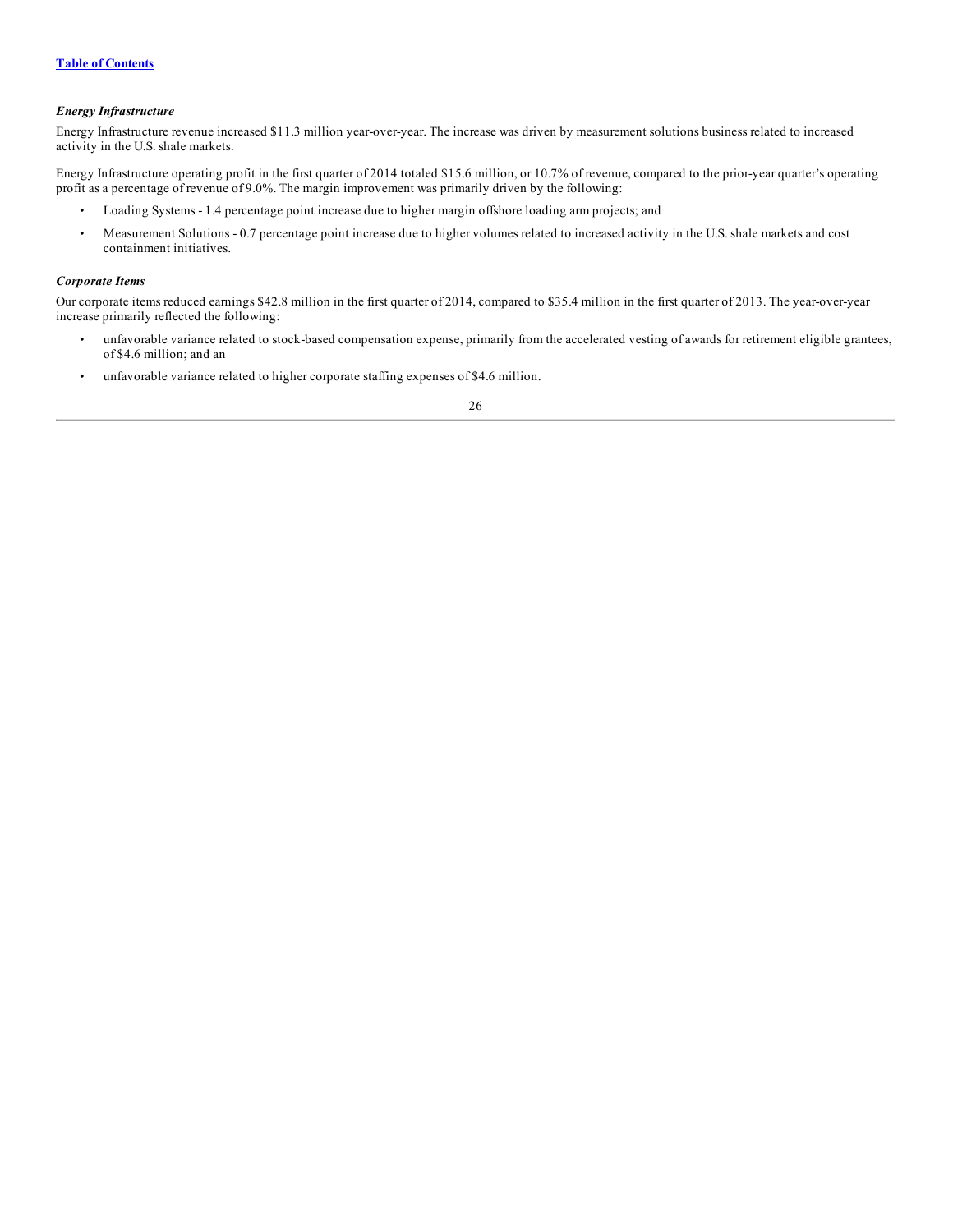# *Inbound Orders and Order Backlog*

Inbound orders represent the estimated sales value of confirmed customer orders received during the reporting period.

|                                     | <b>Inbound Orders</b>        |  |         |  |  |  |  |  |  |  |  |
|-------------------------------------|------------------------------|--|---------|--|--|--|--|--|--|--|--|
|                                     | Three Months Ended March 31, |  |         |  |  |  |  |  |  |  |  |
| (In millions)                       | 2014                         |  | 2013    |  |  |  |  |  |  |  |  |
| Subsea Technologies                 | 1,918.8                      |  | 1,194.1 |  |  |  |  |  |  |  |  |
| Surface Technologies                | 527.3                        |  | 448.9   |  |  |  |  |  |  |  |  |
| Energy Infrastructure               | 141.3                        |  | 132.8   |  |  |  |  |  |  |  |  |
| Intercompany eliminations and other | $\overline{\phantom{a}}$     |  | (11.4)  |  |  |  |  |  |  |  |  |
| Total inbound orders                | 2,587.4                      |  | 1,764.4 |  |  |  |  |  |  |  |  |

Order backlog is calculated as the estimated sales value of unfilled, confirmed customer orders at the reporting date. Translation positively affected backlog by \$81.1 million and negatively affected backlog by \$69.5 million for the three months ended March 31, 2014, and 2013, respectively.

|                           | Order Backlog |                |  |                   |  |                |  |  |  |
|---------------------------|---------------|----------------|--|-------------------|--|----------------|--|--|--|
| (In millions)             |               | March 31, 2014 |  | December 31, 2013 |  | March 31, 2013 |  |  |  |
| Subsea Technologies       | ъ             | 6,786.6        |  | 5,988.8           |  | 4,621.7        |  |  |  |
| Surface Technologies      |               | 789.5          |  | 742.4             |  | 522.3          |  |  |  |
| Energy Infrastructure     |               | 285.0          |  | 288.4             |  | 291.4          |  |  |  |
| Intercompany eliminations |               | (18.9)         |  | (21.4)            |  | (8.6)          |  |  |  |
| Total order backlog       |               | 7.842.2        |  | 6,998.2           |  | 5,426.8        |  |  |  |

Order backlog for Subsea Technologies at March 31, 2014, increased by \$797.8 million compared to December 31, 2013. Subsea Technologies backlog of \$6.8 billion at March 31, 2014, was composed of various subsea projects, including BP's Mad Dog Phase 2 and Shah Deniz Stage 2; Chevron's Wheatstone; CNR International's Baobab Field Phase 3; Eni's Jangkrik; ExxonMobil's Hibernia Southern Extension and Julia; Petrobras' tree frame agreement and presalt tree and manifold award; Shell's Prelude, BC-10 Phase 3 and Stones; Statoil's Gullfaks Rimfaksdalen and Snorre B Platform Workover System; Total's Egina; and Tullow Ghana's TEN.

Surface Technologies order backlog at March 31, 2014, increased by \$47.1 million compared to December 31, 2013. The increase was due to strong inbound orders in our Middle East and Europe wellhead business as well as our fluid control business.

Energy Infrastructure order backlog at March 31, 2014, decreased by \$3.4 million compared to December 31, 2013, driven primarily by a decrease in backlog in our loading systems, material handling and automation and control businesses, partially offset by an increase in backlog in our separation systems and measurement solutions businesses.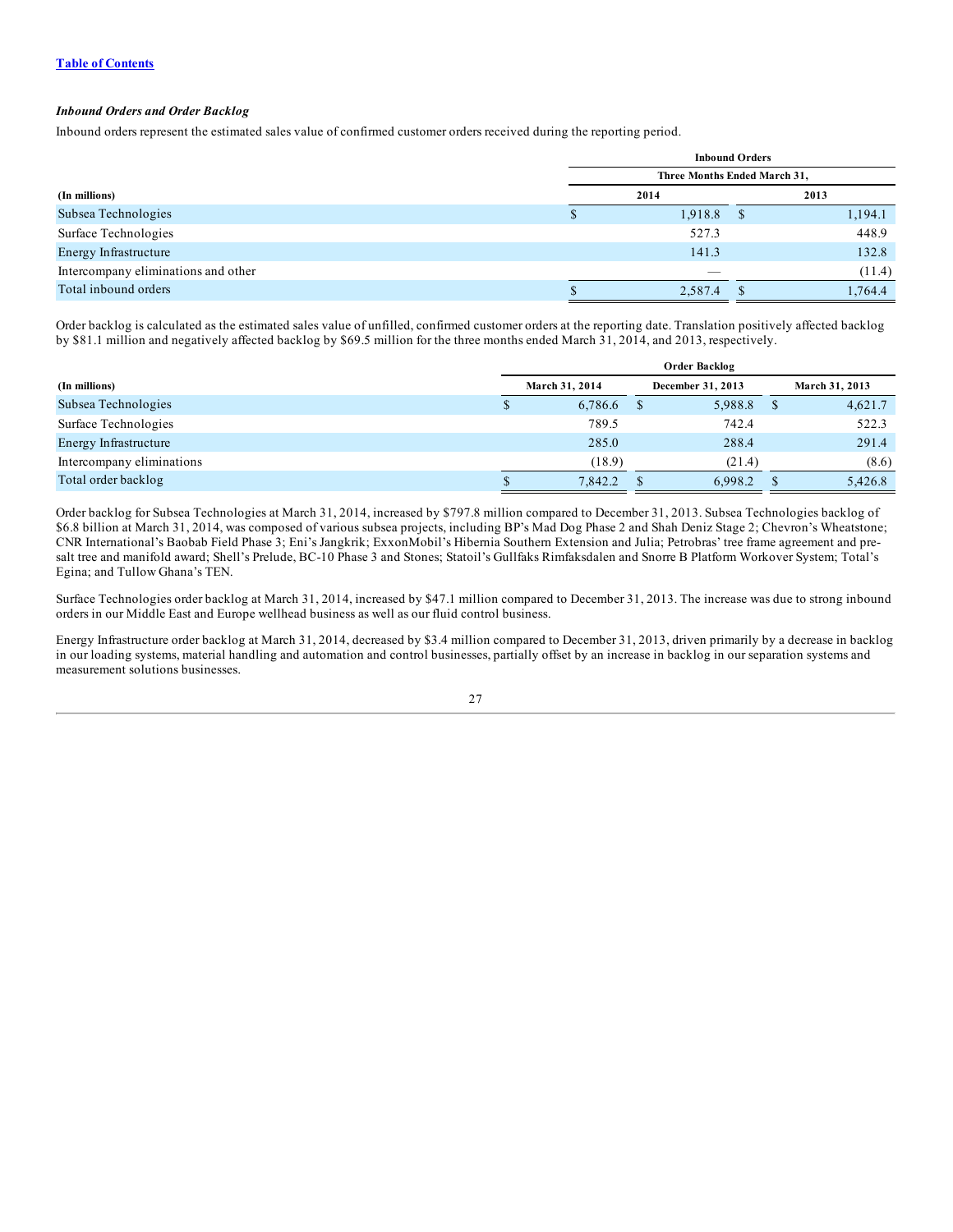#### **LIQUIDITY AND CAPITAL RESOURCES**

Substantially all of our cash balances are held outside the United States and are generally used to meet the liquidity needs of our non-U.S. operations. Most of our cash held outside the United States could be repatriated to the United States, but under current law, any such repatriation would be subject to U.S. federal income tax, as adjusted for applicable foreign tax credits. We have provided for U.S. federal income taxes on undistributed foreign earnings where we have determined that such earnings are not indefinitely reinvested.

We expect to meet the continuing funding requirements of our U.S. operations with cash generated by such U.S. operations, cash from earnings generated by non-U.S. operations that are not indefinitely reinvested and our existing credit facility. If cash held by non-U.S. operations is required for funding operations in the United States, and if U.S. tax has not previously been provided on the earnings of such operations, we would make a provision for additional U.S. tax in connection with repatriating this cash, which may be material to our cash flows and results of operations.

Net debt, or net cash, is a non-GAAP measure reflecting debt, net of cash and cash equivalents. Management uses this non-GAAP measure to evaluate our capital structure and financial leverage. We believe net debt, or net cash, is a meaningful measure that may assist investors in understanding our results and recognizing underlying trends. Net debt, or net cash, should not be considered an alternative to, or more meaningful than, cash and cash equivalents as determined in accordance with GAAP or as an indicator of our operating performance or liquidity. The following table provides a reconciliation of our cash and cash equivalents to net debt, utilizing details of classifications from our condensed consolidated balance sheets.

| (In millions)                                         | <b>March 31, 2014</b> | December 31, 2013 |
|-------------------------------------------------------|-----------------------|-------------------|
| Cash and cash equivalents                             | 290.3                 | 399.1             |
| Short-term debt and current portion of long-term debt | (22.0)                | (42.5)            |
| Long-term debt, less current portion                  | (1.339.7)             | (1,329.8)         |
| Net debt                                              | (1.071.4)             | (973.2)           |

The change in our net debt position was primarily due to capital expenditures and repurchases of common stock, partially offset by higher cash generated from operations.

#### *Cash Flows*

We generated \$51.8 million and used \$33.8 million in cash flows from operating activities during the three months ended March 31, 2014 and 2013, respectively. The increase in cash flows from operating activities year-over-year was primarily due to higher income from operations and changes in our working capital driven by our portfolio of projects year-over-year. Our working capital balances can vary significantly depending on the payment and delivery terms on key contracts. During the first three months of 2014, we received increased advance payments related to projects which positively impacted our working capital position as compared to the prior-year period.

During the three months ended March 31, 2014, cash flows required by investing activities totaled \$90.0 million, primarily consisting of amounts required to fund capital expenditures which reflected our investment in capacity expansion and equipment upgrades.

Financing activities used \$70.0 million and generated \$5.0 million in cash flows during the three months ended March 31, 2014 and 2013, respectively. The change in cash flows from financing activities was due to a reduction in our overall debt and increased treasury stock repurchases during the first quarter of 2014 when compared to the prior-year quarter.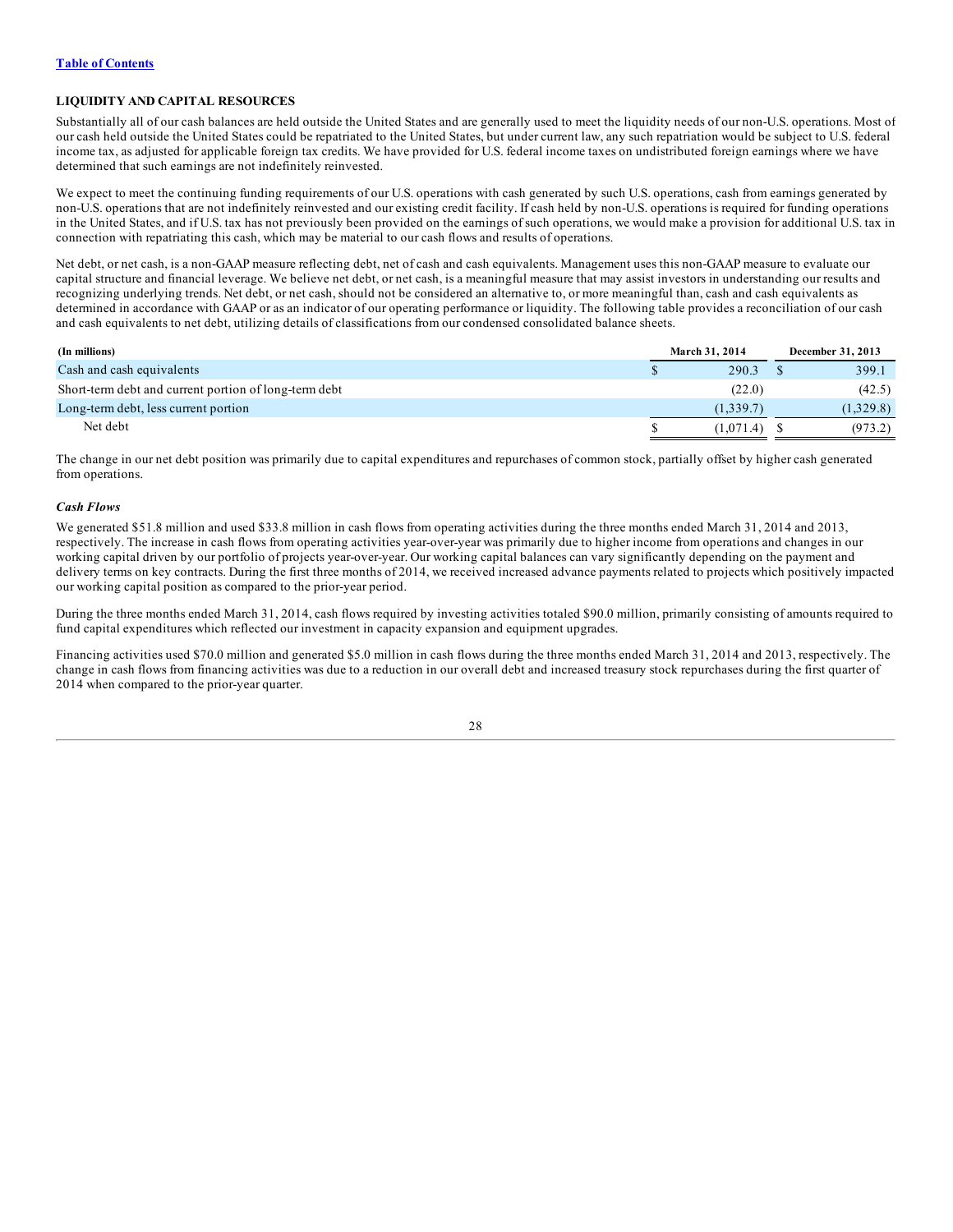#### *Debt and Liquidity*

**\_\_\_\_\_\_\_\_\_\_\_\_\_\_\_\_\_\_\_\_\_\_\_**

*Senior Notes*—Refer to Part II, Item 8 of our Annual Report on Form 10-K for the year ended December 31, 2013 for information related to our Senior Notes. *Credit Facility*—The following is a summary of our revolving credit facility at March 31, 2014:

|                                     |         |             | `ommercial      | Letters |                 |            |
|-------------------------------------|---------|-------------|-----------------|---------|-----------------|------------|
| (In millions)                       |         | Debt        | Paper           | 01      | ∪nused          |            |
| <b>Description</b>                  | A mount | Outstanding | Outstanding (a) | `redit  | <b>Capacity</b> | Maturity   |
| Five-year revolving credit facility | .500.0  | المستدرا    | 509.9           | 6.0     | 984.1           | March 2017 |

(a) Under our commercial paper program, we have the ability to access up to \$1.0 billion of financing through our commercial paper dealers. Our available capacity under our revolving credit facility is reduced by any outstanding commercial paper.

Committed credit available under our revolving credit facility provides the ability to issue our commercial paper obligations on a long-term basis. We had \$509.9 million of commercial paper issued under our facility at March 31, 2014. As we had both the ability and intent to refinance these obligations on a long-term basis, our commercial paper borrowings were classified as long-term in the accompanying condensed consolidated balance sheets at March 31, 2014.

As of March 31, 2014, we were in compliance with all restrictive covenants under our revolving credit facility.

#### *Credit Risk Analysis*

Valuations of derivative assets and liabilities reflect the value of the instruments, including the values associated with counterparty risk. These values must also take into account our credit standing, thus including in the valuation of the derivative instrument the value of the net credit differential between the counterparties to the derivative contract. Our methodology includes the impact of both counterparty and our own credit standing. Adjustments to our derivative assets and liabilities related to credit risk were not material for any period presented. Additional information about credit risk is incorporated herein by reference from Note 13 to our condensed consolidated financial statements included in Item 1 of this Quarterly Report on Form 10-Q.

#### *Outlook*

Historically, we have generated our capital resources primarily through operations and, when needed, through our credit facility. The volatility in credit, equity and commodity markets creates some uncertainty for our businesses. However, management believes, based on our current financial condition, existing backlog levels and current expectations for future market conditions, that we will continue to meet our short- and long-term liquidity needs with a combination of cash on hand, cash generated from operations and access to capital markets. On April 9, 2014, we made a payment related to the Multi Phase Meters earn-out obligation of \$72.5 million. The payment represents the final earn-out obligation payment related to our acquisition.

We project spending approximately \$400 million in 2014 for capital expenditures, largely towards our subsea expansion and related growth of our subsea service offerings. During the remainder of 2014, we expect to make contributions of approximately \$8.9 million and \$7.3 million to our domestic and international pension plans, respectively. Actual contribution amounts are dependent upon plan investment returns, changes in pension obligations, regulatory environments and other economic factors. We update our pension estimates annually during the fourth quarter or more frequently upon the occurrence of significant events. Further, we expect to continue our stock repurchases authorized by our Board of Directors, with the timing and amounts of these repurchases dependent upon market conditions and liquidity.

We have \$984.1 million of capacity available under our revolving credit facility that we expect to utilize if working capital needs temporarily increase in response to market demand. We continue to evaluate acquisitions, divestitures and joint ventures that meet our strategic priorities. Our intent is to maintain a level of financing sufficient to meet these objectives. During the second quarter of 2014, we expect to complete the divestiture of certain equity interests and assets primarily representing a product line of our material handling business. See additional information about the divestiture and the related assets held for sale as of March 31, 2014 in Note 4 to our condensed consolidated financial statements included in Item 1 of this Quarterly Report on Form 10-Q.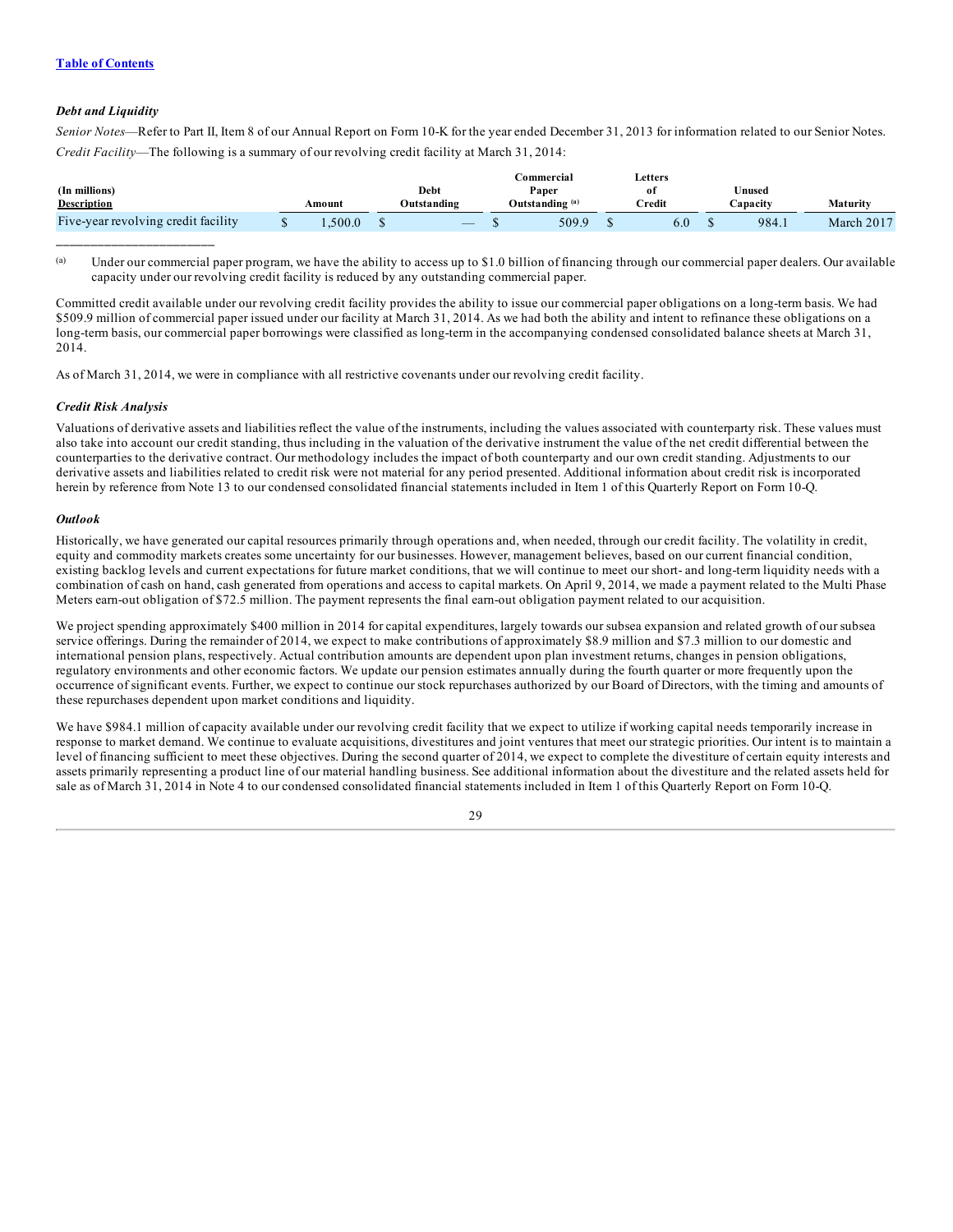# <span id="page-29-0"></span>**CRITICAL ACCOUNTING ESTIMATES**

Refer to our Annual Report on Form 10-K for the year ended December 31, 2013, for a discussion of our critical accounting estimates. During the three months ended March 31, 2014, there were no material changes in our judgments and assumptions associated with the development of our critical accounting estimates.

# **RECENTLY ISSUED ACCOUNTING STANDARDS**

Management believes that recently issued accounting standards, which are not yet effective, will not have a material impact on our condensed consolidated financial statements upon adoption.

#### **ITEM 3. QUANTITATIVE AND QUALITATIVE DISCLOSURES ABOUT MARKET RISK**

Refer to Part II, Item 7A of our Annual Report on Form 10-K for the year ended December 31, 2013, for quantitative and qualitative disclosures about market risk. There have been no material changes in our exposures to market risk since December 31, 2013.

#### **ITEM 4. CONTROLS AND PROCEDURES**

As of March 31, 2014, and under the direction of our principal executive officer and principal financial officer, we have evaluated the effectiveness of our disclosure controls and procedures, as defined in Rules 13a-15(e) and 15d-15(e) under the Exchange Act. Based upon this evaluation, we have concluded as of March 31, 2014, that our disclosure controls and procedures were:

- i) effective in ensuring that information required to be disclosed in reports that we file or submit under the Exchange Act is recorded, processed, summarized and reported within the time periods specified in the SEC's rules and forms; and
- ii) effective in ensuring that information required to be disclosed in reports that we file or submit under the Exchange Act is accumulated and communicated to management, including our principal executive officer and principal financial officer, as appropriate to allow timely decisions regarding required disclosure.

There were no changes in internal controls over financial reporting identified in the evaluation for the quarter ended March 31, 2014, that have materially affected, or are reasonably likely to materially affect, our internal control over financial reporting, as defined in Rules 13a-15(f) and 15d-15(f) under the Exchange Act.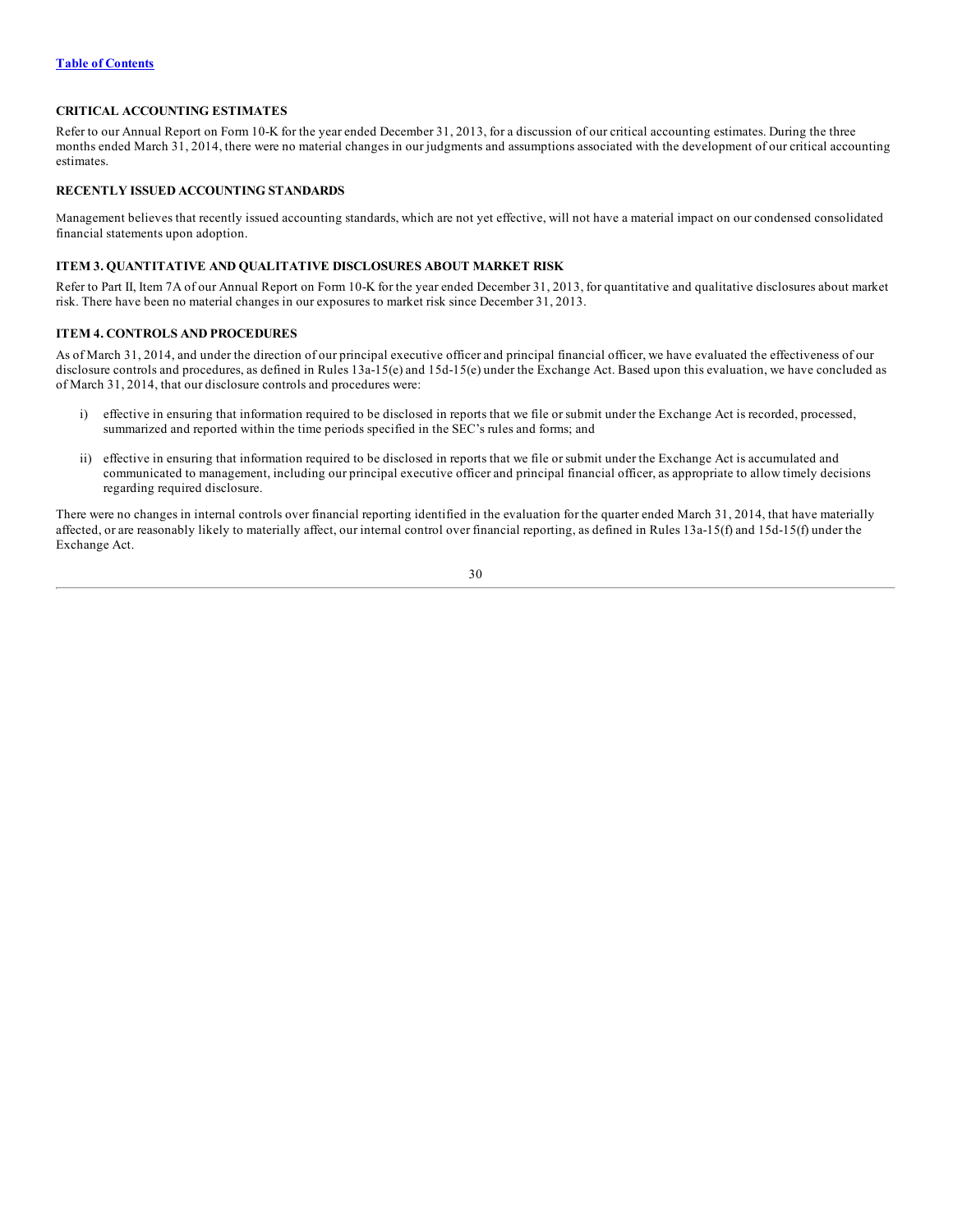#### **PART II—OTHER INFORMATION**

# <span id="page-30-0"></span>**ITEM 1. LEGAL PROCEEDINGS**

We are involved in various pending or potential legal actions in the ordinary course of our business. Management is unable to predict the ultimate outcome of these actions because of the inherent uncertainty of litigation. However, management believes that the most probable, ultimate resolution of these matters will not have a material adverse effect on our consolidated financial position, results of operations or cash flows.

#### **ITEM 1A. RISK FACTORS**

**\_\_\_\_\_\_\_\_\_\_\_\_\_\_\_\_\_\_\_\_\_\_\_**

As of the date of this filing, there have been no material changes or updates in our risk factors that were previously disclosed in Part I, Item 1A of our Annual Report on Form 10-K for the year ended December 31, 2013.

#### **ITEM 2. UNREGISTERED SALES OF EQUITY SECURITIES AND USE OF PROCEEDS**

We had no unregistered sales of equity securities during the three months ended March 31, 2014.

The following table summarizes repurchases of our common stock during the three months ended March 31, 2014.

#### **ISSUER PURCHASES OF EQUITY SECURITIES**

| Period                             | <b>Total Number of</b><br><b>Shares</b><br>Purchased <sup>(a)</sup> |               | <b>Average Price</b><br>Paid per<br>Share | <b>Total Number of</b><br><b>Shares Purchased as</b><br><b>Part of Publicly</b><br><b>Announced Plans or</b><br>Programs | <b>Maximum Number</b><br>of Shares That May<br><b>Yet Be Purchased</b><br>Under the Plans or<br>Programs <sup>(b)</sup> |  |  |
|------------------------------------|---------------------------------------------------------------------|---------------|-------------------------------------------|--------------------------------------------------------------------------------------------------------------------------|-------------------------------------------------------------------------------------------------------------------------|--|--|
| January 1, 2014—January 31, 2014   | 160,340                                                             | <sup>\$</sup> | 51.14                                     | 150,000                                                                                                                  | 12,737,604                                                                                                              |  |  |
| February 1, 2014—February 28, 2014 | 142.790                                                             | S             | 49.78                                     | 137,000                                                                                                                  | 12,600,604                                                                                                              |  |  |
| March 1, 2014—March 31, 2014       | 616,729                                                             | S             | 51.22                                     | 611.729                                                                                                                  | 11,988,875                                                                                                              |  |  |
| Total                              | 919.859                                                             | S             | 50.98                                     | 898,729                                                                                                                  | 11,988,875                                                                                                              |  |  |

(a) Represents 898,729 shares of common stock repurchased and held in treasury and 21,130 shares of common stock purchased and held in an employee benefit trust established for the FMC Technologies, Inc. Non-Qualified Savings and Investment Plan. In addition to these shares purchased on the open market, we sold 2,340 shares of registered common stock held in this trust, as directed by the beneficiaries during the three months ended March 31, 2014.

(b) In 2005, we announced a repurchase plan approved by our Board of Directors authorizing the repurchase of up to two million shares of our issued and outstanding common stock through open market purchases. The Board of Directors authorized extensions of this program, adding five million shares in February 2006 and eight million shares in February 2007 for a total of 15 million shares of common stock authorized for repurchase. As a result of the two-for-one stock splits (i) on August 31, 2007, the authorization was increased to 30 million shares; and (ii) on March 31, 2011, the authorization was increased to 60 million shares. In December 2011, the Board of Directors authorized an extension of our repurchase program, adding 15 million shares, for a total of 75 million shares. In addition to the 75 million shares, in July 2008, the Board of Directors authorized the repurchase of \$95.0 million of our outstanding common stock, and as of September 2008, there was no remaining amount available for purchase under the \$95.0 million authorization.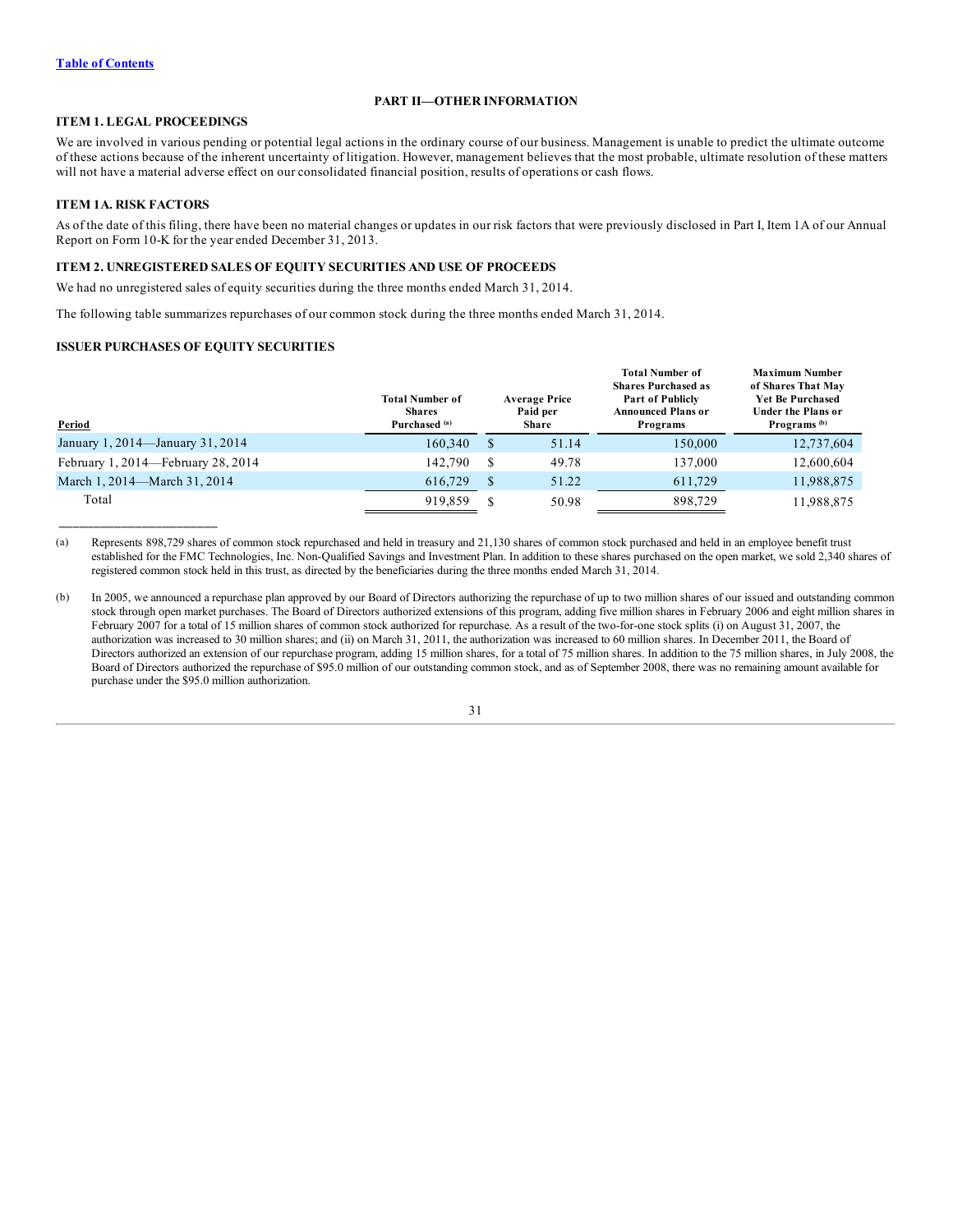# <span id="page-31-0"></span>**ITEM 3. DEFAULTS UPON SENIOR SECURITIES**

None.

# **ITEM 4. MINE SAFETY DISCLOSURES**

Not applicable.

# **ITEM 5. OTHER INFORMATION**

None.

# **ITEM 6. EXHIBITS**

Information required by this item is incorporated herein by reference from the section entitled "Index of Exhibits" of this Quarterly Report on Form 10-Q for the period ended March 31, 2014.

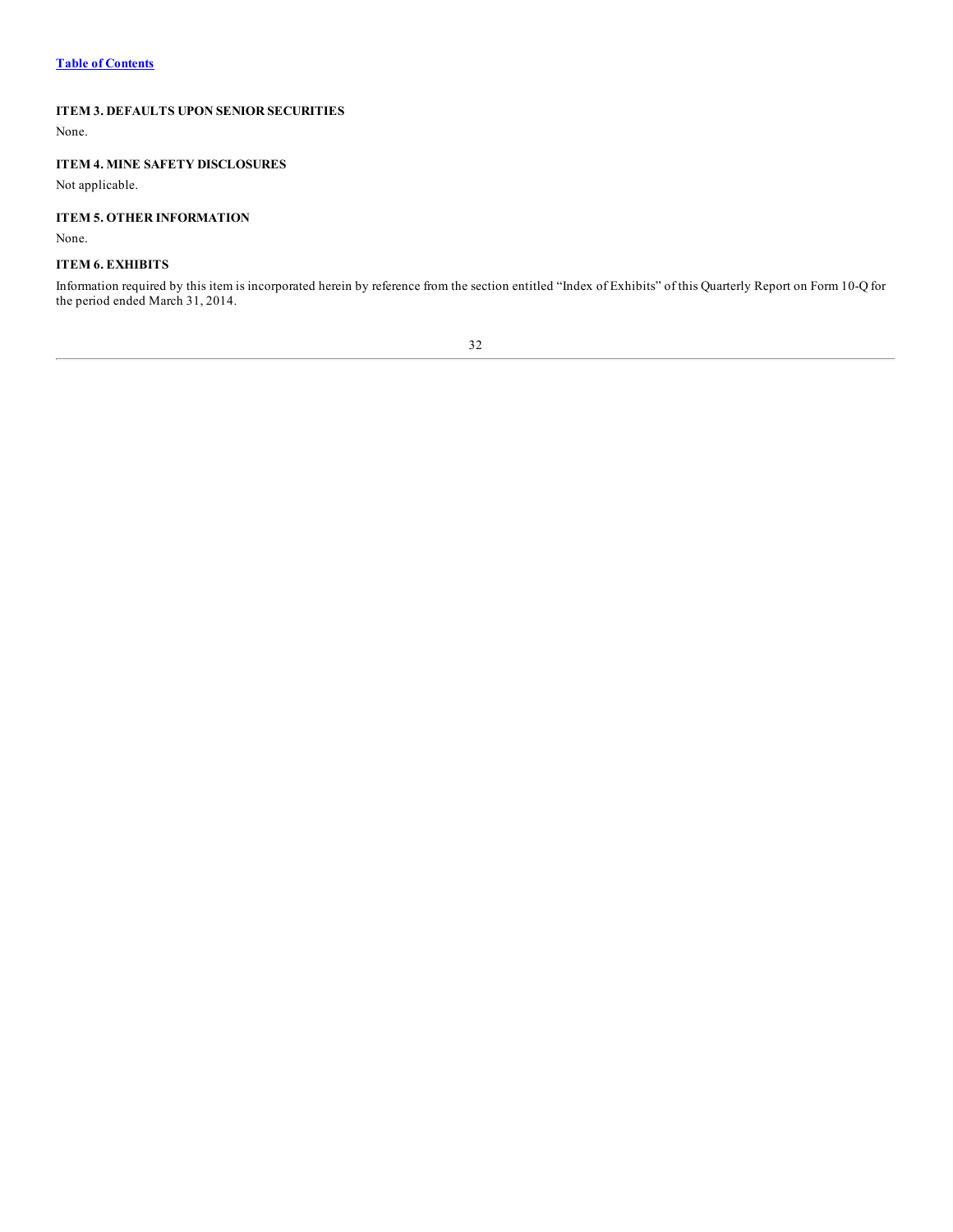# **SIGNATURE**

Pursuant to the requirements of the Securities Exchange Act of 1934, the registrant has duly caused this report to be signed on its behalf by the undersigned thereunto duly authorized.

FMC Technologies, Inc. (Registrant)

/s/ Jay A. Nutt

Jay A. Nutt Vice President and Controller (Chief Accounting Officer and a Duly Authorized Officer)

Date: April 25, 2014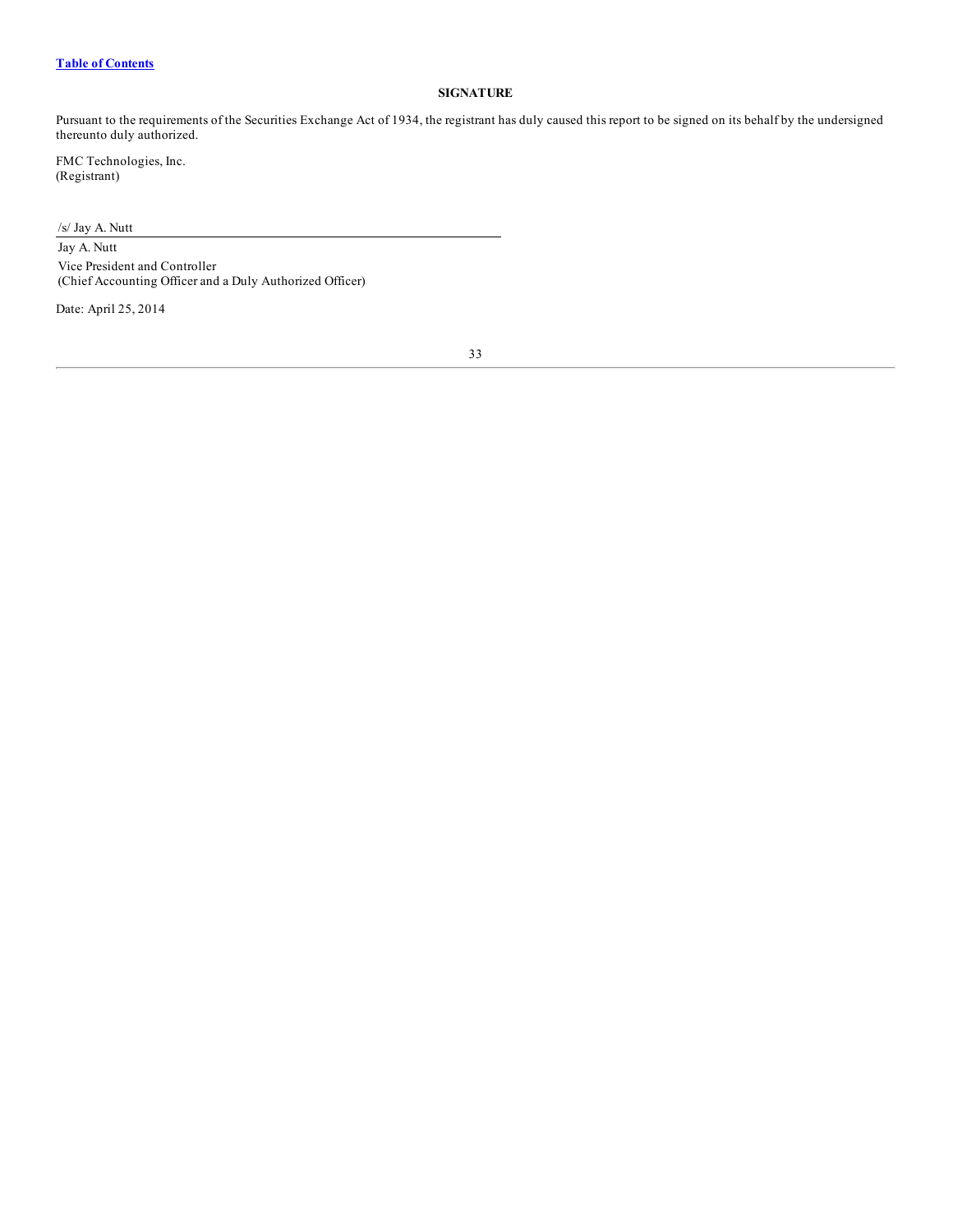# **INDEX OF EXHIBITS**

| Exhibit No. | <b>Exhibit Description</b>                                                                                                                                                                                                                                                                                                                                                                                        |
|-------------|-------------------------------------------------------------------------------------------------------------------------------------------------------------------------------------------------------------------------------------------------------------------------------------------------------------------------------------------------------------------------------------------------------------------|
| 2.1         | Separation and Distribution Agreement by and between FMC Corporation and FMC Technologies, Inc., dated as of May 31, 2001 (incorporated by reference<br>from Exhibit 2.1 to the Form $S-1/A$ filed on June 6, 2001) (Registration No. 333-55920).                                                                                                                                                                 |
| 2.2         | Separation and Distribution Agreement by and between FMC Technologies, Inc. and John Bean Technologies Corporation, dated July 31, 2008 (incorporated<br>by reference from Exhibit 2.1 to the Current Report on Form 8-K filed on August 6, 2008) (File No. 001-16489).                                                                                                                                           |
| 2.2.a       | Amendment, dated October 25, 2010, by and between FMC Technologies, Inc. and John Bean Technologies Corporation that amends the Separation and<br>Distribution Agreement by and between FMC Technologies, Inc. and John Bean Technologies Corporation, dated July 31, 2008 (incorporated by reference<br>from Exhibit 2.2.a to the Quarterly Report on Form 10-Q filed on November 3, 2010) (File No. 001-16489). |
| 2.3         | Arrangement Agreement dated August 17, 2012 between FMC Technologies, Inc. and Pure Energy Services Ltd. (incorporated by reference from Exhibit 2.1 to<br>the Current Report on Form 8-K filed on August 20, 2012) (File No. 001-16489).                                                                                                                                                                         |
| 3.1         | Restated Certificate of Incorporation of FMC Technologies, Inc. (incorporated by reference from Exhibit 3.1 to the Annual Report on Form 10-K filed on<br>February 22, 2013) (File No. 001-16489).                                                                                                                                                                                                                |
| 3.2         | Amended and Restated Bylaws of FMC Technologies, Inc. (incorporated by reference from Exhibit 3.1 to the Current Report on Form 8-K filed on December<br>11, 2013) (File No. 001-16489).                                                                                                                                                                                                                          |
| 4.1         | Form of Specimen Certificate for the Company's Common Stock (incorporated by reference from Exhibit 4.1 to the Form S-1/A filed on May 4, 2001) (File<br>No. 333-55920).                                                                                                                                                                                                                                          |
| 4.2         | Indenture, dated September 21, 2012 between FMC Technologies, Inc. and U.S. Bank National Association, as trustee (incorporated by reference from Exhibit<br>4.1 to the Current Report on Form 8-K filed on September 25, 2012) (File No. 001-16489).                                                                                                                                                             |
| 4.2.a       | First Supplemental Indenture, dated September 21, 2012 between FMC Technologies, Inc. and U.S. Bank National Association, as trustee (incorporated by<br>reference from Exhibit 4.2 to the Current Report on Form 8-K filed on September 25, 2012) (File No. 001-16489).                                                                                                                                          |
| 4.2.b       | Form of 2.00% Senior Notes dues 2017 (incorporated by reference from Exhibit 4.3 to the Current Report on Form 8-K filed on September 25, 2012) (File No.<br>$001 - 16489$ .                                                                                                                                                                                                                                      |
| 4.2.c       | Second Supplemental Indenture, dated September 21, 2012 between FMC Technologies, Inc. and U.S. Bank National Association, as trustee (incorporated by<br>reference from Exhibit 4.4 to the Current Report on Form 8-K filed on September 25, 2012) (File No. 001-16489).                                                                                                                                         |
| 4.2.d       | Form of 3.45% Senior Notes dues 2022 (incorporated by reference from Exhibit 4.5 to the Current Report on Form 8-K filed on September 25, 2012) (File No.<br>$001 - 16489$ .                                                                                                                                                                                                                                      |
| 10.1        | Form of Grant Agreement for Long Term Incentive Restricted Stock Grant Pursuant to the Amended and Restated FMC Technologies, Inc. Incentive<br>Compensation and Stock Plan (Employee) (incorporated by reference from Exhibit 10.1 to the Current Report on Form 8-K filed on March 14, 2014) (File No.<br>$001-16489$ ).                                                                                        |
| 31.1        | Certification of Chief Executive Officer Pursuant to Rule 13a-14(a) and Rule 15d-14(a) of the Securities Exchange Act of 1934, as amended.                                                                                                                                                                                                                                                                        |
| 31.2        | Certification of Chief Financial Officer Pursuant to Rule 13a-14(a) and Rule 15d-14(a) of the Securities Exchange Act of 1934, as amended.                                                                                                                                                                                                                                                                        |
| $32.1*$     | Certification of Chief Executive Officer Under Section 906 of the Sarbanes-Oxley Act of 2002, 18 U.S.C. 1350.                                                                                                                                                                                                                                                                                                     |
| $32.2*$     | Certification of Chief Financial Officer Under Section 906 of the Sarbanes-Oxley Act of 2002, 18 U.S.C. 1350.                                                                                                                                                                                                                                                                                                     |
| 101.INS     | XBRL Instance Document.                                                                                                                                                                                                                                                                                                                                                                                           |
| 101.SCH     | XBRL Schema Document.                                                                                                                                                                                                                                                                                                                                                                                             |
| 101.CAL     | XBRL Calculation Linkbase Document.                                                                                                                                                                                                                                                                                                                                                                               |
| 101.DEF     | XBRL Definition Linkbase Document.                                                                                                                                                                                                                                                                                                                                                                                |
| 101.LAB     | XBRL Label Linkbase Document.                                                                                                                                                                                                                                                                                                                                                                                     |
| 101.PRE     | XBRL Presentation Linkbase Document.                                                                                                                                                                                                                                                                                                                                                                              |
|             | * Furnished with this Quarterly Report on Form 10-Q                                                                                                                                                                                                                                                                                                                                                               |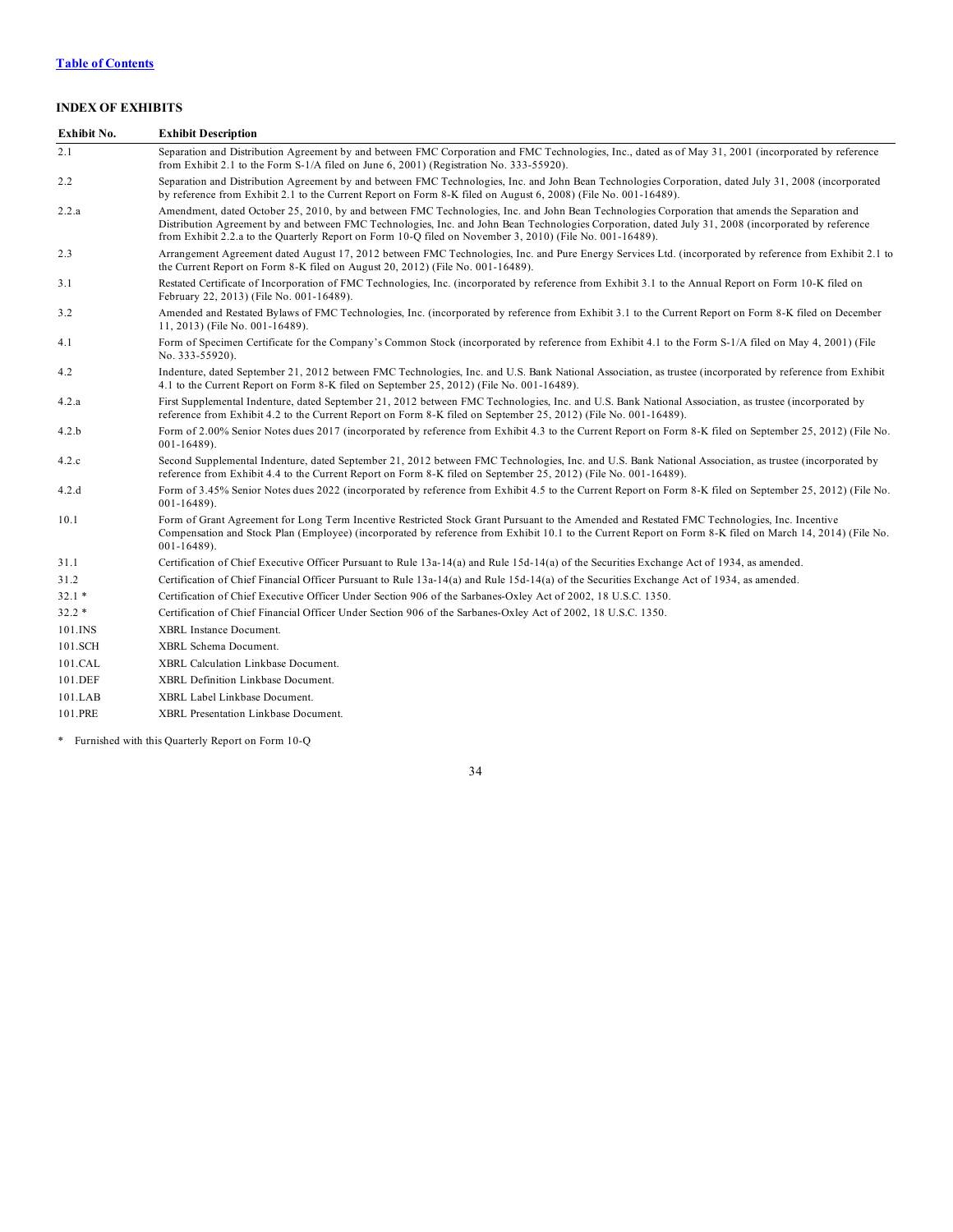#### **CERTIFICATION OF CHIEF EXECUTIVE OFFICER PURSUANT TO RULE 13A-14(A) AND RULE 15D-14(A) OF THE SECURITIES EXCHANGE ACT OF 1934, AS AMENDED**

I, John T. Gremp, certify that:

- 1. I have reviewed this quarterly report on Form 10-Q of FMC Technologies, Inc. (the "registrant");
- 2. Based on my knowledge, this report does not contain any untrue statement of a material fact or omit to state a material fact necessary to make the statements made, in light of the circumstances under which such statements were made, not misleading with respect to the period covered by this report;
- 3. Based on my knowledge, the financial statements, and other financial information included in this report, fairly present in all material respects the financial condition, results of operations and cash flows of the registrant as of, and for, the periods presented in this report;
- 4. The registrant's other certifying officer and I are responsible for establishing and maintaining disclosure controls and procedures (as defined in Exchange Act Rules 13a-15(e) and 15d-15(e)) and internal control over financial reporting (as defined in Exchange Act Rules 13a-15(f) and 15d-15(f)) for the registrant and have:
	- (a) Designed such disclosure controls and procedures, or caused such disclosure controls and procedures to be designed under our supervision, to ensure that material information relating to the registrant, including its consolidated subsidiaries, is made known to us by others within those entities, particularly during the period in which this report is being prepared;
	- (b) Designed such internal control over financial reporting, or caused such internal control over financial reporting to be designed under our supervision, to provide reasonable assurance regarding the reliability of financial reporting and the preparation of financial statements for external purposes in accordance with generally accepted accounting principles;
	- (c) Evaluated the effectiveness of the registrant's disclosure controls and procedures and presented in this report our conclusions about the effectiveness of the disclosure controls and procedures, as of the end of the period covered by this report based on such evaluation; and
	- (d) Disclosed in this report any change in the registrant's internal control over financial reporting that occurred during the registrant's most recent fiscal quarter (the registrant's fourth fiscal quarter in the case of an annual report) that has materially affected, or is reasonably likely to materially affect, the registrant's internal control over financial reporting; and
- 5. The registrant's other certifying officer and I have disclosed, based on our most recent evaluation of internal control over financial reporting, to the registrant's auditors and the audit committee of the registrant's board of directors (or persons performing the equivalent functions):
	- (a) All significant deficiencies and material weaknesses in the design or operation of internal control over financial reporting which are reasonably likely to adversely affect the registrant's ability to record, process, summarize and report financial information; and
	- (b) Any fraud, whether or not material, that involves management or other employees who have a significant role in the registrant's internal control over financial reporting.

Date: April 25, 2014

/s/ JOHN T. GREMP

John T. Gremp Chairman, President and Chief Executive Officer (Principal Executive Officer)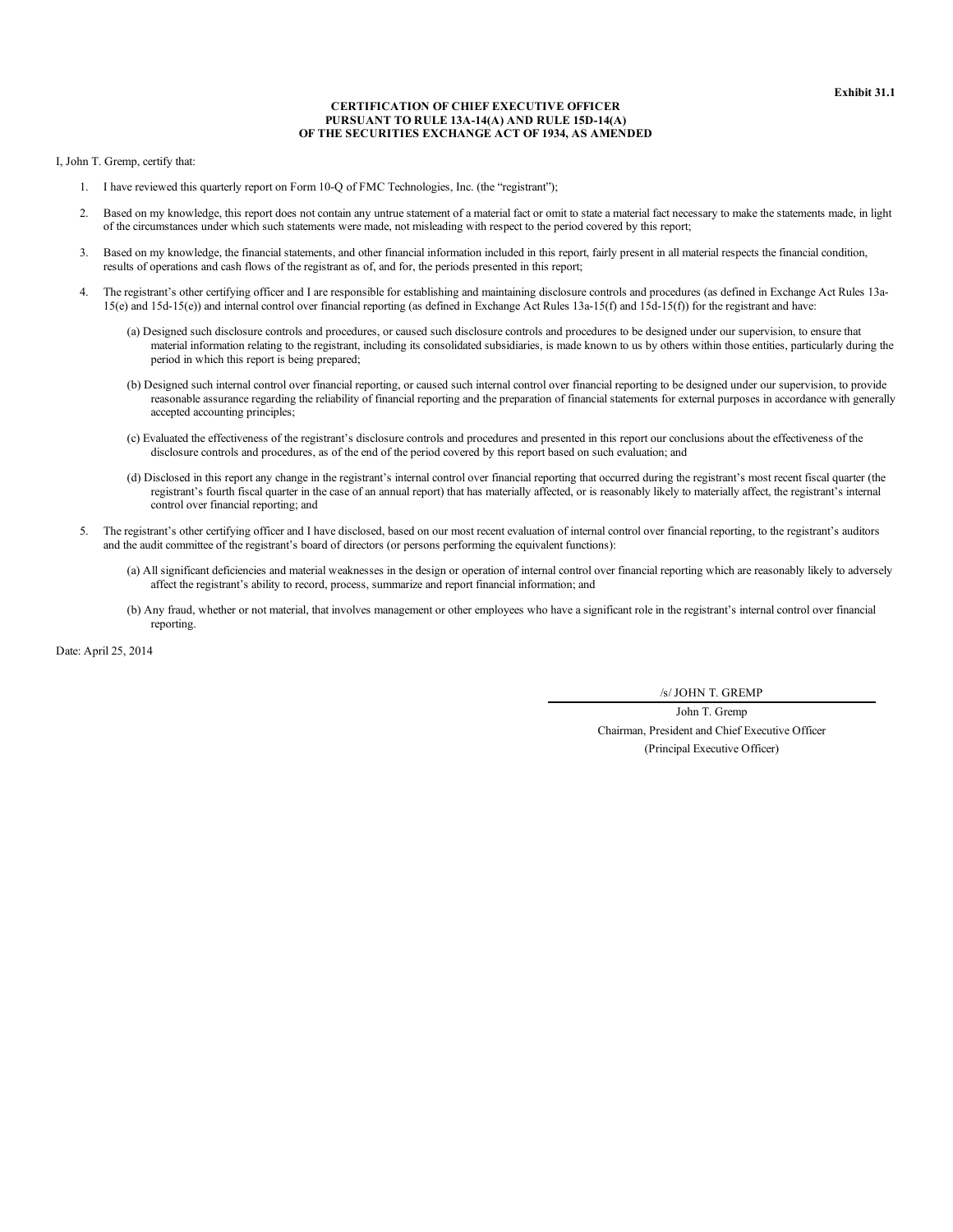#### **CERTIFICATION OF CHIEF FINANCIAL OFFICER PURSUANT TO RULE 13A-14(A) AND RULE 15D-14(A) OF THE SECURITIES EXCHANGE ACT OF 1934, AS AMENDED**

I, Maryann T. Seaman, certify that:

- 1. I have reviewed this quarterly report on Form 10-Q of FMC Technologies, Inc. (the "registrant");
- 2. Based on my knowledge, this report does not contain any untrue statement of a material fact or omit to state a material fact necessary to make the statements made, in light of the circumstances under which such statements were made, not misleading with respect to the period covered by this report;
- 3. Based on my knowledge, the financial statements, and other financial information included in this report, fairly present in all material respects the financial condition, results of operations and cash flows of the registrant as of, and for, the periods presented in this report;
- 4. The registrant's other certifying officer and I are responsible for establishing and maintaining disclosure controls and procedures (as defined in Exchange Act Rules 13a-15(e) and 15d-15(e)) and internal control over financial reporting (as defined in Exchange Act Rules 13a-15(f) and 15d-15(f)) for the registrant and have:
	- (a) Designed such disclosure controls and procedures, or caused such disclosure controls and procedures to be designed under our supervision, to ensure that material information relating to the registrant, including its consolidated subsidiaries, is made known to us by others within those entities, particularly during the period in which this report is being prepared;
	- (b) Designed such internal control over financial reporting, or caused such internal control over financial reporting to be designed under our supervision, to provide reasonable assurance regarding the reliability of financial reporting and the preparation of financial statements for external purposes in accordance with generally accepted accounting principles;
	- (c) Evaluated the effectiveness of the registrant's disclosure controls and procedures and presented in this report our conclusions about the effectiveness of the disclosure controls and procedures, as of the end of the period covered by this report based on such evaluation; and
	- (d) Disclosed in this report any change in the registrant's internal control over financial reporting that occurred during the registrant's most recent fiscal quarter (the registrant's fourth fiscal quarter in the case of an annual report) that has materially affected, or is reasonably likely to materially affect, the registrant's internal control over financial reporting; and
- 5. The registrant's other certifying officer and I have disclosed, based on our most recent evaluation of internal control over financial reporting, to the registrant's auditors and the audit committee of the registrant's board of directors (or persons performing the equivalent functions):
	- (a) All significant deficiencies and material weaknesses in the design or operation of internal control over financial reporting which are reasonably likely to adversely affect the registrant's ability to record, process, summarize and report financial information; and
	- (b) Any fraud, whether or not material, that involves management or other employees who have a significant role in the registrant's internal control over financial reporting.

Date: April 25, 2014

/s/ MARYANN T. SEAMAN

Maryann T. Seaman Executive Vice President and Chief Financial Officer (Principal Financial Officer)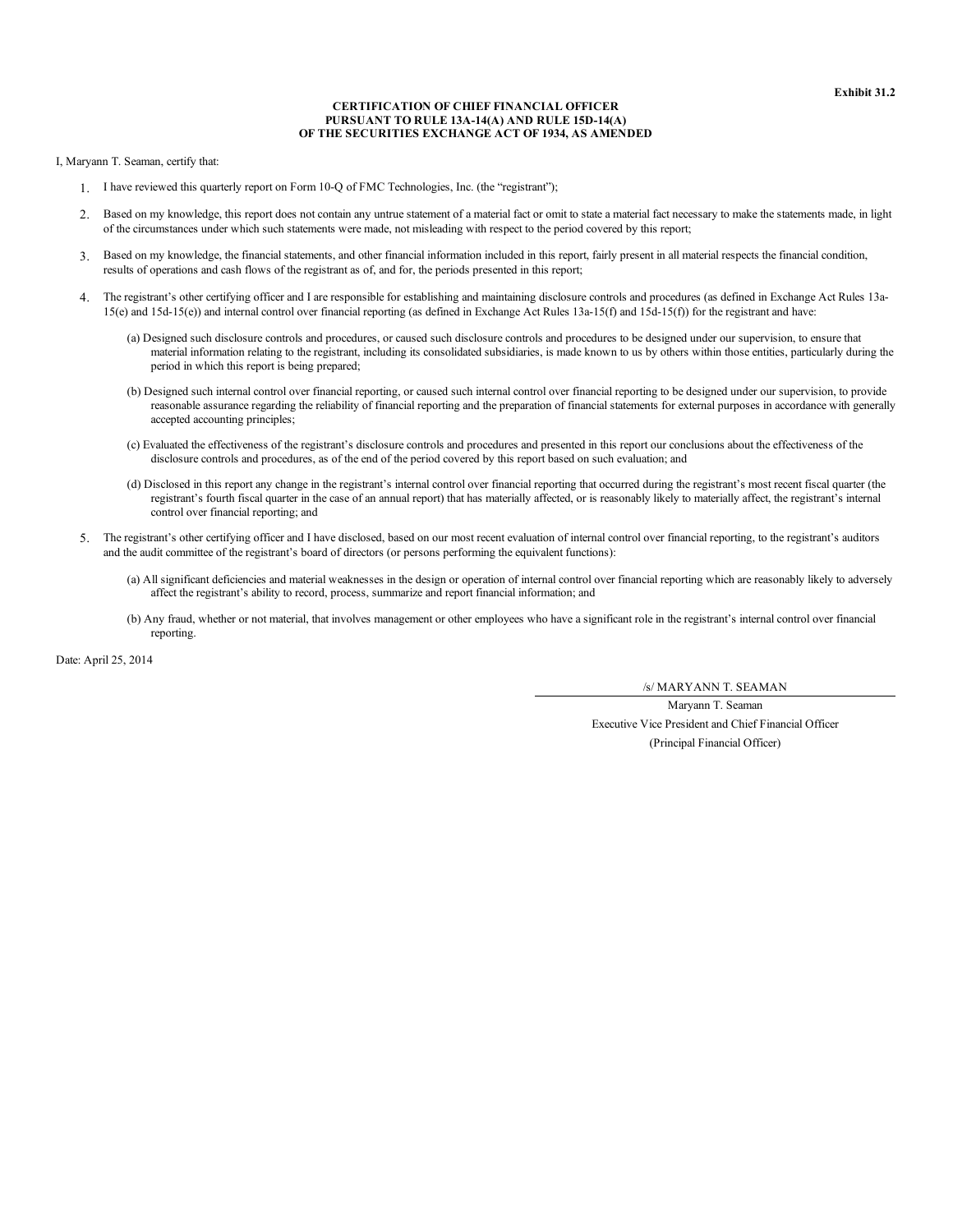#### **CERTIFICATION OF CHIEF EXECUTIVE OFFICER UNDER SECTION 906 OF THE SARBANES-OXLEY ACT OF 2002, 18 U.S.C. 1350**

I, John T. Gremp, Chairman, President and Chief Executive Officer of FMC Technologies, Inc. (the "Company"), do hereby certify, pursuant to 18 U.S.C. 1350, as adopted pursuant to Section 906 of the Sarbanes-Oxley Act of 2002, that, to my knowledge:

(a) The Quarterly Report on Form 10-Q of the Company for the quarter ended March 31, 2014, as filed with the Securities and Exchange Commission (the "Report"), fully complies with the requirements of Section 13(a) or 15(d) of the Securities Exchange Act of 1934, as amended; and

(b) The information contained in the Report fairly presents, in all material respects, the financial condition and results of operations of the Company.

Date: April 25, 2014

/s/ JOHN T. GREMP

John T. Gremp Chairman, President and Chief Executive Officer (Principal Executive Officer)